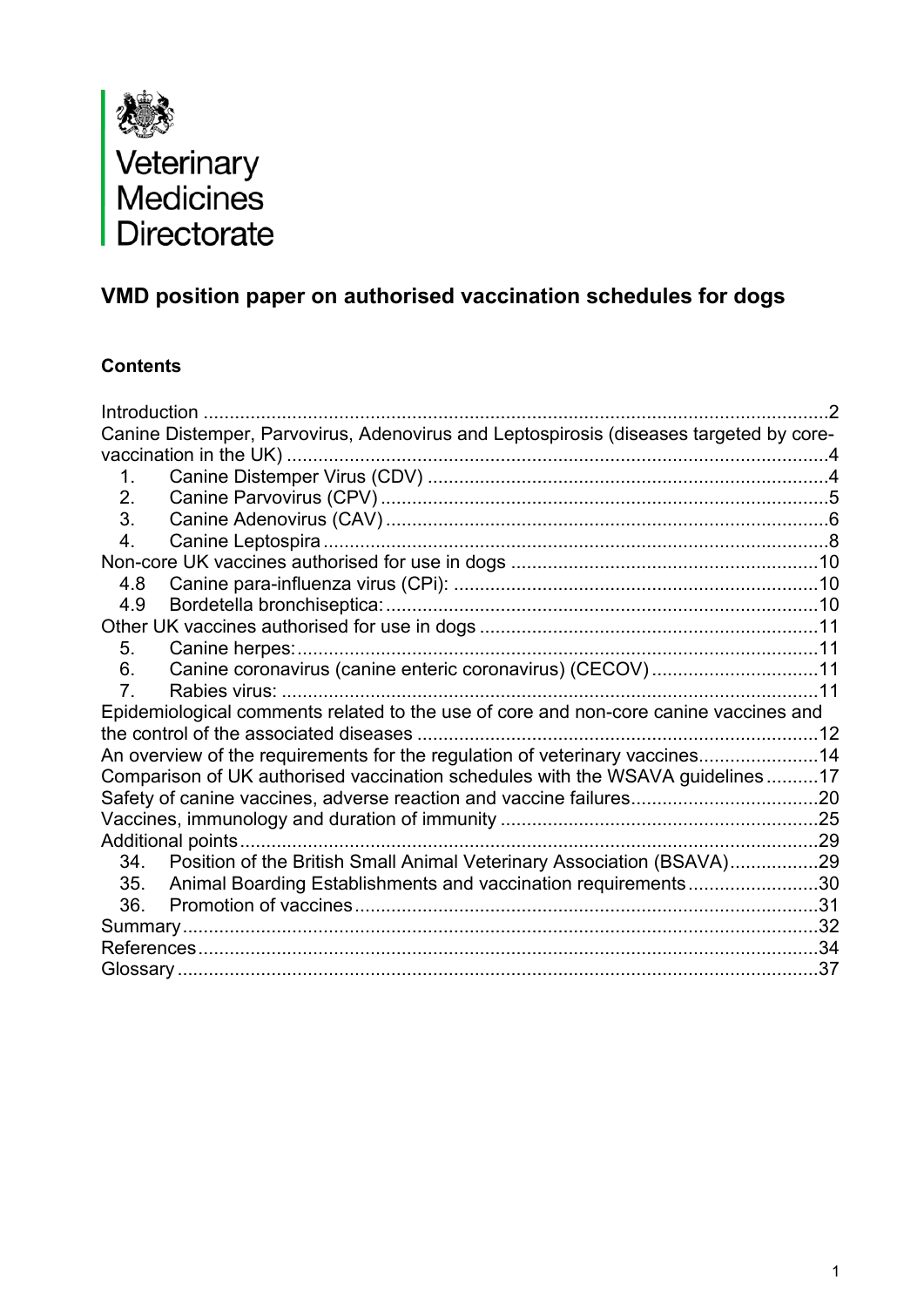## <span id="page-1-0"></span>Introduction

Louis Pasteur in the 19<sup>th</sup> century demonstrated the ability to protect chickens against fowl cholera (*Pasteurella multocida*) (Fenner *et al.,* 1997) and thus demonstrated the benefit of vaccination in animals and paved the way for the development of the array of veterinary vaccines we have today.

Since Pasteur's work, vaccination against infectious disease has been used successfully to protect animals from many serious diseases some of which were also significant risks to humans. Veterinary vaccine development has paralleled the research and development of vaccines in the human field. However, in veterinary medicine there is a much wider range of products reflecting the diversity of animal species and the plethora of diseases that may commonly affect companion and food producing animals. As a consequence the incidence of many common, life-threatening and debilitating diseases is now low and the development of safe and effective veterinary vaccines can be said to have been a major success story for improvement in animal health and welfare.

However, success in disease control is often followed by new challenges. In pet animals, and particularly for dogs and cats, diseases that were once chronic scourges have now become relatively rare in developed countries like the UK. As the public memory of the consequences of these diseases fades so the rationale for routine vaccine programmes is increasingly questioned. A healthy debate of the pros and cons of vaccination is valuable as it is entirely possible that a disease can become so rare that risks associated with vaccination can outweigh the risk of contracting the illness. However, such events are rare and likely to remain so as world-wide travel of people and their pets increases. The gold standard is provided by the example of smallpox in humans. The last case in man was recorded in 1977 and in 1980 the World Health Organisation (WHO) officially announced smallpox had been eradicated from the world. On the veterinary front in 2011 the UN's Food and Agriculture Organisation (FAO) and the World Organisation for Animal Health (OIE) announced that rinderpest (cattle plague, a devastating disease of domestic cattle, buffalo and other cloven-footed animals, killing millions of animals) has been eradicated from the globe. Vaccination against the virus was at the heart of the eradication campaigns throughout the twentieth century. The current low incidence of dog and cat infectious diseases provides an incentive for some animal owners to argue vaccination is no longer necessary. This is generally regarded as being impractical and so the debate has focused upon the frequency of vaccination required to provide protection throughout the animal's lifetime and the potential for routine vaccination to do harm to the individual animal. Advising on the correct vaccination course to follow is not an easy task as a routine programme of vaccination may require adaption to the local epidemiology of the various diseases to provide the best health security. It is right therefore, that the decision is taken by the animal owner following discussion and advice from their veterinary surgeon. Before a veterinary vaccine can be placed on the UK market it undergoes a rigorous independent scientific assessment to ensure the product meets the required standards, and that the benefits of vaccination outweigh the risk of any side effects. In the UK the standards are set by the European legislation. Independent assessment seeks to ensure three major factors are in place before any vaccine is made available for use:

- vaccines are manufactured to a consistent and acceptable quality using high grade materials and are uncontaminated with potentially harmful infectious agents or other toxic substances;
- vaccines are safe to be administered to young and older animals where relevant, and pose no risk to the owner, their families or other animals and persons coming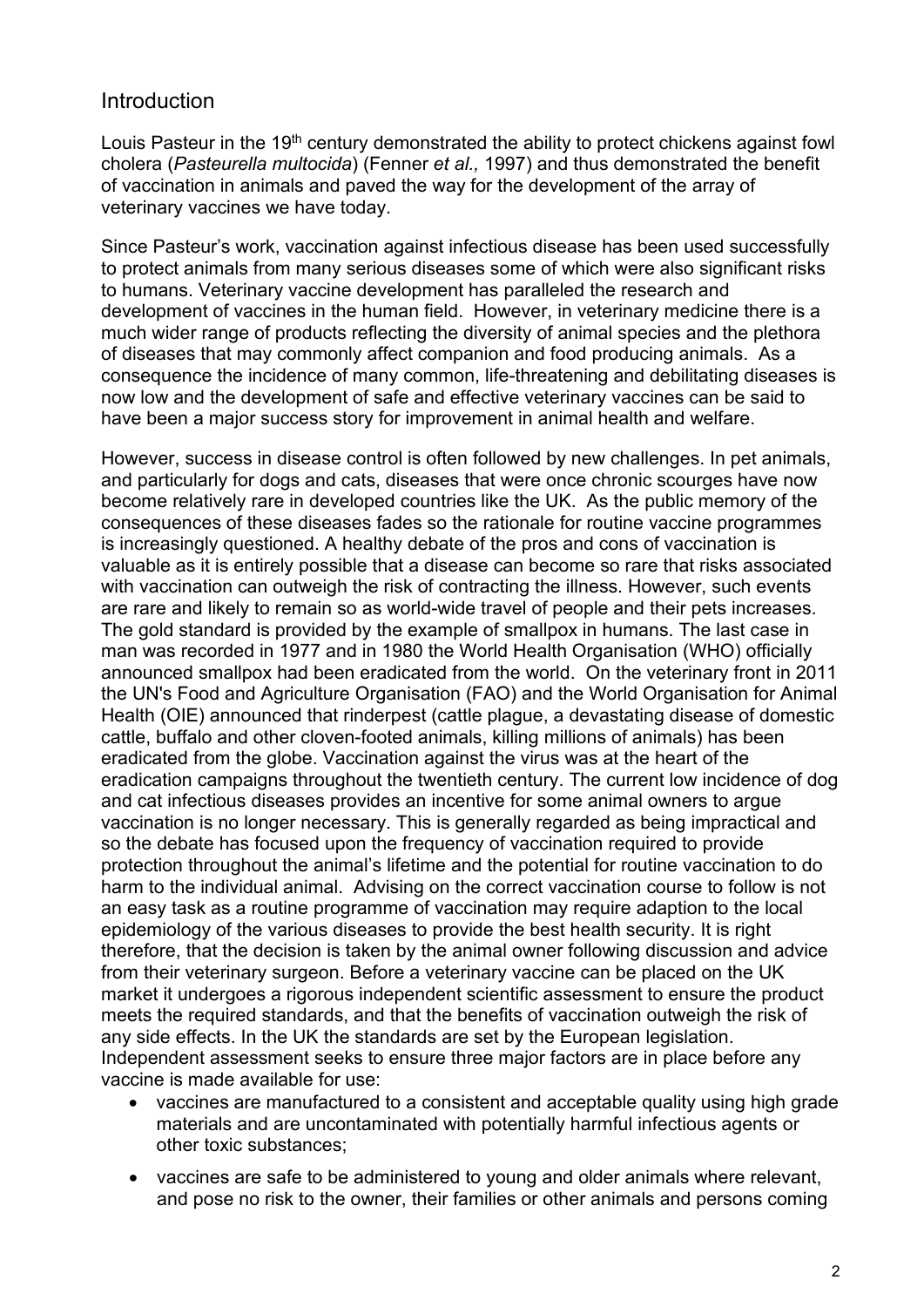in contact with vaccinated animals. Where necessary, specific warnings are added to the product literature to minimise any risk of an adverse reaction following administration of the product;

• high quality scientific data are available to support the primary and any revaccination (booster) schedule and this has been assessed to ensure the vaccine can be expected to provide the required onset and duration of immunity claimed by the manufacturer to protect animals against disease.

In the case of dogs and cats, vaccines are manufactured and marketed for the globally important viral and bacterial infectious diseases and for diseases that are a risk for particular populations exposed to diseases with geographically limited circulation.

The World Small Animal Veterinary Association (WSAVA) has produced guidelines (Day *et al.*; 2010, 2016) which divide canine and feline vaccines into core and non-core vaccines. Core vaccines for dogs are defined as those that protect animals from severe life-threatening diseases caused by viruses that have a global distribution (for dogs these are canine distemper virus (CDV), canine adenovirus (CAV) and canine parvovirus (CPV)). Non-core vaccines are vaccines for animals whose geographical location, local environment or lifestyle places them at risk of contracting other specific infections. The WSAVA Guidelines also classify some vaccines as not recommended where they believe there is insufficient scientific evidence to justify their use. However, they may still be used where the diseases they intend to immunise against have a particular clinical significance.

The WSAVA stress that that their guidelines "do not serve as a set of globally-applicable rules", but are intended to be used by national associations and individual veterinary practices to develop vaccination schedules relevant to the local situation. The British Small Animals Veterinary Association (BSAVA) recommends that, in the UK, core vaccines for dogs include canine distemper virus (CDV), canine adenovirus/infectious canine hepatitis (CAV), canine parvovirus (CPV) and leptospirosis (BSAVA).

There are approximately 332 veterinary vaccines or immunological products currently holding Marketing Authorisations in the UK for companion animals, horses and the major food producing animals. At the time of writing, 50 are authorised for use in dogs in the UK and 27 products are authorised for cats. The majority of these are multivalent vaccines containing a number of antigens to protect against a range of important diseases. Details of the products authorised for dogs are provided in Annex 1. The maximum duration of immunity (DOI) for some of the core vaccines has been justified as three years with a range for all vaccines extending between 1-3 years. For the majority of vaccines in the UK their recommended use closely parallels the WSAVA Guideline recommendations.

Annex 1 has been constructed to provide a summary of the currently authorised primary vaccination and revaccination periods for core, non-core and other vaccines for dogs. As this information may change as companies vary their authorisations it is important to refer to the latest version of the Summary of Product Characteristics (SPC) for a product which can be viewed in the VMD's Product Information Database:

<http://www.vmd.defra.gov.uk/ProductInformationDatabase/>

The focus for this document will be the canine vaccines.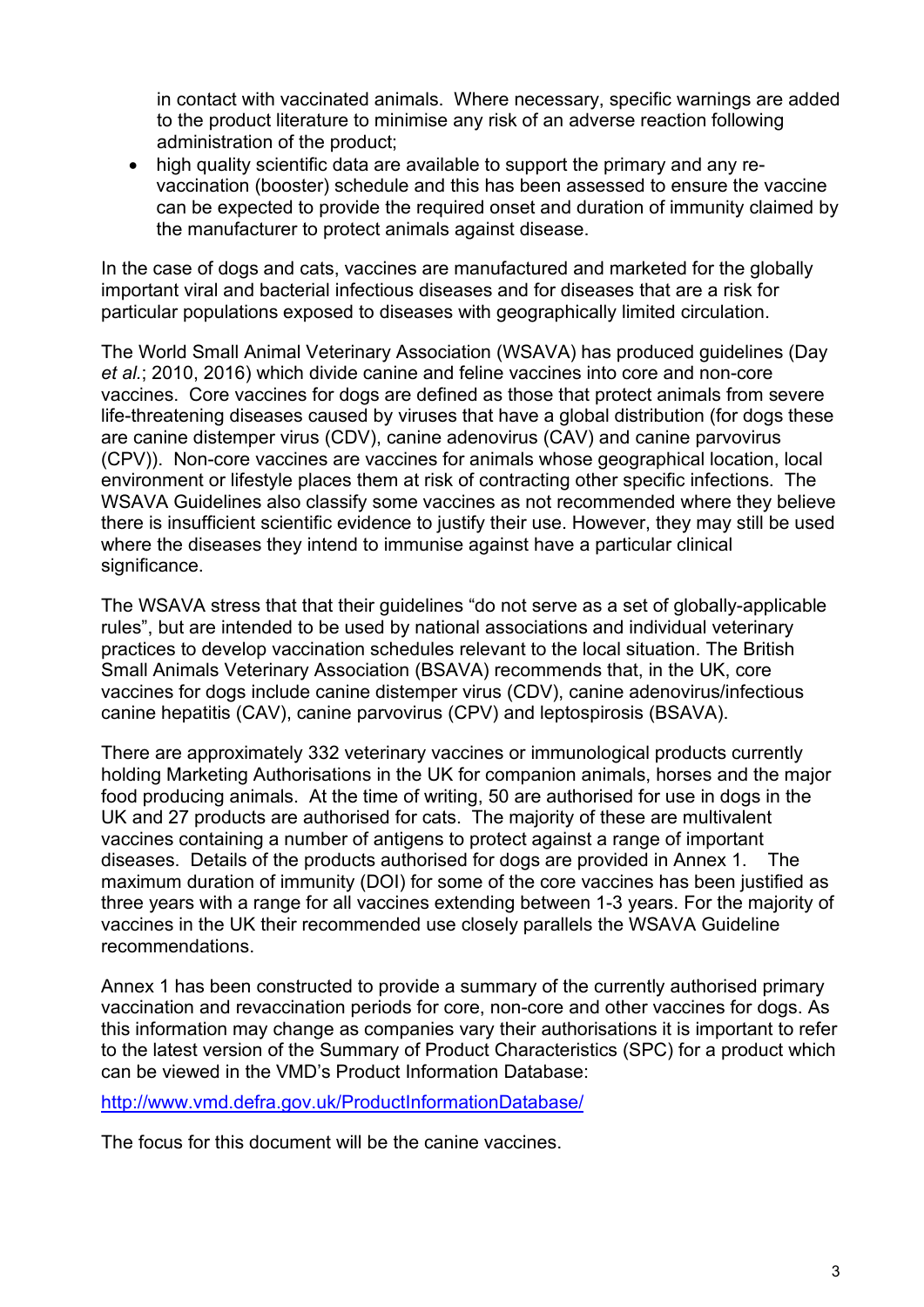## <span id="page-3-0"></span>**Canine Distemper, Parvovirus, Adenovirus and Leptospirosis (diseases targeted by core-vaccination in the UK)**

The British Small Animals Veterinary Association (BSAVA) recommends that, in the UK, core vaccines for dogs include:

- Canine distemper virus (CDV):
- Canine adenovirus/infectious canine hepatitis (CAV);
- Canine parvovirus (CPV): and
- Leptospirosis.

#### <span id="page-3-1"></span>**1. Canine Distemper Virus (CDV)**

- 1.1 Canine distemper is a highly contagious and particularly severe viral infection of dogs and other carnivores including foxes and ferrets. The fox acts as a potential wildlife reservoir of infection. The disease has been recognised for at least two centuries whilst the first modified live canine distemper vaccines were not developed until the 1940s. All the current UK products are live attenuated vaccines. A recognised problem with the development of the first vaccines was post-vaccinal encephalitis causing neurological symptoms. These adverse reactions were seen especially from vaccine strains propagated in canine cell cultures (Carmichael, 1997) and were resolved by manufacturing the vaccines using alternative strains on less reactive cell lines. This form of adverse reaction is extremely rare with modern CDV vaccines (Appel, 1999). Despite being safe for use in dogs, some vaccine strains can remain virulent when used to immunise other species and care must be exercised when using live attenuated vaccines in ferrets, for example. As a modern disease, canine distemper usually occurs in younger dogs and although older animals can be affected, the chronic and classic forms (e.g. hardpad) of the disease is extremely rare.
- 1.2 The virus is unstable in the environment (compare with canine parvovirus (CPV) see 2 below) and thus the main route of infection is via secretions from infected animals. Some dogs may continue to shed the virus for several months if they survive initial infection and this has assisted the spread of the disease in local canine populations. In addition, assuming the epidemiology is similar in the feral fox, wherever the two species come into contact there is a risk of disease transfer. Historically, routine vaccination has successfully controlled the disease in most areas of the UK. Cases of confirmed canine distemper have recently been reported in the UK in unvaccinated puppies and the risk of re-emergence of canine distemper in the absence of vaccination remains (Adamantos and Warman, 2014; Davies 2015).

#### **(a) Clinical signs of infection with virulent canine distemper virus**

In general, three distinct clinical syndromes are recognised following canine distemper infection:

- (i) *Mild infection*. Affected dogs show only mild clinical signs such as a temperature rise (pyrexia), listlessness and reluctance to eat for a period of time. Such generalised symptoms often go unremarked by the owner.
- (ii) *Generalised Infection*. This is the severe form of the disease and clinical signs are usually characteristic of the disease. Affected dogs may develop a discharge from the nose and eyes, become depressed and pyrexic. Some diarrhoea and sickness occur commonly. Characteristic chronic (later) signs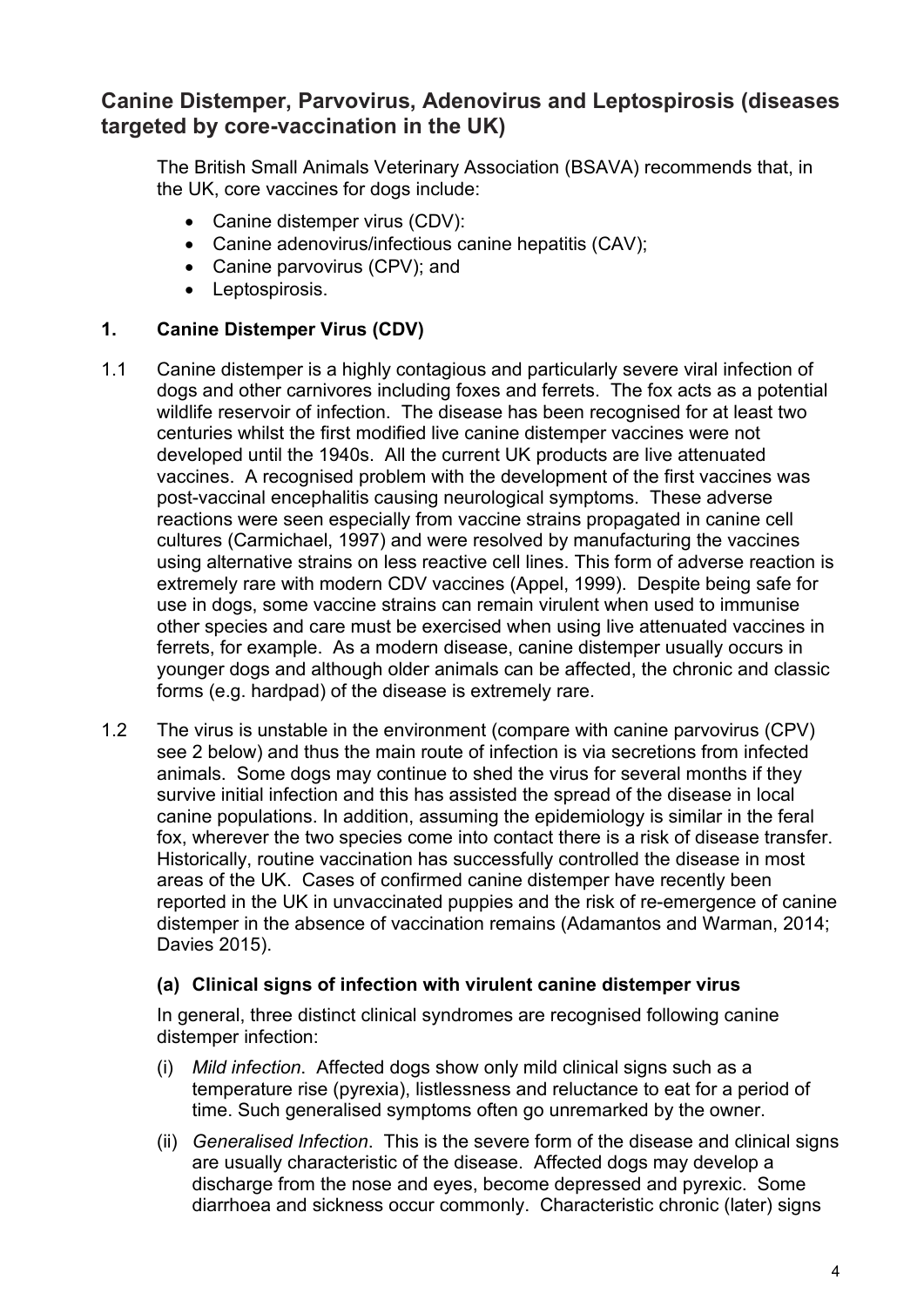include the development of thickened, highly keratinised pads on the feet (hence the term "hardpad" used to describe the disease) and in puppies defective enamel development (distemper teeth) on their permanent dentition is seen.

(iii) *Nervous disease*. Dogs may develop encephalomyelitis (inflammation of brain and spinal cord) with variable presenting signs that tend to be progressive. Paralysis, seizures, ataxia and muscle spasms may be observed. A reported complication in chronic infections is "old dog encephalitis" in which a dog develops characteristic neurological signs months or years after apparently recovering from infection.

#### **(b) UK authorised vaccines for canine distemper**

- (i) Vaccines containing live attenuated CDV in combination with other vaccine antigens to protect against a range of other diseases are available. After primary vaccination in puppies between the ages of 6 and 12 weeks, recommended re-vaccination schedules for dogs range from 1-3 years according to the brand of vaccine used. With some UK vaccines, if used as recommended, there is no requirement to re-vaccinate dogs at twelve months of age. The current WSAVA recommendation for puppies is for initial core vaccination at 6-8 weeks of age, then every 2-4 weeks until 16 weeks of age or older and revaccination (booster) at either 6 months or 1 year of age, then not more often than every 3 years (Day et al., 2016).
- (ii) For animals already infected with the virus, there are no specific medicinal products authorised for therapeutic treatment. Only supportive treatment can be given to dogs showing signs of disease. Administration of a vaccine once infection has occurred will not influence the development of the disease.

## <span id="page-4-0"></span>**2. Canine Parvovirus (CPV)**

2.1 In 1978 a new infectious disease appeared in dogs (canine parvovirus (CPV-2)) and developed into an epizootic affecting the entire canine population. Infection occurred in all ages of dogs and manifested itself in acute forms of infection that are now well recognised. As a new infectious disease in dogs, CPV demonstrated an epidemiology typical of a disease outbreak in a population of highly susceptible animals (i.e. without any previous immunity to the disease). The emergence of parvovirus in dogs was reviewed in 2010 which confirms the origin of CPV-2 remains unproven despite various theories having been put forward to explain the emergence of the virus (Hoelzer & Parrish, 2010). In the intervening years, CPV-2 has undergone further evolution into a number of recognised sub-types or strains. CPV-2a appeared in the late 1970s and CPV-2b in the mid-1980s in the UK. A new variant CPV-2c appeared more recently in 2000 and is thought to be the predominant virus variant in Italy and Germany and present at high rates in Spain and France but to date CPV-2c has not been identified in the UK (Decaro *et al*., 2011). CPV is endemic in the UK with recorded outbreaks of CPV-2, 2a and 2b (although the original type CVP-2 has now disappeared from the field having been replaced by the other variants). Despite the increasing number of sub-types there is a high degree of cross-protection between virus types and there is an emerging consensus amongst many scientists that current vaccines are protective against all of the currently known circulating strains of CPV (Truyen, 2006; Spibey *et al*., 2008; Siedek *et al*., 2011; Decaro and Buonavoglia, 2012; Wilson *et al*., 2013). The CPV vaccines which are authorised in the UK are derived from either the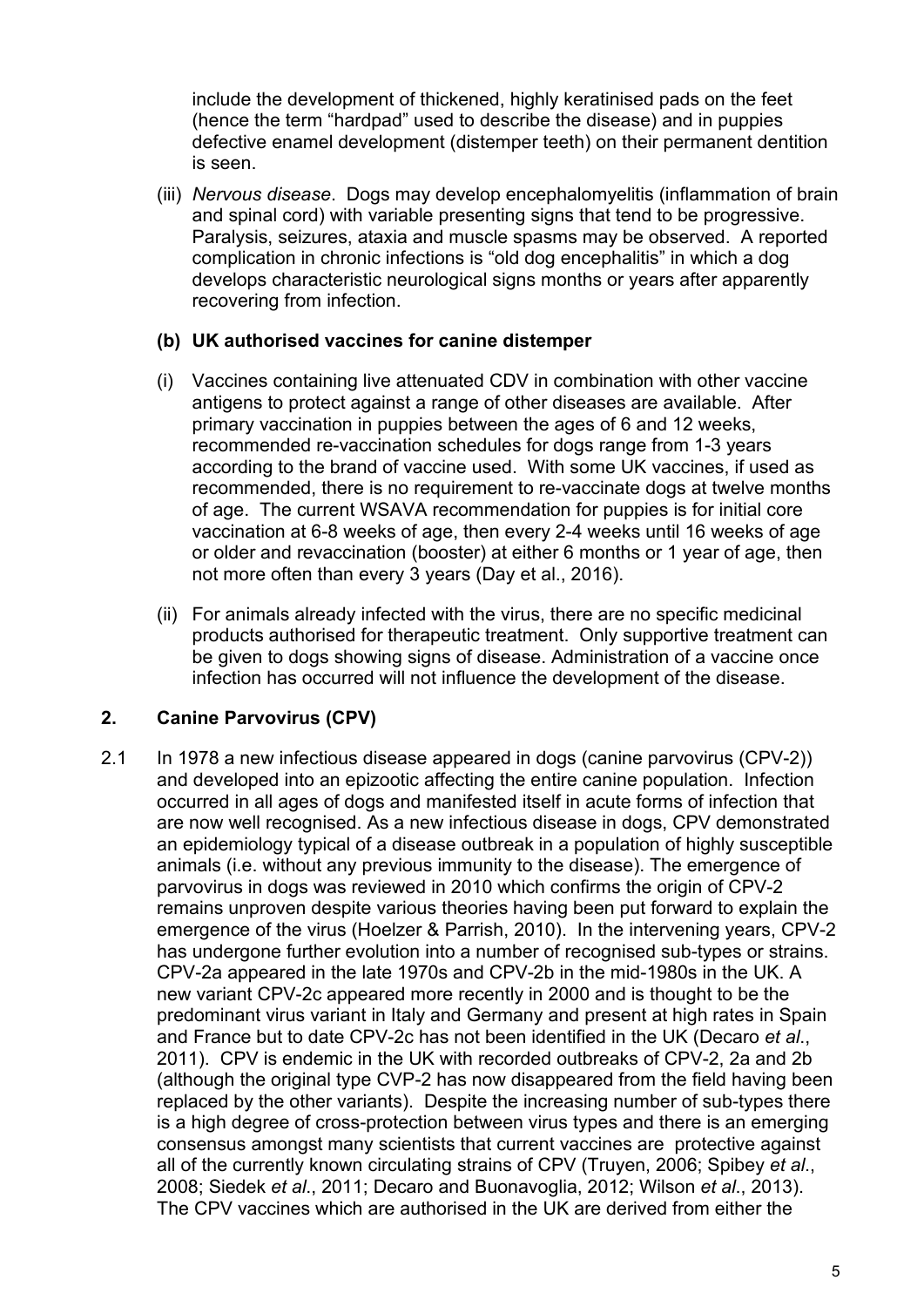original CPV-2 virus or CPV-2b isolates. However, a number of manufacturers of these vaccines have supported additional claims regarding protection of their vaccine strains against CPV-2c.

2.2. CPV is transmitted by direct contact with infected dogs or indirectly through faecal contamination. The virus is a very stable virus and can survive in the environment for many months. Therefore transmission does not necessarily require close contact between dogs and may be spread by transfer on clothing or other objects.

#### **(a) Clinical signs of infection with virulent canine parvovirus**

There are two predominant clinical syndromes associated with CPV infection:

- (i) *Enteric form*. *Enteritis* (inflammation of the small intestine). All ages of dog can be affected but it is most common in younger animals, especially pups. Mortality and morbidity depend on many factors but death can be very rapid in very susceptible individuals. Clinical signs include vomiting, diarrhoea and marked depression.
- (ii) *Cardiac form. Myocarditis* (inflammation of the heart muscle). This form of infection tends to occur in very young dogs when the heart muscle (myocardium) is still developing as the virus multiplies in rapidly dividing cells and the dam has no immunity to CPV infection. Clinical signs will vary depending on the severity of infection but range from sudden death to typical signs associated with heart failure.

#### **(b) UK authorised vaccines for canine parvovirus**

- (i) There are a number of authorised vaccines in the UK to protect against infection and these are listed in the attached table. All CPV vaccines currently authorised on the UK market are live attenuated vaccines and are frequently included with other antigens, in multivalent vaccines, to provide protection against a range of canine diseases. However, vaccines containing just CPV are also available. Details of the vaccination schedules recommended for puppies and older dogs are provided in the Table in Annex I. After primary vaccination in puppies between the ages of 6 and 12 weeks, re-vaccination schedules for dogs range from 1-3 years according to the brand of vaccine used. With some CPV vaccines authorised in the UK there is no requirement to re-vaccinate dogs at twelve months of age. The current WSAVA recommendation for puppies is for initial core vaccination at 6-8 weeks of age, then every 2-4 weeks until 16 weeks of age or older and revaccination (booster) at either 6 months or 1 year of age, then not more often than every 3 years (Day et al., 2016).
- (ii) In addition to a wide choice of CPV vaccines there is also a specific product that has been authorised for the treatment of an active infection. Virbagen Omega is a novel product that has been authorised throughout Europe to reduce mortality and clinical signs of parvovirus (enteric form) in dogs and can be used in dogs as young as one month of age. Omega interferon is of feline origin and the exact mechanism of action is unknown but is thought to enhance non-specific defences of the body against infection.

#### <span id="page-5-0"></span>**3. Canine Adenovirus (CAV)**

3.1 Two closely related canine adenoviruses are associated with disease in dogs.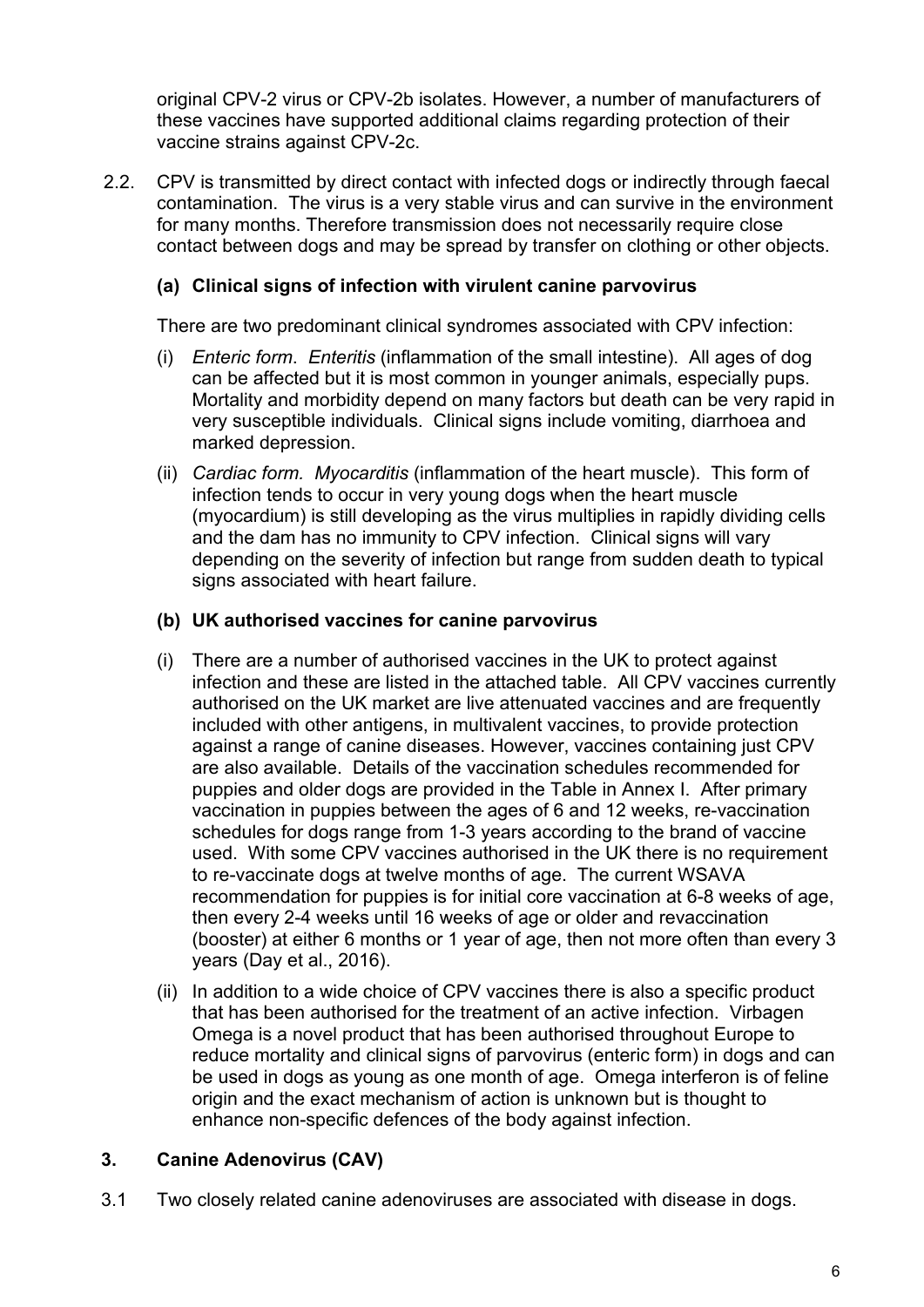- (i) CAV-1 is infectious canine hepatitis (ICH) or "Rubarth's disease" (named after the researcher who identified the infection in 1947). The cause is canine adenovirus 1 (CAV-1). The virus may also be associated with other forms of the disease including those affecting the respiratory system, kidney, the neonatal foetus and the eye (Appel, 1999).
- (ii) CAV-2 is associated with respiratory disease and, in unvaccinated dogs, is one of the potentially infectious viral agents that is involved in the disease complex called 'Kennel Cough'.
- 3.2 The first modified live vaccines were derived from CAV-1 isolates in the 1950s but there were a number of unacceptable side effects associated with CAV-1 vaccines including 'blue eye' and kidney pathology. In the 1970s CAV-1 vaccines were replaced by CAV-2 based versions which not only provided protection against infection with CAV-2 but from CAV-1 infection, with the added benefit of a much reduced risk of adverse reactions, including 'blue eye'.
- 3.3 Urine, faeces or saliva from infected dogs are the main sources of infection of ICH (CAV-1) and dogs who appear to have recovered from the disease may continue to shed virus in their urine for at least six months. CAV-2 is transmitted between dogs via the respiratory route. CAV-1 related disease has become uncommon in regions where routine vaccination is used effectively.

#### 3.4 **Clinical signs of infection with virulent canine adenovirus**

- (i) **CAV-1.** Infection in unvaccinated dogs may lead to a severe form of acute hepatitis. Less acute forms of the disease are difficult to diagnose and dogs may present with only a mild pyrexia (increased body temperature) and inappetence. The abdomen is often painful due to the large inflamed liver. In severe cases, dogs are depressed, may vomit and die suddenly. If the disease progresses to a chronic form the animal is likely to become jaundiced due to extensive liver damage. The characteristic sign of 'blue eye' in an infected animal is caused by immune complexes that form in the cornea of the eye. It is usually a transient sign.
- (ii) **CAV-2.** CAV-2 virus is one of several infectious agents that may be involved in the disease complex commonly known as 'Kennel Cough'.Infection is associated with laryngotracheitis producing the typical hacking cough. Symptoms are highly variable depending upon the variety of infectious organisms that become involved, with severe infections often leading to secondary bacterial infection of the lungs and trachea producing the pneumonia typical of the Kennel Cough syndrome. CAV-2 is considered to be one of the primary infectious agents that may trigger the onset of a Kennel Cough outbreak.

#### 3.5 **UK authorised products for canine adenovirus**

(i) There are a number of authorised vaccines in the UK to protect against infection and these are listed in the attached table. All CAV vaccines utilise live attenuated virus and are frequently formulated with other virus antigens, for ease of administration, to provide protection against a range of canine diseases. Details of the vaccination schedules recommended for puppies and older dogs are provided in the Table in Annex I. After primary vaccination in puppies between the ages of 6 and 12 weeks, revaccination schedules for dogs range from 1-3 years according to the brand of vaccine used. With some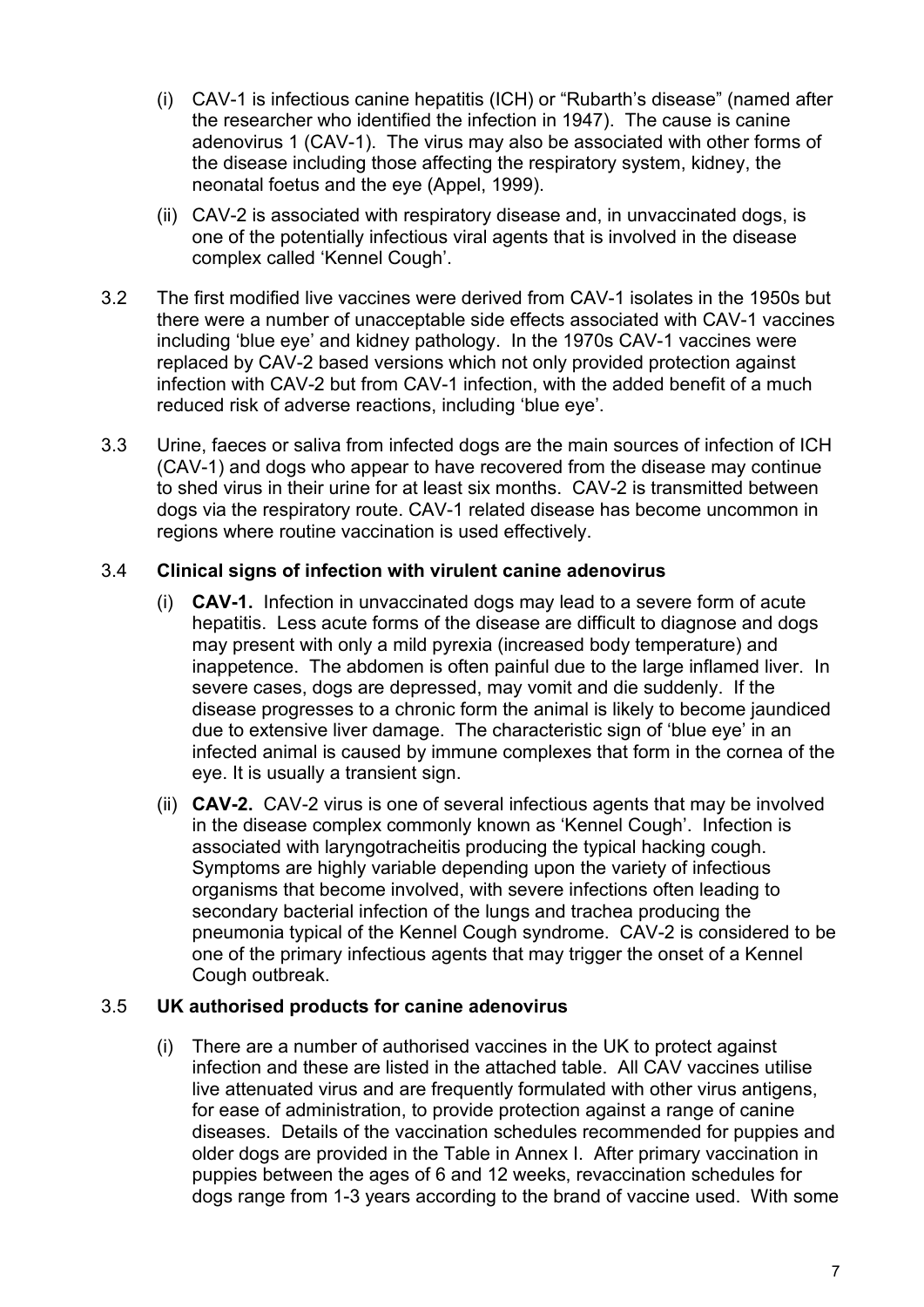UK vaccines there is no requirement to re-vaccinate dogs at twelve months. The current WSAVA recommendation for puppies is for initial core vaccination at 6-8 weeks of age, then every 2-4 weeks until 16 weeks of age or older and revaccination (booster) at either 6 months or 1 year of age, then not more often than every 3 years (Day et al., 2016).

(ii) There are no specific products authorised for the treatment of affected animals and administration of a vaccine once infection has occurred will not influence development of the disease. Only supportive treatment can be given to dogs showing signs of disease.

#### <span id="page-7-0"></span>**4. Canine Leptospira**

- 4.1 Leptospirosis is a serious bacterial infection of world-wide significance. The classification of this particular bacterium has undergone many alterations as there are a large number of antigenic types (called serovars), with some related serovars belonging to different bacterial species (Maele *et al*., 2008). The two most common leptospires that infect dogs in the UK are *L. canicola* and *L. icterohaemorrhagia* and all vaccines in the UK incorporate these serogroups. However, in other countries different serovars have been indentified as being the important infections of dogs. These include *L. grippotyphosa, L. bratislava* and *L. pomona,* and some vaccines have been tailored to include these serovars. The epidemiology of these leptospires in the UK is largely unknown. However, there have been reports that cases of leptospirosis have been caused by the serovar Bratislava in the south-west (Bovens, 2014; Wilson et al., 2015). The authors report that the majority of the affected dogs had been vaccinated with a bivalent vaccine and were up to date with vaccination when they developed the disease, some of the dogs were unvaccinated and none had received a tetravalent vaccine (Wilson et al., 2015). Leptospire organisms are known to affect several species of mammal including dogs, cattle, pigs, rats, foxes and man being relatively well known.
- 4.2 Leptospires are excreted in the urine of infected animals, symptomless carriers and maintenance hosts for months or throughout life. Rodents, in particular, are recognised carriers of some leptospiral serovars and, therefore, the organism is considered ubiquitous throughout the UK. Leptospires can survive well for many months in water and are considered to be common in waterways and ditches.
- 4.3 Infection can cause serious disease in many species and is a potentially lifethreatening disease in humans. Weil's disease is a severe form of human leptospirosis leading to jaundice following liver damage and kidney failure. Leptospirosis is a notifiable disease. During 2013, 50 confirmed cases of leptospirosis were reported in humans the UK. Twenty-three cases in England and Wales were acquired indigenously, and 24 were acquired through travel (with the largest number of cases returning from South East Asia (n=16) including Borneo, Cambodia, Indonesia and Thailand). Four of the indigenous infections were likely to have been acquired through occupational activities (including a fish farmer, a livestock farmer, rubbish recycling site worker and a pet food factory worker). A further 17 cases were likely to have been acquired through recreational or non-occupational exposures to rodent-infected or contaminated environments. There was no risk factor information available for the remaining three cases. Two of the indigenous cases were fatal. Further information may be accessed in the annual UK Zoonoses Reports as follows: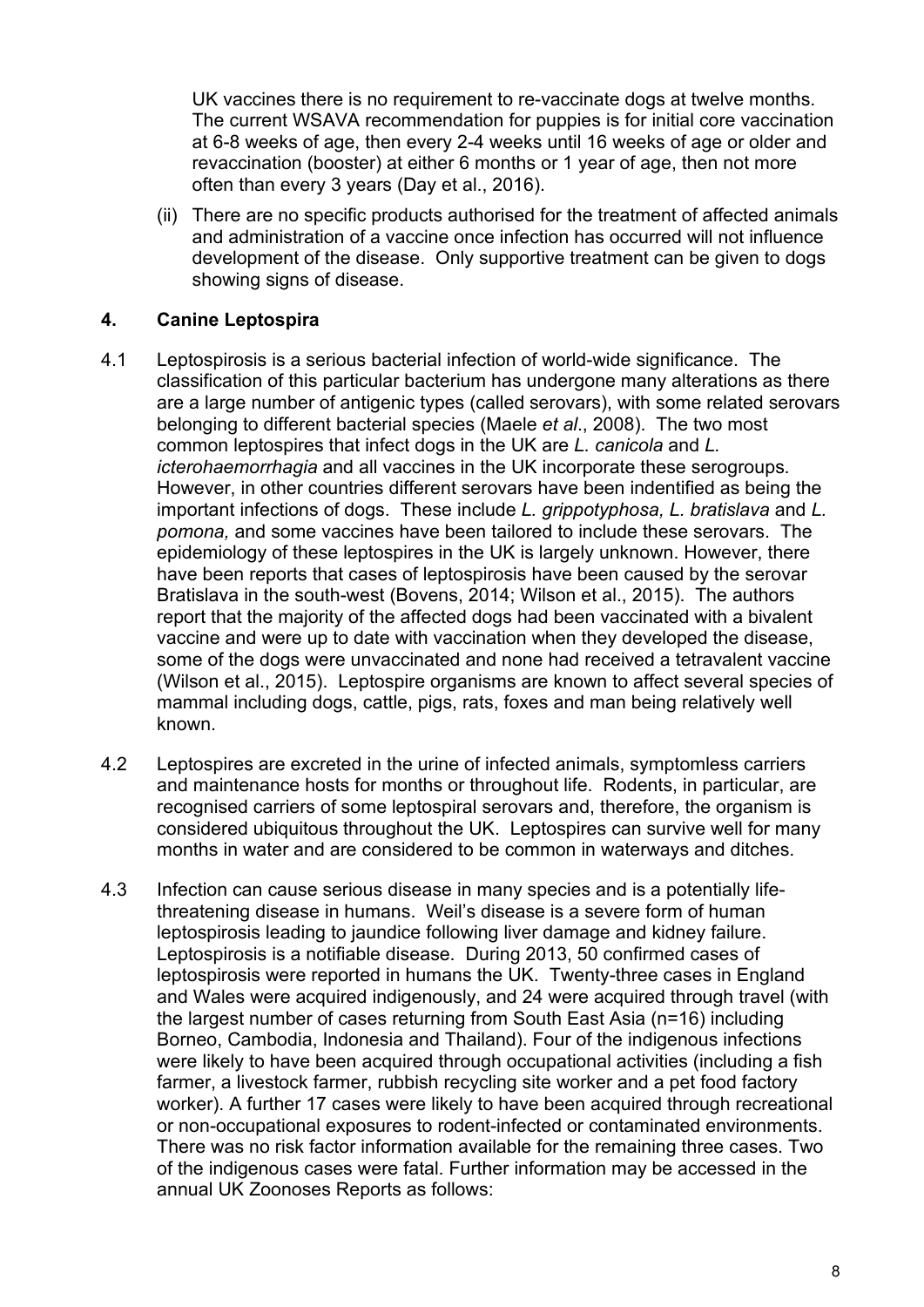*<https://www.gov.uk/government/collections/zoonoses-reports>*

- 4.4 Cases of canine leptospirosis in the previous 12 months were reported in 14.61% of UK veterinary practices surveyed in a recent study (Ball et al., 2014) (13 practices out of 89 which returned questionnaires). The authors note that all but one of the cases occurred in non-vaccinated dogs, highlighting the importance for dogs in the UK to maintain a current vaccination. Over 60% (8/13) of the cases resulted in fatality.
- 4.5 The WSAVA Guidelines suggest that vaccination against leptospirosis should be restricted to geographical areas where a significant risk of exposure has been established or for dogs whose lifestyle places them at risk. The British Small Animals Veterinary Association (BSAVA) recommends that, in the UK, core vaccines for dogs include leptospirosis (BSAVA).

### 4.6 **Clinical signs of leptospirosis**

The clinical signs of infection with leptospira serovars in dogs are highly variable ranging from mild sub-clinical (hidden) infections to severe peracute (fatal) infections. The clinical signs of acute and subacute infections have been reviewed extensively by van de Maele et al., 2008. Typical signs of infection include vomiting, lethargy, raised temperatures, abdominal pain and diarrhoea. Infection of the liver and the resulting chronic damage may lead to neurological signs and haemorrhaging into mucosa. Of particular concern is the chronic pathological damage to both liver and kidney caused by sub-acute and sub-clinical infection. This leads to both kidney and liver malfunction or failure in middle or old age.

### 4.7 **UK authorised vaccines for canine leptospires**

- (i) Leptospires differ from many of the other disease agents commonly found in canine vaccines because they are bacteria and not viruses. All UK authorised vaccines for use in dogs are products containing killed (inactivated) cultures or purified antigens of some or all of *Leptospira interrogans* serogroup Canicola, *Leptospira interrogans* serogroup Icterohaemorrhagiae, *L. interrogans* serogroup Australis serovar Bratislava and *L. kirschneri* serogroup Grippotyphosa serovar Dadas and are indicated to reduce infection, clinical signs and death*.* Inactivated vaccines in particular may contain various adjuvants to enhance the immune response. Leptospirosis vaccines are available for use either as stand-alone vaccinations or in combination with other multivalent vaccines.
- (ii) As is characteristic for inactivated bacterial vaccines, the primary vaccine course for leptospiral vaccines requires two doses of vaccine administered 2-4 weeks apart to provide protective levels of immunity. In addition, annual revaccination is required to maintain protective levels of immunity. Laboratory challenge studies, used to support applications for a UK marketing authorisation, have demonstrated the degree of effectiveness of 12 monthly re-vaccination intervals. Published studies, using authorised products, add further support to the acceptance of a duration of immunity (DOI) of at least 12-14 months for several of the available canine leptospiral vaccines in the UK (Klaasen *et al*., 2003; Minke *et al*., 2009).
- (iii) The WSAVA Guidelines recommend a primary vaccination schedule in puppies of an initial dose at 8 weeks of age or older followed by a second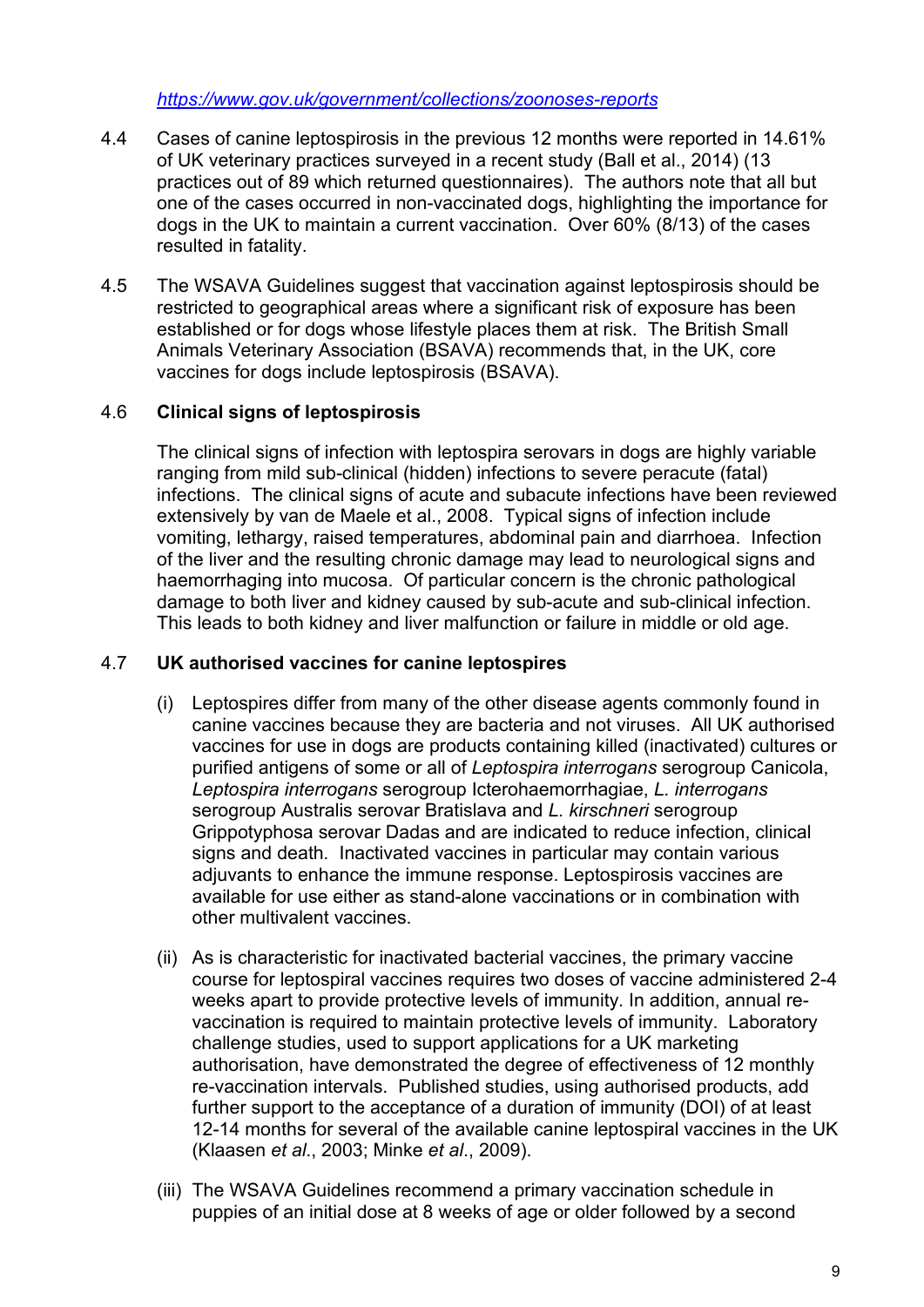dose 2-4 weeks later and a primary vaccination schedule in adults of two doses given 2-4 weeks apart. An annual revaccination schedule is recommended.

(iv) Unlike the viral vaccines, the circulating antibodies in the blood are relatively short lived following vaccination and, therefore, serological tests do not correlate well with protection and cannot be used reliably to indicate immunity.

## <span id="page-9-0"></span>**Non-core UK vaccines authorised for use in dogs**

The British Small Animals Veterinary Association (BSAVA) recommends that, in the UK, non-core vaccines for dogs include:

- Bordetella bronchiseptica +/- canine parainfluenza virus ("Kennel Cough" vaccine): vaccination should be considered for dogs before kennelling or other situations in which they mix with other dogs (e.g. dog shows, training classes)
- Rabies: legal requirement for dogs travelling abroad / returning to the UK under the Pet Travel Scheme
- Canine Herpes Virus: for breeding bitches
- Leishmaniasis: before travelling to endemic areas
- Borrelia burgodorferi (Lyme disease) for dogs at high risk of exposure.

#### <span id="page-9-1"></span>**4.8 Canine para-influenza virus (CPi):**

This virus is another of the infectious agents considered to be part of the group of organisms associated with the Kennel Cough syndrome (see also *Bordetella bronchiseptica below*). MLV vaccines exist in the UK for the control of infection with CPi and they are available in combination with other canine vaccine antigens to enhance protective immunity against respiratory disease or as part of a multivalent vaccines to protect against a number of core and non-core diseases. Vaccination reduces the severity of the clinical symptoms associated with respiratory infection. CPi vaccine is also capable of reducing the amount of viral shedding during infection and, therefore, reduce the capacity for infection spread. The immunity produced is relatively short-lived, compared to many of the other common canine vaccine components and annual or possibly more frequent vaccination is usually recommended.

#### <span id="page-9-2"></span>**4.9 Bordetella bronchiseptica:**

This is a bacterial, rather than viral, canine respiratory disease. However, unlike the inactivated bacterial leptospiral vaccines this is a live attenuated bacterial vaccine formulated to protect against associated respiratory infection. *B. bronchiseptica* infection is also one of the infectious agents in tracheobronchitis syndrome or Kennel Cough commonly seen in dogs. These vaccines are designed to be administered intra-nasally to stimulate a rapid, protective mucosal immunity against respiratory disease to prevent infection at the primary site of bacterial invasion. However, the duration of immunity for live attenuated mucosal vaccines is relatively short lived, with only up to one year's protection being provided following intra-nasal administration. Kennel Cough is a very common, multifactorial, contagious respiratory disease which results in a characteristic hacking cough and the potential for more serious pneumonic damage to the lungs. Generally, the cough can persist for weeks and can be life-threatening in puppies or animals with other medical complications. The agents responsible for Kennel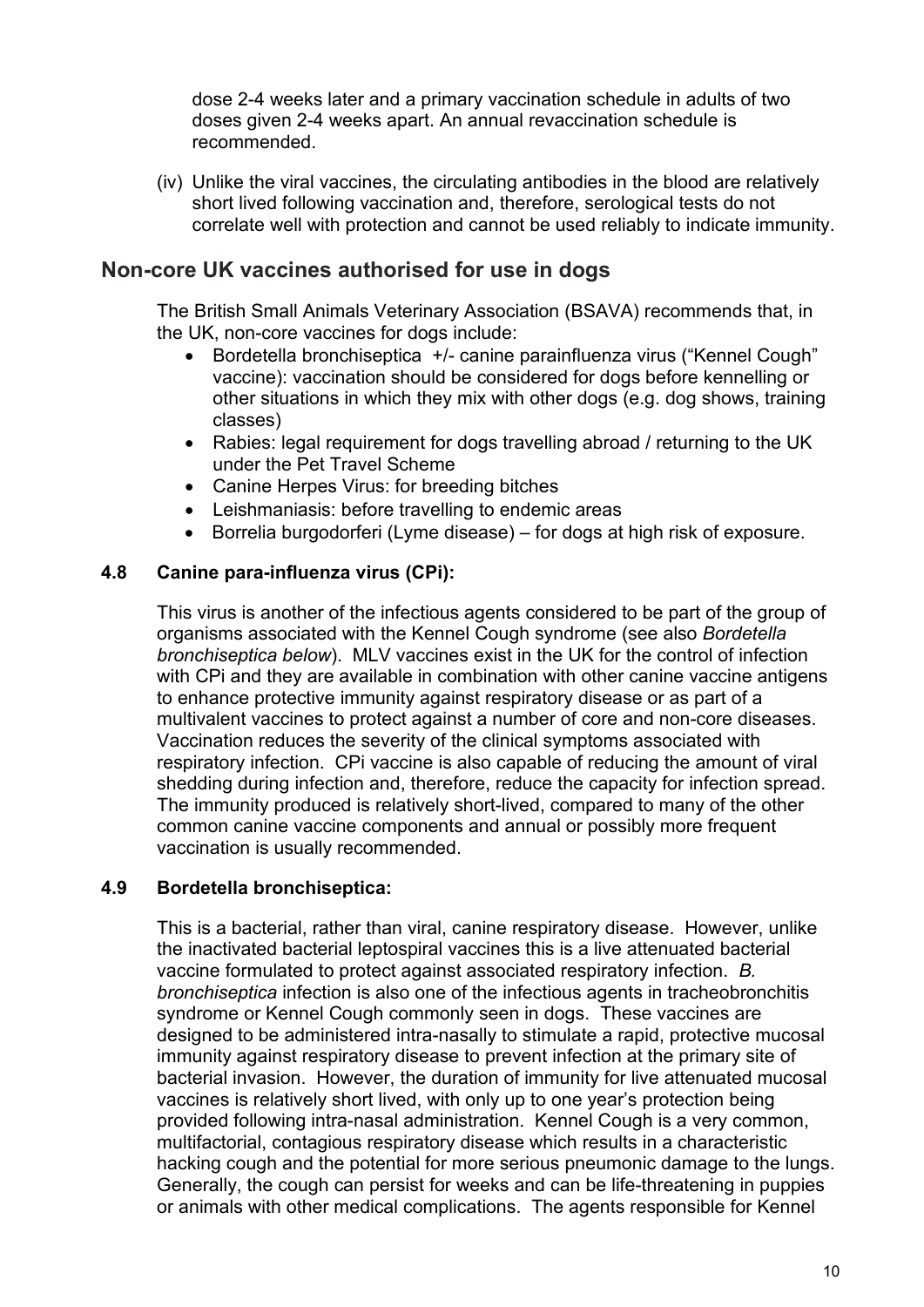Cough are spread through coughing or aerosol infection and are transmitted through close contact wherever dogs come together. Vaccination reduces the severity of infection and the shedding of infectious particles but does not necessarily prevent infection.

## <span id="page-10-0"></span>**Other UK vaccines authorised for use in dogs**

### <span id="page-10-1"></span>**5. Canine herpes:**

A purified sub-unit vaccine, containing glycoproteins of canine herpes virus adjuvanted in mineral oil, is available for the active immunisation of bitches to prevent mortality, clinical signs and lesions in puppies resulting from canine herpes virus infection. This is a specialised vaccine designed principally for use in breeding bitches. Puppies acquire the virus in the first few days following birth and infection results in serious illness and, in many cases, early neonatal death. The virus is one of the infectious agents believed to contribute to the condition of young puppies commonly called fading puppy syndrome. The primary course of vaccination consists of two doses of vaccine, the first administered during the bitch's season (or 7–10 days after the presumed date of mating) and the second injection is given within two weeks of the anticipated whelping date. The intent of vaccination is to generate antibodies in the early lactation of the bitch (colostrum) to provide the puppies with a maternally derived immunity to infection. Revaccination during subsequent pregnancies with the complete primary vaccination schedule is recommended. Canine herpes vaccines are not listed in the WSAVA Guidelines and are commonly used by dog breeders in bitches where the herpes virus is suspected of being the cause of early neonatal death. Herpes virus is transmitted between dogs chiefly in saliva and infection in the adult dog is associated with very mild or no clinical signs.

#### <span id="page-10-2"></span>**6. Canine coronavirus (canine enteric coronavirus) (CECOV)**

Authorised multivalent vaccines are available in the UK incorporating inactivated antigens intended to generate immunity to the enteric form of canine coronavirus infection. CECoV, as a primary agent, is associated with symptoms of mild enteritis, although more virulent strains have been identified. The virus can exacerbate infection associated with other enteric pathogens, especially canine parvovirus in young dogs. Vaccination reduces infection with wild-type virus, of which there are two recognised genotypes (CECoV-I and II, Decaro *et al.,* 2009). Canine coronovaris vaccines are not recommended by the WSAVA Guidelines. A random survey of dogs presenting at veterinary practices in the UK revealed a prevalence of CECoV of nearly 3% (Stavisky *et al.,* 2010).

#### <span id="page-10-3"></span>**7. Rabies virus:**

Inactivated rabies vaccines are used in dogs primarily to meet the requirements of The Pet Travel Scheme (PETS). Rabies is a notifiable disease and a serious zoonosis (risk to human health). The UK is free of disease as a result of an historical eradication strategy and stringent import controls on animals entering the UK. PETS is an official system that permits pet dogs, cats and ferrets from certain countries to enter the UK without quarantine as long as they meet the requirements of the PETS. It allows UK dog owners to travel to specified countries with their dogs and return with them to the UK. Under the scheme requirements, animals must be micro-chipped and vaccinated against rabies virus. Primary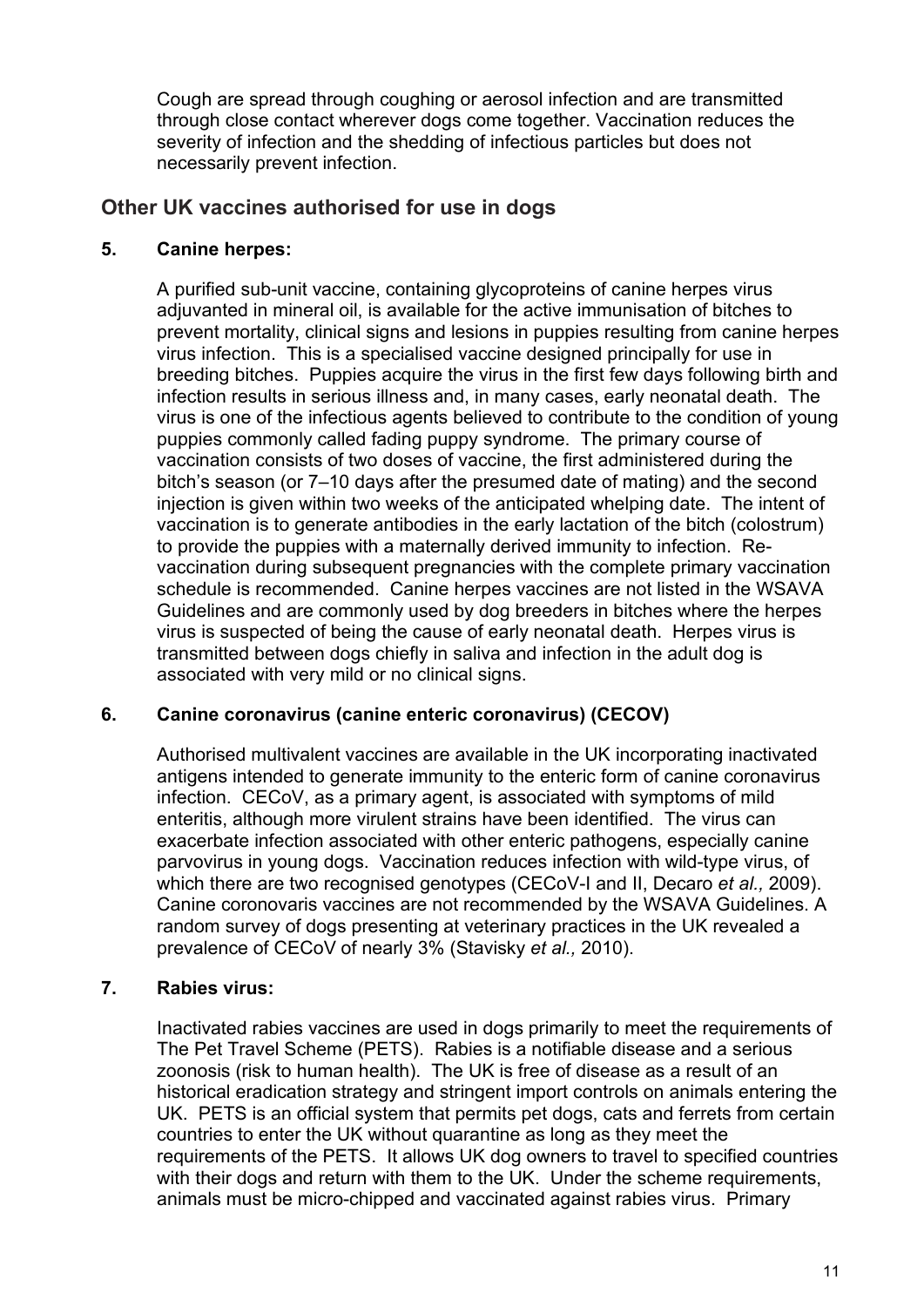vaccination is usually a single dose providing a duration of immunity of up to 2-3 years. As a point of information, to permit effective epidemiological surveillance, rabies vaccines authorised for use in wildlife, are prohibited for use in the UK, despite being authorised by the EU.

7.1 Rabies vaccines are considered a core vaccine by the WSAVA Guidelines where vaccination is required by statute or in areas where the disease is endemic. However, in the UK they are only required for dogs travelling outside of the country and, therefore, rabies vaccination is not considered a core vaccine for the UK.

## <span id="page-11-0"></span>**Epidemiological comments related to the use of core and non-core canine vaccines and the control of the associated diseases**

- **8.** There is limited information available on the incidence and prevalence of canine diseases driving the use of core and non-core vaccines of companion animals. However, the likelihood of wildlife reservoirs of infection, international travel, anecdotal evidence and veterinary knowledge strongly suggest that cases of these diseases do still occur and they cannot be expected to be eliminated despite many years of vaccination. For example, the presence of Infectious Canine Hepatitis (CAV-1 infection) in red foxes in England was described by Thompson *et al.* (2010) and the wild animal reservoir can be expected to at least maintain the prevalence of CDV, CPV and leptospirosis. For the non-core diseases, several publications have shown a continuing high incidence of Kennel Cough particularly amongst dogs kept in or exposed to a kennel environment (Chalker *et al.*, 2003; Erles *et al.*, 2003; Erles *et al.*, 2004).
- **9.** An ongoing pharmaceutical industry funded project, CICADA (Computer-based investigation of Companion Animal Disease Awareness, [http://uk.cicadasurvey.com/\)](http://uk.cicadasurvey.com/), aims to collate information submitted by veterinary practices on numbers of both confirmed and unconfirmed (suspected) reports of major infectious disease. During the nine months leading up to February 2014 veterinary practices participating in this survey reported 974 cases of Kennel Cough, 79 cases of canine parvovirus, 27 cases of leptospirosis, 2 cases of infectious canine hepatitis and 1 case of canine distemper. However, caution is needed in interpreting these data or using it to make decisions regarding vaccination due to the limitations in the way the data is collected and collated. For example, the veterinary practices which are participating may not be representative of all practices or regions in the UK as it is a voluntary reporting system. However, from these data it can be concluded that these diseases do still occur and still pose a potential threat to inadequately vaccinated dogs.
- **10.** A Veterinary Products Committee (VPC) working group recommended in 2002 that manufacturers and other organisations should be encouraged to obtain data on disease incidence and duration of immunity in the field. A number of initiatives should eventually improve the information available to veterinary surgeons and the pet owning public. An ongoing collaborative project between veterinary schools, veterinary general practices and other partners in the UK involves the development of standard nomenclature [\(http://venomcoding.org/\)](http://venomcoding.org/) and data coding in electronic patient records. This will enable the linking together of data from many different veterinary practices throughout the UK for the purposes of disease surveillance in companion animals. A second ongoing project, SAVSNET [\(http://www.savsnet.co.uk/\)](http://www.savsnet.co.uk/), aims to collate laboratory results and to survey data from veterinary practices throughout the UK using the concept of 'one practice'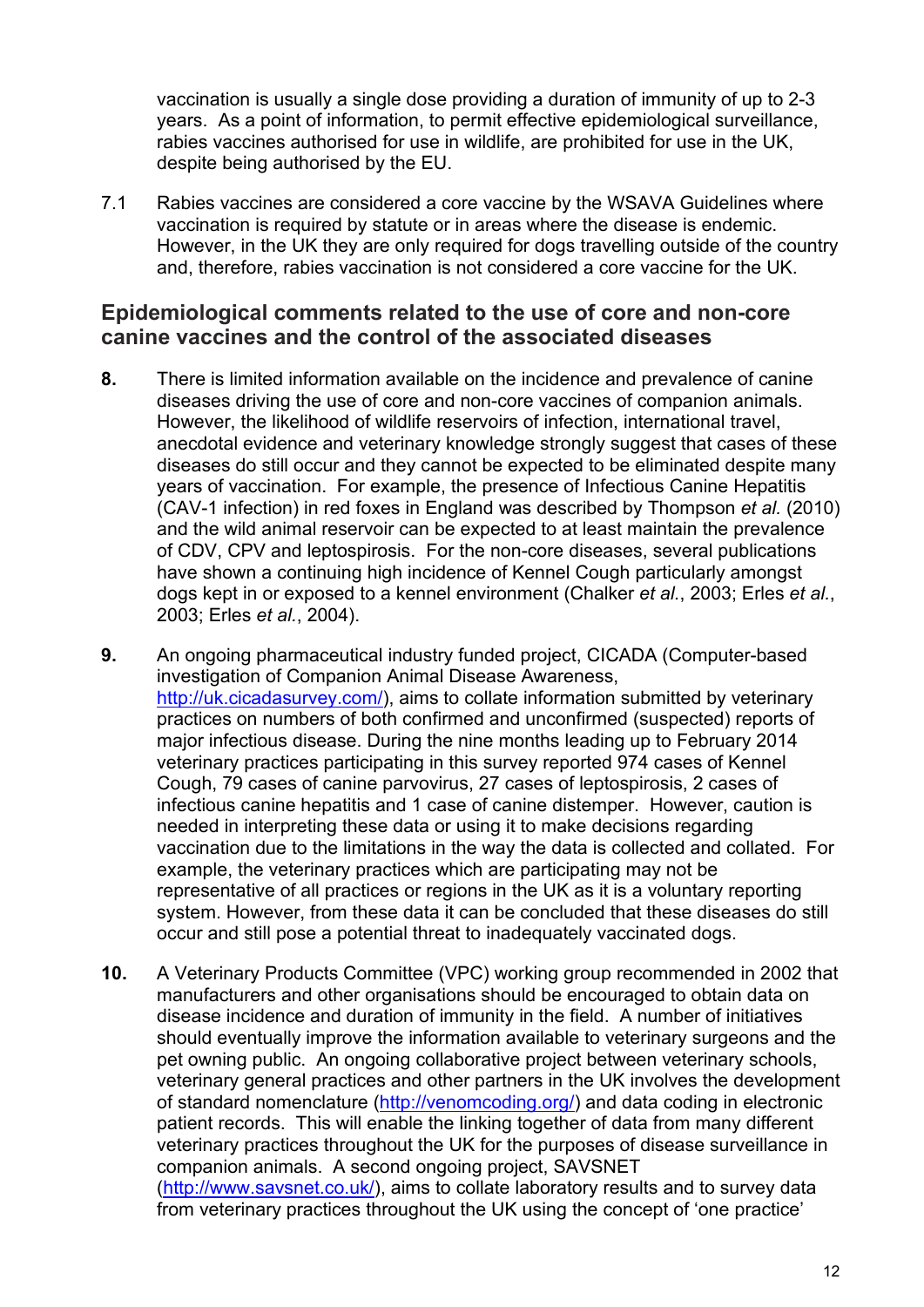management software. These projects should enable researchers to estimate disease prevalence in veterinary practice using client populations of companion animals.

- **11.** However, it is important to be aware that this will only represent the population of dogs visiting veterinary practices, which in itself is a biased population. This population sample has a much higher probability of having been vaccinated regularly and, therefore, may not truly represent the general dog population which would include those dogs which have never visited a veterinary practice and have never been vaccinated. An under-representation of those dogs not visiting a veterinary surgeon may introduce bias into the results of the study, possibly making the prevalence of these diseases appear less frequent.
- **12.** Epidemiological field studies to determine duration of immunity (DOI) can be carried out prospectively or retrospectively, each method having advantages and disadvantages. Prospective studies would need to recruit a large number of dogs and continue following each of these dogs for several years. Therefore, such studies are likely to be very expensive and there is a high potential of 'loss to follow-up' (e.g. owners moving house, dropping out of the study). Retrospective studies, where dogs could be recruited into the study based on the number of years since their last vaccination, are less resource intensive but rely more heavily on the use of questionnaires and accurate records. In both study types it would be important to look at other factors which are likely to confound DOI results. One significant factor, for example, would be the incidence (high or low) of a field challenge with an infectious organism. If a dog has been vaccinated and is then exposed to field challenge this is likely to boost the level of immunity and result in a perceived longer DOI. Therefore, in both study types, it would be necessary to obtain information from the dog owners about the lifestyle of their dogs in order to try to evaluate the effect of confounding factors. Epidemiological studies therefore can be of use in risk assessment in clinical circumstances but there are significant challenges to extrapolating these findings to the regulatory procedures to determine the DOI of specific vaccines.
- **13.** There are also significant differences between individual animal vaccination programmes and population immunity. Both influence the risk of exposure to infection of the individual and thus the likelihood of disease. In its simplest form a population of vaccinated animals restricts the spread of an infectious disease and reduces the risk of exposure to infection. This benefits both vaccinated and unvaccinated animals. A vaccinated animal in a susceptible population may, however, be immune but may find its immunity overwhelmed by a challenge from a significant outbreak of the disease.
- <span id="page-12-0"></span>**14.** Immunity therefore does not necessarily signify a freedom from disease. With some vaccines the ambition is simply to reduce the severity of the disease (e.g. Kennel Cough vaccine) rather than to protect fully the animal from the symptoms of the disease. In some cases the ambition is to reduce the dissemination of the disease causing organism.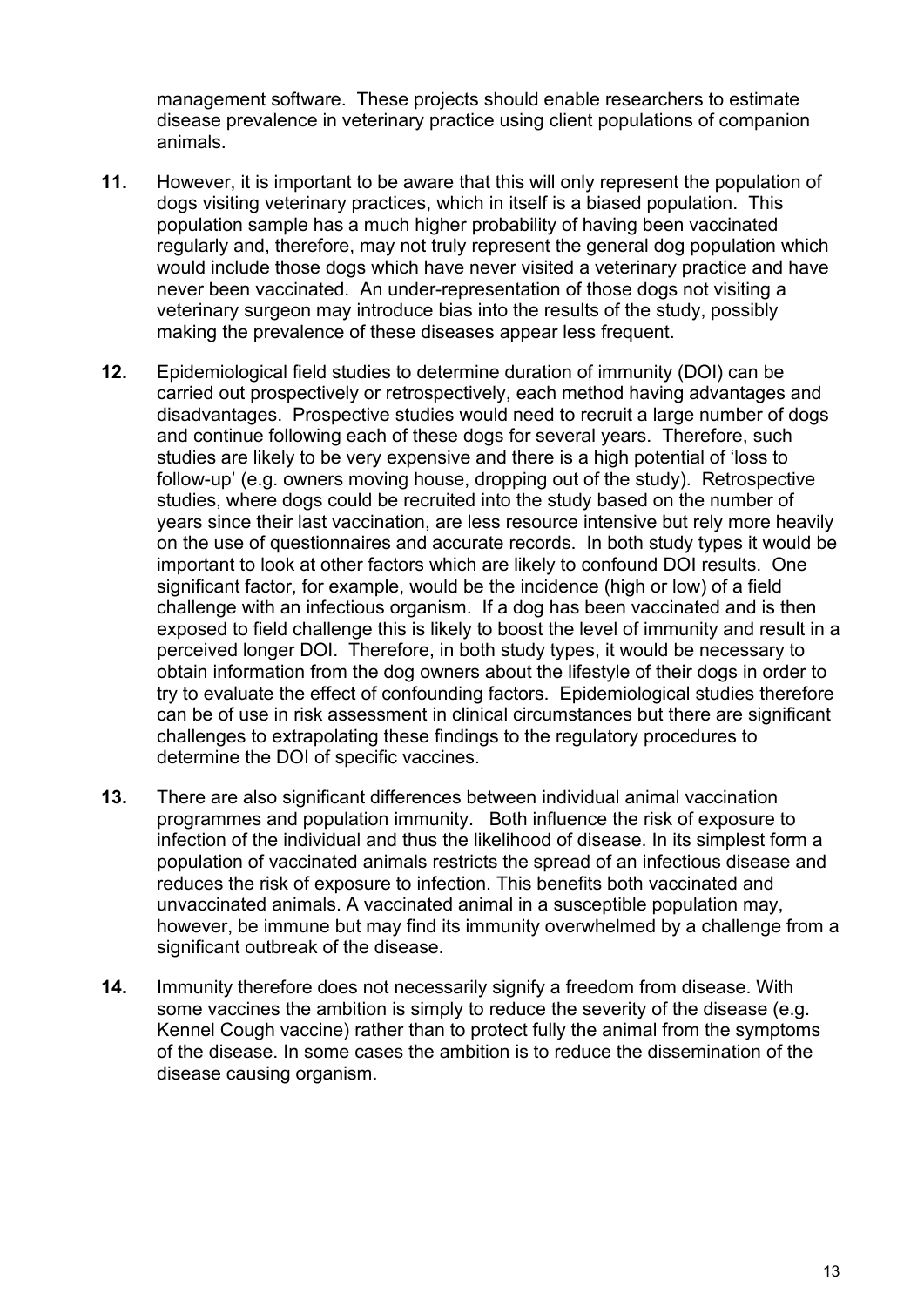## **An overview of the requirements for the regulation of veterinary vaccines**

### **15. Regulation in the EU**

- 15.1 All canine vaccines on the UK market must meet the standards set by the Veterinary Medicines Regulations. This provides assurance that vaccine products have been manufactured to an acceptable quality, can be used safely both from the animal and owner perspective and achieve the level of protection claimed by the manufacturer. European legislation sets stringent technical standards for the manufacture and quality control of all veterinary vaccines. These requirements are laid down in Directive 2001/82 (as amended by 2009/9/EC), the European Pharmacopoeia and associated European Guidelines.
- 15.2 The Guidelines can be viewed on the European Commission website: <https://www.ema.europa.eu/en/veterinary-regulatory/research-development/scientific-guidelines>
- 15.3 Additional guidance has been developed by the Immunologicals Working Party of the CVMP: [http://www.ema.europa.eu/ema/index.jsp?curl=pages/contacts/CVMP/people\\_listing\\_000038.jsp](http://www.ema.europa.eu/ema/index.jsp?curl=pages/contacts/CVMP/people_listing_000038.jsp)
- 15.4 The mandatory requirements of the European Pharmacopoeia can be viewed at: <https://www.edqm.eu/en/european-pharmacopoeia-background-50.html>
- 15.5 The British Pharmacopoeia requirements are available at: <http://www.pharmacopoeia.co.uk/>
- 15.6 The Pharmacopoeias lay down minimum standards for specific veterinary vaccines and provide guidance on production, quality control tests and studies to demonstrate safety and efficacy.
- 15.7 The legal and technical framework for the manufacture and authorisation of vaccines has now been consolidated into two key pieces of EU legislation:
	- (i) Directive 91/412/EEC relating to the principles and guidelines of Good Manufacturing Practice (GMP);
	- (ii) Directive 2001/82 the legal framework for veterinary medicines in the EU as amended by 2004/28/EC and 2009/9/EC laying down the technical requirements.
- 15.8 Each and every authorised vaccine in the EU must be supported by its own specific data package submitted by the manufacturer. Each vaccine strain of a particular manufacturer is considered to have unique biological properties and, therefore, must have its own corresponding quality, safety and efficacy package to support the authorisation. The WSAVA Guidelines appear to assume common biological properties for certain groups of canine vaccines and could only be used to support data packages if applicants can demonstrate relevance to their particular vaccine product. An assumption that all vaccines are the same would ignore basic principles of immunology and vaccinology.
- 15.9 The rigorous controls applied to the manufacture of veterinary vaccine ensure that any potential risks to the animal, their owners and the environment are minimised. Veterinary vaccines are biological products that pose inherent risks owing to the source of starting material used for the manufacture of the vaccine. To illustrate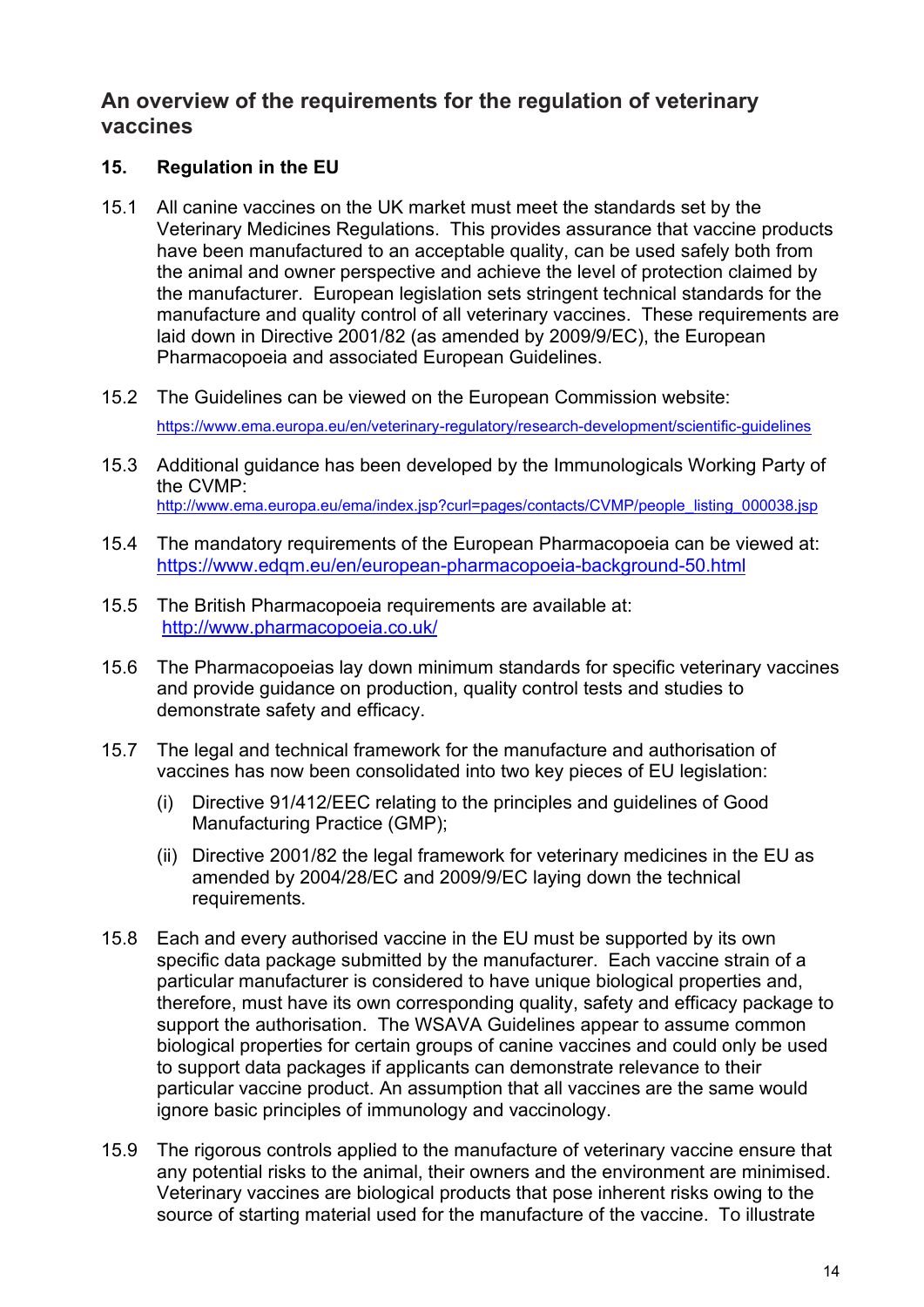this risk, vaccines are manufactured from seed materials in most cases originally derived from diseased animals. The seed materials are grown in cultures using a variety of biological materials, often sourced from animal tissues and, therefore, the risks of a vaccine containing an extraneous agent (unwelcome contaminant) are high. To prevent this, the manufacture of products according to the principles of Good Manufacturing Practice (GMP), the application of quality control tests on every batch and pre-authorisation tests on seed materials are the principle controls to ensure the quality of authorised veterinary vaccines and the exclusion of extraneous agents.

- 15.10 The risks for killed/inactivated products are much reduced compared to the modified live virus (MLV) vaccines. Principally this is because, during the manufacture of killed vaccines, the process of inactivation (a process using a chemical added to destroy the microorganism without affecting its ability to stimulate the immune system) should also destroy the majority of potential contaminants. Published reports of contaminated vaccines (Roth, 1999) causing disease in animals indicate that risks can be minimised but not eliminated. Continual improvement in the manufacture and controls applied to veterinary vaccines is the aim of both the industry and regulators.
- 15.11 Laboratory and field safety studies must be conducted for all vaccines before they are marketed. Laboratory studies are designed to demonstrate the safety of the vaccine in the youngest puppy intended for vaccination or any special categories of dog that are to be included in the authorisation, such as pregnant bitches. Such tests use a single dose, an overdose and repeated doses to cover all potential safety concerns when administered by the veterinary surgeon in the field. The studies are designed to evaluate the local and systemic reactions following administration of the vaccine to the most sensitive groups. Any observed reactions are described on the publicly available SPC (Summary of Product Characteristics): <http://www.vmd.defra.gov.uk/ProductInformationDatabase/>

The most common are local injection swellings which resolve in a few days. More severe reactions are possible but extremely rare. Nevertheless, all potential adverse reactions of this type are taken into account when deciding whether to authorise the vaccine.

- 15.12 For MLV vaccines there are additional studies to investigate the possibility of the vaccine organism reverting to virulence (and producing a clinical infection) and any potential to disseminate within the animal or, more seriously, to spread into the environment and thus prove a risk to other animals and humans. Once completed satisfactorily the laboratory studies are followed by field studies to confirm the safety profile established during the laboratory studies and in addition, using a range of breeds and much larger numbers of animals. Specific safety studies may be required under the guidance within the European Pharmacopoeia. One example would be the requirement to demonstrate any immunosuppressive property (depression of the natural immune system) of a particular vaccine strain. This is a natural property of some pathogenic strains of viruses. There are specific European Pharmacopoeial monographs for CDV, CAV, CPV, CPi and canine leptospirosis that establish minimum standards for quality, safety, potency and immunogenicity.
- 15.13 Laboratory and field efficacy studies are also performed to demonstrate the onset and duration of immunity of the vaccine. To establish the onset of immunity,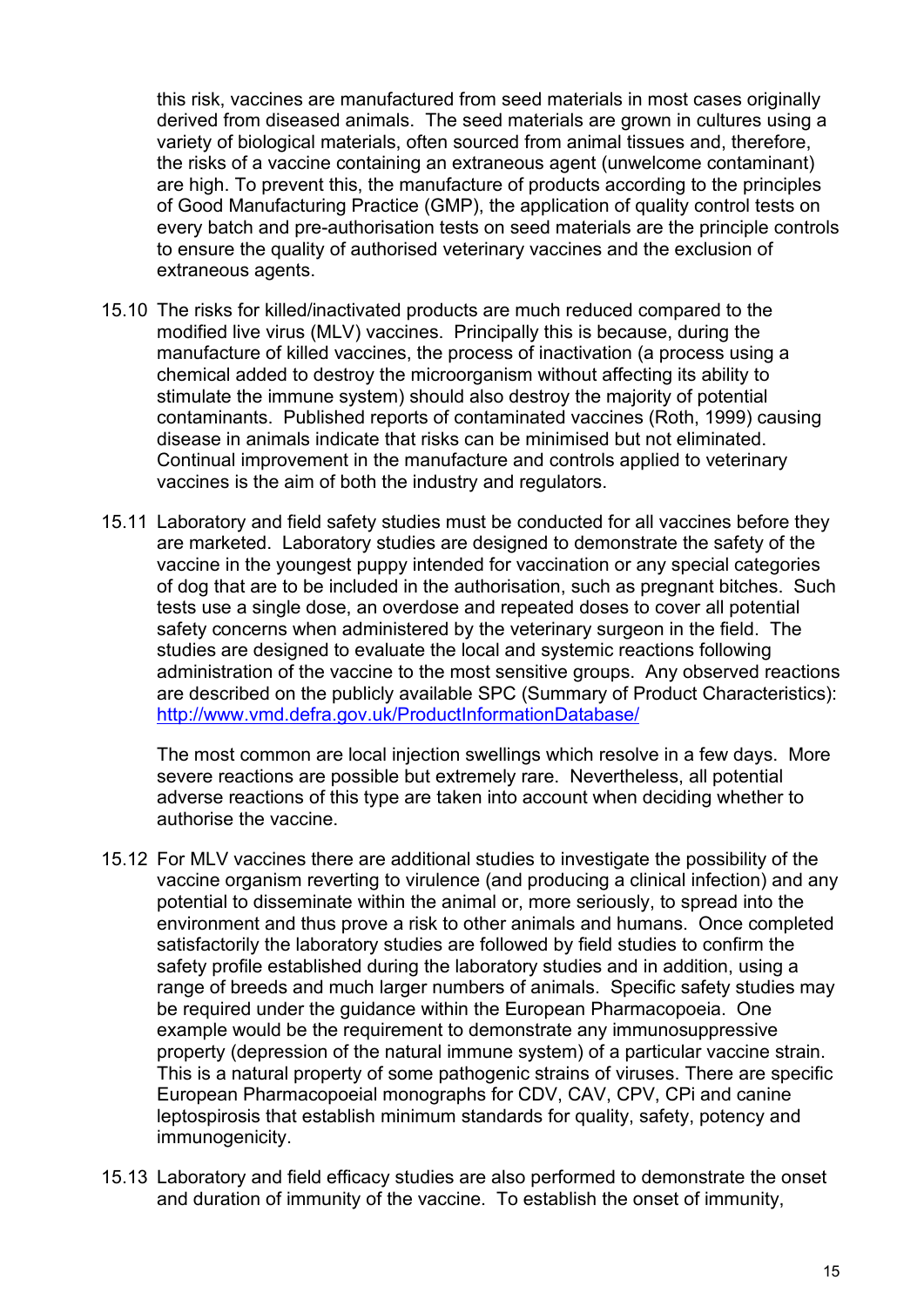puppies at the minimum age for vaccination receive a primary vaccination course and the time interval to develop a protective immune response is established by either viral challenge or serology. This period is usually one to two weeks but can occur more rapidly for mucosal (e.g. nasal) vaccines such as those authorised for preventing Bordetella infections (Kennel Cough). Maternal antibodies found in young puppies may interfere with the immune response to a vaccine and manufacturers must demonstrate the ability of their vaccine strains to overcome the neutralising effects of these antibodies. As a result of these studies the effects of maternally derived antibodies (MDA) on the recommended vaccination schedule will be evaluated to determine the age by which the vaccine can be expected to be effective in pups. Vaccination schedules are designed to minimise the risk of puppies acquiring a clinical infection, taking account of MDA and the risk of acquiring the disease from the environment. Primary vaccination schedules in puppies are usually completed between 10-12 weeks of age, although this may be delayed where MDA levels are high. The WSAVA Guidelines offer general advice on this and recommendations made there can be applied, taking account of local epidemiological information, the vaccine used and veterinary advice.

15.14 The duration of immunity established through research is a minimum period of duration and the actual duration of immunity may be much longer. However to establish the maximum duration of immunity that might be applied across the wide range of husbandry systems would require animals to be isolated for very long periods of time and this raises considerable concerns about animal welfare, veterinary ethics and cost. Any scientific research should only be conducted where the benefit to the wider population of animals can be justified. Therefore, extending any laboratory studies to derive DOI beyond 3 years poses significant questions as to the value of such studies and the benefit they would offer to the wider population of pet animals.

#### **16. Public information and transparency**

- 16.1 Since October 2005 regulatory authorities have been required to prepare and publish Public Assessment Reports (UKPARs) which provide information on the manufacture of the vaccine and the scientific studies that were assessed to support the safety and effectiveness of the product. For UK authorised vaccines public assessment reports (UKPARs) are available for all canine vaccines authorised after October 2005 on the VMD web pages [\(https://www.vmd.defra.gov.uk/ProductInformationDatabase/\)](https://www.vmd.defra.gov.uk/ProductInformationDatabase/) and the EMA website <https://www.ema.europa.eu/en/medicines/veterinary/> publishes European Assessment Reports (EPARs) for canine vaccines authorised by the European Medicines Agency.
- 16.2 Some reports may be accessed through the Heads of Medicines Agency website, where another EU Member State led on the scientific assessment of a particular product (PuAR): [https://www.hma.eu/vmriproductindex.html.](https://www.hma.eu/vmriproductindex.html)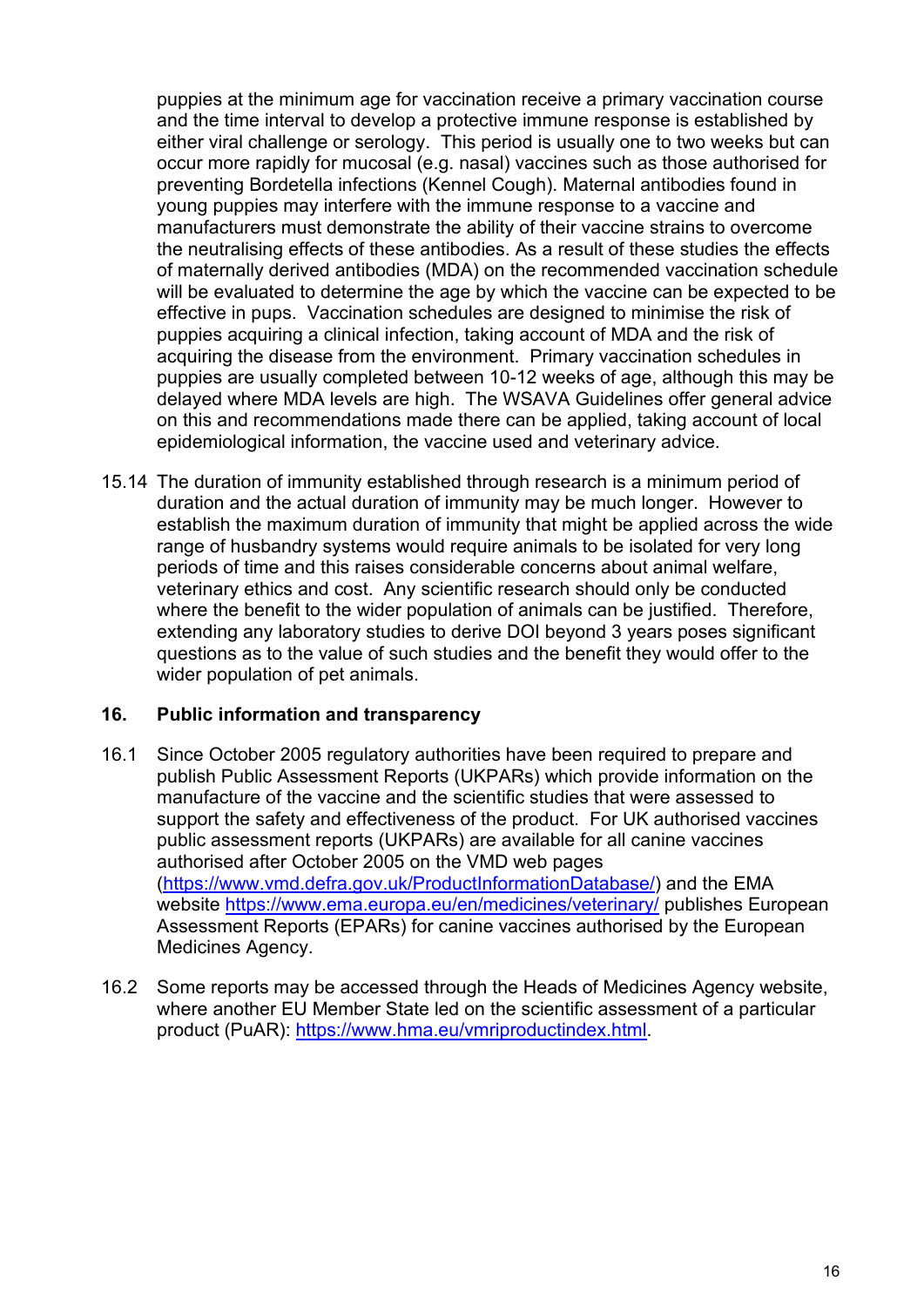## <span id="page-16-0"></span>**Comparison of UK authorised vaccination schedules with the WSAVA guidelines**

- **17.** The Summary of Product Characteristics (SPC), a publicly available document produced during the authorisation of a veterinary vaccine, provides guidance on the authorised use of the product and includes information which may help the veterinary surgeon when prescribing the product. SPCs for UK authorised products are available on the VMD's web pages [www.vmd.gov.uk](http://www.vmd.gov.uk/) in the Product Information section, and on the European Medicines Agency (EMA) website for products authorised via the European centralised system [https://www.ema.europa.eu/en/medicines/veterinary/.](https://www.ema.europa.eu/en/medicines/veterinary/)
- **18.** The WSAVA Guidelines [\(http://www.wsava.org/\)](http://www.wsava.org/) were developed by a panel of veterinary experts and are based on experience, expert opinions and scientific data that may or may not have been published. They are general Guidelines intended for world-wide interest and are not written with reference to data packages for specific vaccines. These Guidelines provide useful guidance to clinicians but should be read in conjunction with the specific product SPC. The WSAVA Guidelines are, therefore, supplementary information to UK authorised vaccine SPCs and for the most part are complementary. The work that supports the recommendations in the WSAVA Guidelines has been reviewed by Schulz (Schultz, 2006; 2010; Schulz *et al.,* 2010).
- **19.** A critical issue is the duration of immunity of core MLV vaccines. The recommendations for use of the MLV components of most UK authorised products are in general accord with the re-vaccination schedules recommended in the WSAVA Guidelines. However, there are instances where a conflict might be perceived to exist in terms of vaccination schedule recommendations.
- 19.1 For example:
	- (a) For primary vaccination of puppies the WSAVA recommend up to three doses of vaccine. The majority of UK vaccines recommend two vaccinations for the puppy.
	- (b) The WSAVA Guidelines recommend a booster at either 6 months or 1 year of age after completing the primary vaccination for all core-components (defined as canine distemper, parvovirus and adenovirus) followed by a booster vaccination frequency of not more than every three years. For UK authorised vaccines this is only included on some SPCs where the data submitted indicated that a first annual booster is necessary; for other products, the interval recommended between booster vaccinations following the primary course of vaccination is 3 years. However, whatever the SPC states, a veterinary surgeon should take account of the recommendations and warnings on the SPC alongside any specific risk factors for the individual animal when devising the optimum vaccination schedule for the young adult. This may follow either the recommendation for a first full yearly booster, as may be specified in the SPC of some products and WSAVA Guidelines, or this may prove to be unnecessary.
	- (c) The WSAVA Guidelines state that, because of the presence of maternally derived antibodies, the immune response to vaccination before 12 weeks of age is likely to be weak and suggest that, where animals are vaccinated so that the primary course of vaccination is finished by 10 weeks of age, caution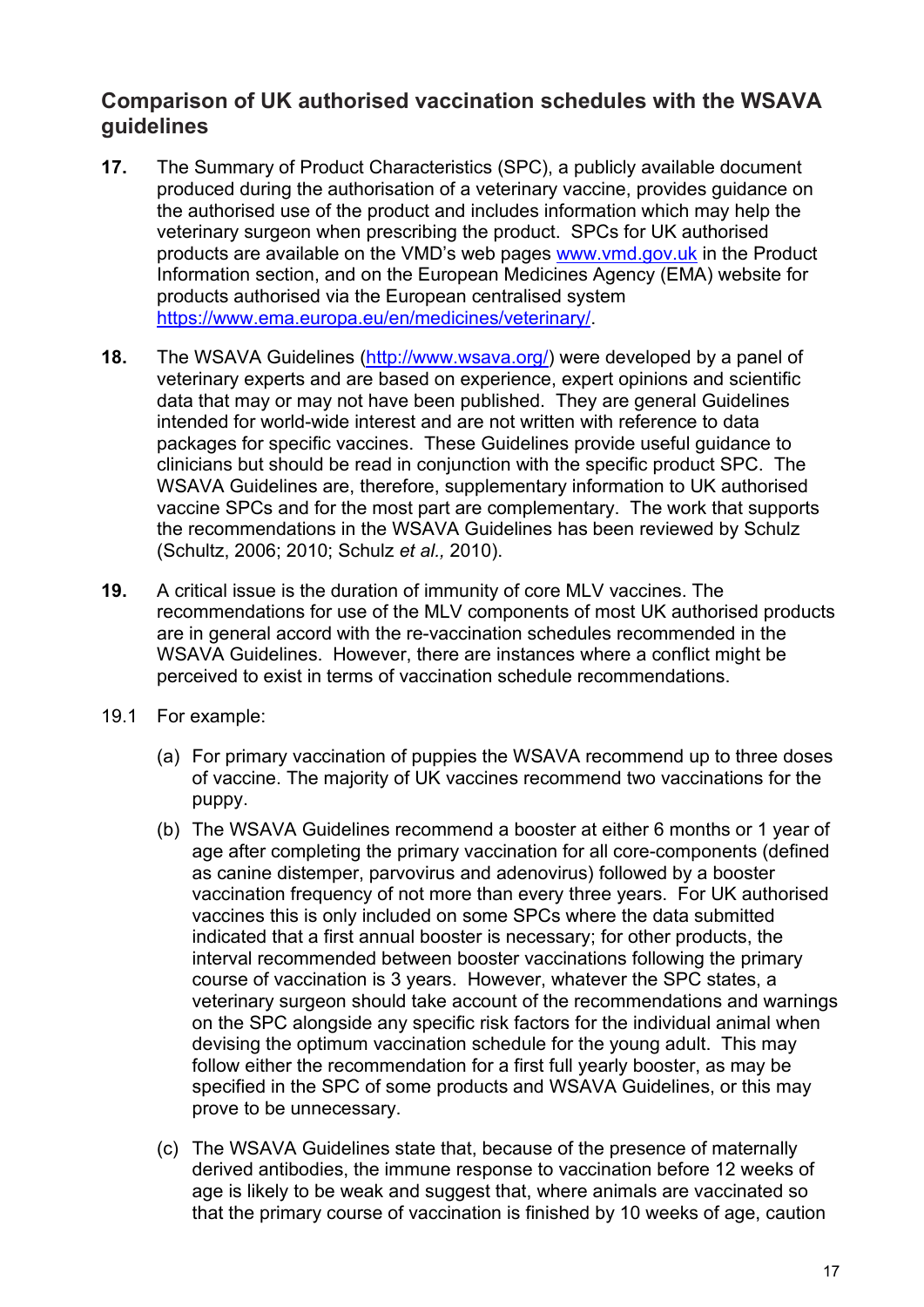is required in terms of the exposure of these animals to other animals. There are a number of UK authorised products with SPCs which specify a primary course of vaccination that ends at a minimum age of 10 weeks. These claims will have been supported by data demonstrating the ability of the vaccine to overcome the inhibitory effects of maternally derived antibodies. However, should a veterinary surgeon choose to observe the advice in the WSAVA guidance, the SPC does not preclude the administration of the vaccine to puppies older than the minimum age stated on the SPC. There are appropriate warnings concerning the need to take into account the effect of the presence of maternally derived antibodies (MDA), especially if the levels are expected to be high. For some products there are recommendations to delay starting the vaccination course if high levels of MDA are expected. All of these statements will be supported by suitable data.

- (d) The WSAVA Guidelines recommend that the primary vaccination schedule consists of three vaccinations finishing at 14-16 weeks of age. SPCs for vaccines in the UK usually recommend two vaccinations. Data will have been presented to the VMD to demonstrate the effectiveness of two vaccinations in both sero-negative puppies and those with levels of maternally derived antibodies that reflect the levels expected in the field. Veterinary surgeons can, however, make their own risk assessment and decide to administer a third vaccination where they consider this necessary.
- (e) The WSAVA Guidelines do not recommend the use of canine coronavirus (CCV) vaccines as the prevalence of clinical cases of confirmed CCV disease does not justify vaccination. For authorised canine vaccines containing either CCV or a strain of feline corona virus (FCV) the benefit/risk assessment was considered favourable during assessment of the product.
- (f) The WSAVA Guidelines recommend annual re-vaccination intervals for canine leptospira vaccines. The UK authorised products for leptospira recommend annual revaccination and this reduced frequency of vaccination is justified by the data supporting the vaccine authorisation.
- **20.** In the UK, most veterinary surgeons will use vaccination schedules based on the authorised SPCs. However, some account of the WSAVA Guidelines may be taken.
- **21.** Earlier WSAVA Guidelines included claims for durations of immunity of nine years or longer for CPV-2, CAV-2 and CDV MLV vaccines. Much of the work to support these extended claims, beyond the 3 years established by most manufacturers, has been reviewed (Schultz, 2006; 2010). He has reported studies assessing the minimum duration of vaccinal immunity in more than 1,000 dogs vaccinated with products from all the major US veterinary biological companies, using either serology or challenge in selected groups. For CDV, CPV and CAV, antibodies are suggested to be well correlated with protection, with the mere presence of antibodies in actively immune dogs demonstrating protective immunity.
- **22.** These studies were conducted in dogs kept in their natural, as well as virus-free, environments. The longest period of time that antibodies have been shown to persist in natural environments is 14 years for CDV, 14 years to CAV-1 and 10 years for CPV-2. In environments free from virus, protection from challenge has been demonstrated 9 years post-vaccination with CDV and CPV-2 with antibodies persisting for this period at levels not significantly below titres following primary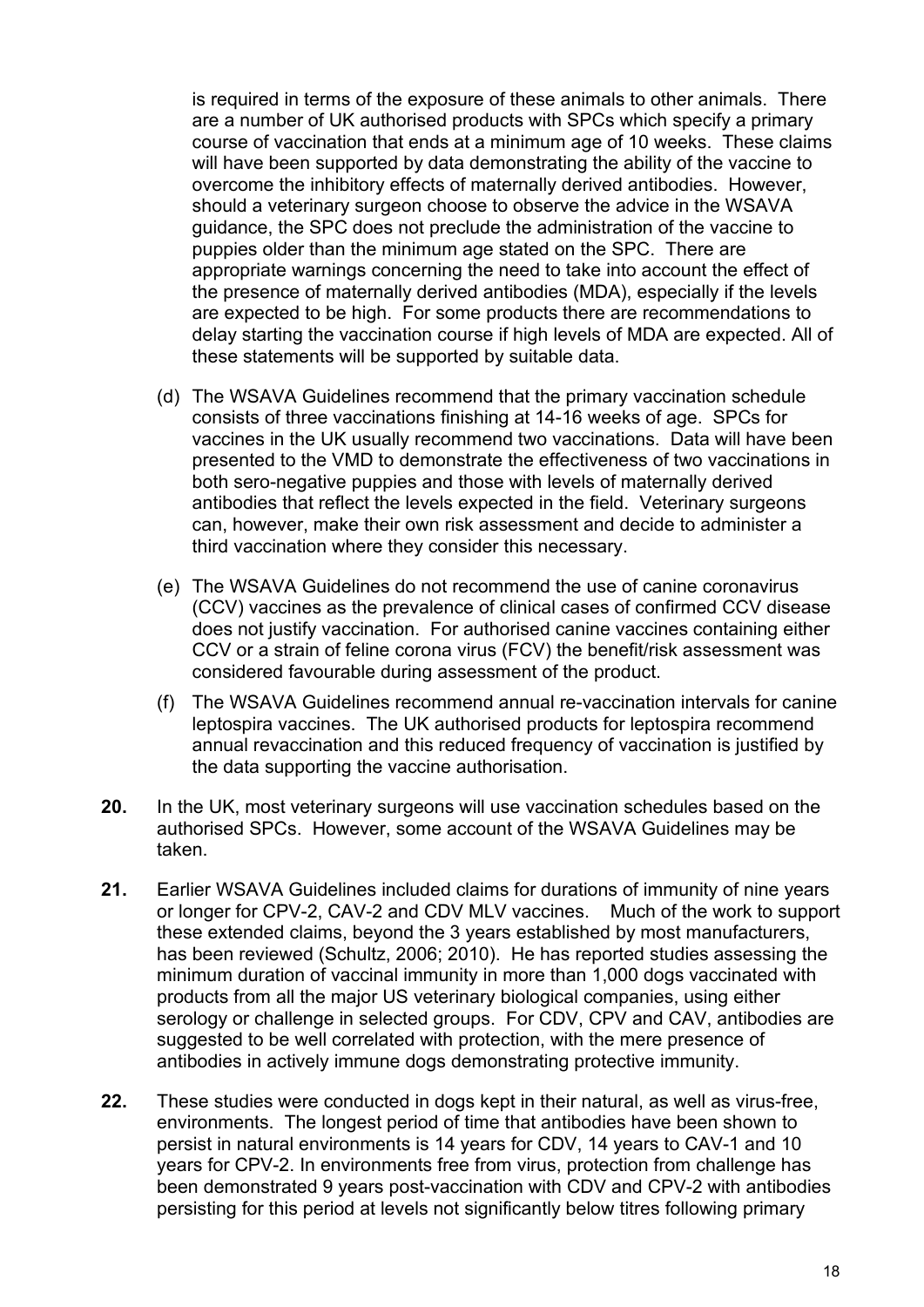vaccination. The minimum established DOI for CAV-2 vaccines appears to be 9 years based on serology and 7 years with challenge. For CDV there appears to be a suggested strain variation with Rockborn or Snyder Hill strains having extended DOIs compared to vaccines produced using Onderstepoort strains.

- **23.** Confounding these observations and claims is the lack of detail reported in the primary scientific literature for these studies and as a result a thorough scientific analysis of the data is not possible without the provision of the raw data. For example, it is not possible to ascertain the number or age of the puppies at the time of vaccination, their immunological status or the vaccination protocol and products administered. The serological methods are not described, nor are the clinical signs or the detailed observations following challenge. Whilst the evidence as reported is persuasive, much of the data would not meet the usual standards of scientific scrutiny reserved for peer reviewed primary literature.
- **24.** It is, however, recognised that there is an increasing body of scientific literature and opinion that suggests the DOIs of the core vaccines (as defined by the WSAVA Guidelines) for dogs may be considerably longer than the authorised claims for existing vaccines on the EU market. Nevertheless regulatory and scientific requirements restrict extrapolation of generic claims, like the data discussed, to specific products. Despite this conflict, veterinary surgeons in the UK may take account of recommendations in the WSAVA guidelines and scientific journals when devising optimum vaccination schedules for their clients' pets, after making an individual benefit:risk assessment of the impact. However a shift to a revised vaccination regime may potentially prove ineffective in maintaining the control of any of the diseases mentioned.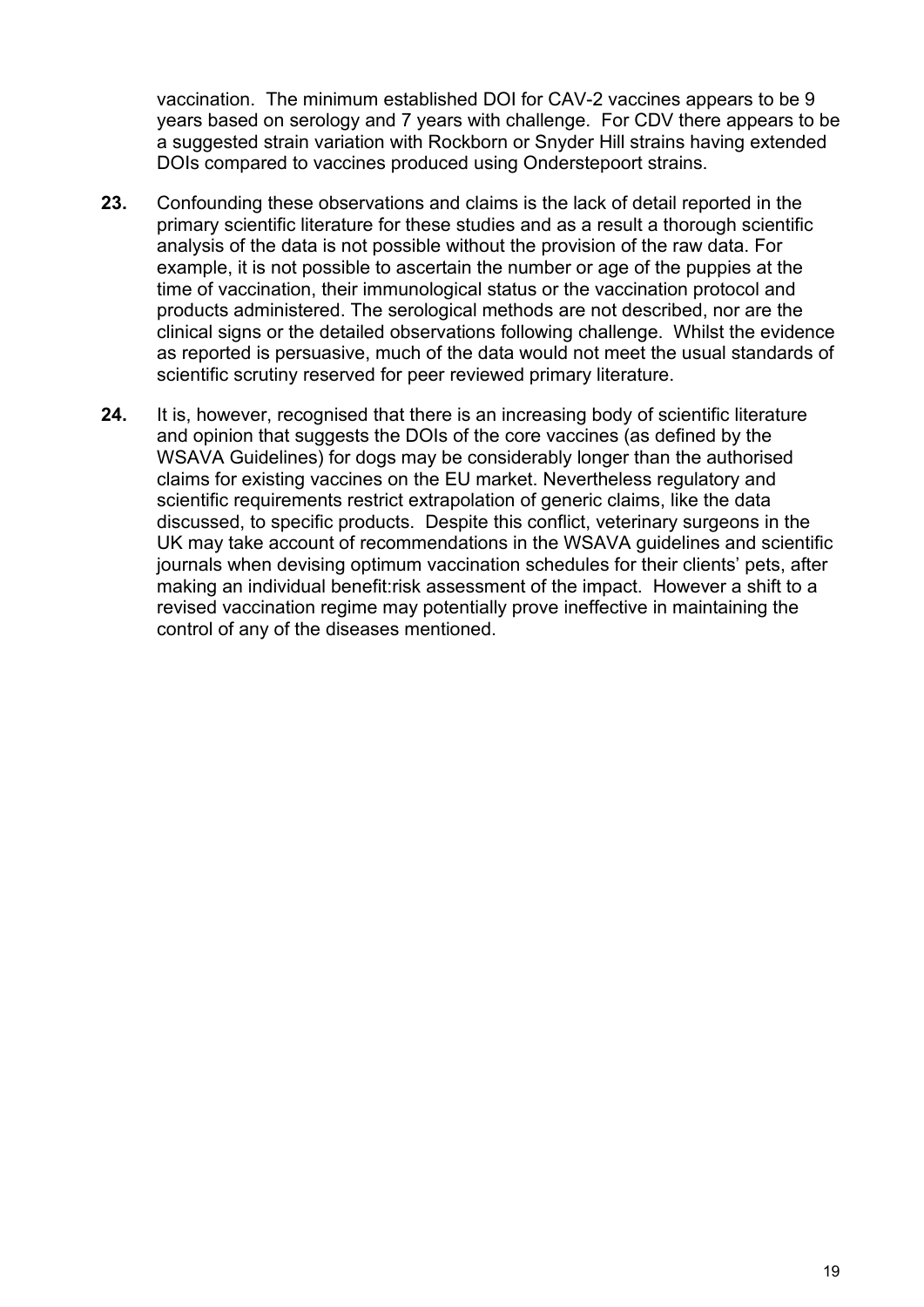## <span id="page-19-0"></span>**Safety of canine vaccines, adverse reaction and vaccine failures**

#### **25. The VMD's Pharmacovigilance system**

- 25.1 Veterinary medicines legislation is designed to ensure that decisions on whether a product is safe and effective for use in either food producing or companion animals are based on robust science. Changes in veterinary medicines legislation have placed greater emphasis on pharmacovigilance which has been defined by the World Health Organisation as the science and activities relating to the detection, assessment, understanding and prevention of adverse effects or any medicinerelated problem.
- 25.2 Since the relationship between an adverse effect and the use of an individual veterinary medicine may be largely circumstantial, the basis of veterinary pharmacovigilance is the identification of reporting trends. One of the aims is the detection of new safety signals in relation to the use of a veterinary medicine. A signal consists of information about a possible causal relationship between an adverse event and a veterinary medicine, the relationship being previously unknown. The regular review and analysis of adverse events in a pre-defined time period for one specific product in a particular species might lead to the identification of potential signals when, for example:
	- (a) an increase in the number of adverse events in a short period is observed;
	- (b) an increase in the frequency of a particular clinical sign is recorded, compared with the expected frequency for that sign;
	- (c) a clinical sign not previously associated with the product is reported.
- 25.3 Pharmacovigilance databases are designed for surveillance not for detailed epidemiological investigation. Acute reactions which develop over a short period are more likely to be detected than chronic problems taking months or even years to become apparent. In the latter case there could be a number of confounding factors making it difficult to conclusively establish a causal relationship between the veterinary medicine and an adverse effect. Specific epidemiological studies may be necessary to answer certain questions.
- 25.4 In the case of vaccine induced adverse reactions, to detect changes in the incidence of rare events requires large representative samples of both vaccinated and unvaccinated control animals to be compared in order to have sufficient statistical power to prove conclusively that the reported effect is due to vaccination. This is likely to be difficult to achieve, given the high numbers of vaccinated animals in the UK.
- 25.5 For a veterinary medicine to be considered safe, its expected benefits should be markedly greater than any associated risks of harmful reactions. All veterinary medicines can cause reactions; however, it is important to note that most animals treated with veterinary medicines suffer no observable serious side effects. Idiosyncratic drug reactions occur with veterinary medicines as they do with human medicines. Such reactions cannot be explained by the known mechanisms of action of the agent involved and develop unpredictably in susceptible animals only. Such reactions are generally thought to account for up to 10% of all adverse reactions in human medicine. They are difficult to study because of their sporadic nature and the lack of valid models. While the mechanism of most idiosyncratic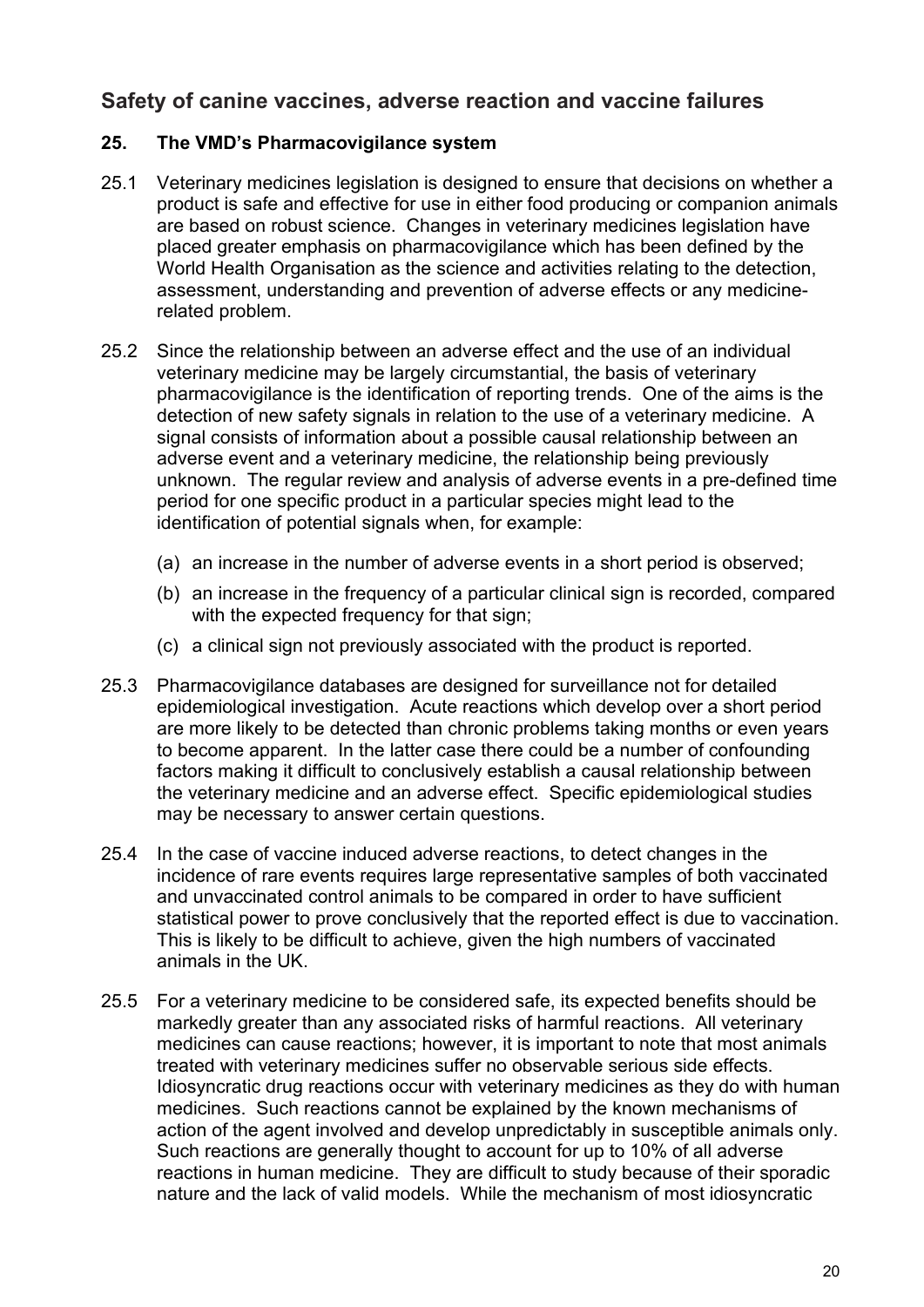drug reactions is thought to be immune mediated toxicity, they are not confined to immunological products.

- 25.6 The fact that both immediate and longer term adverse events may occur make the benefits of vaccination for a healthy animal more difficult to assess especially as the prevalence of a disease against which a vaccine will protect may not be measurable with any degree of certainty. In such cases a decision regarding vaccination of a healthy dog is largely a matter of judgement on the part of the owner following advice from their veterinary surgeon. It is acknowledged that more information is needed on the prevalence of canine diseases in the UK to enable veterinary surgeons and their clients to make more meaningful benefit/risk assessments on whether to vaccinate an individual animal.
- 25.7 Data on adverse reactions reported to the VMD involving different types of veterinary medicines are published each year in the Pharmacovigilance Annual Review, published on the VMD webpage and occasional articles and letters on specific topics of interest or concern.
- 25.8 Over 166.8 million doses of the vaccines currently available on the UK market have been sold for use in dogs between 2000 and April 2020, and during this period, there were fewer than 26,350 incidents of adverse events reported that were assessed to be either probably or possibly related to the use of a vaccine. It is acknowledged that any pharmacovigilance system is primarily reactive and under-reporting is an inevitable feature. However, under-reporting will apply equally to all products and, given that changes in the incidence rates of adverse events are the useful indicators of issues which need to be investigated, it is the clinical detail in the reports and the trends and patterns of adverse events that are far more important tools in the science of pharmacovigilance. Therefore underreporting is not a significant issue. Nevertheless, the VMD devotes considerable resource each year to encourage reporting of adverse.
- 25.9 Further information on the VMD's Pharmacovigilance system can be found on our webpage [https://www.gov.uk/guidance/veterinary-pharmacovigilance-your](https://www.gov.uk/guidance/veterinary-pharmacovigilance-your-responsibilities)[responsibilities](https://www.gov.uk/guidance/veterinary-pharmacovigilance-your-responsibilities) .

#### <span id="page-20-0"></span>**26. Analysis of suspected adverse event reports for canine vaccines in the UK**

- 26.1 Between 2000 and April 2020, over 166.8 million doses of dog vaccines currently authorised have been sold in the UK and 35,513 incidents of adverse event have been reported following the use of authorised dog vaccines. This figure includes reports with insufficient information to be classified as either probably or possibly related to product use, but association with product use cannot be discounted. This represents a rate of 2[1](#page-20-1).3 incidents per 100,000 doses  $(0.0213\%)$ <sup>1</sup>.
- 26.2 Table 1 details the 20 most commonly occurring clinical signs in reports for currently authorised dog vaccines between 2000 and April 2020<sup>1</sup>. The terminology used in the table reflects the system of recording adverse events. The Table only

<span id="page-20-1"></span><sup>&</sup>lt;sup>1</sup> This data relates to the Periodic Safety Update Report (PSUR) data for each product received between 2000 and April 2020. PSURs are required to be submitted to the VMD by MAHs every 6 months to every 3 years, depending on how long the product has been on the market.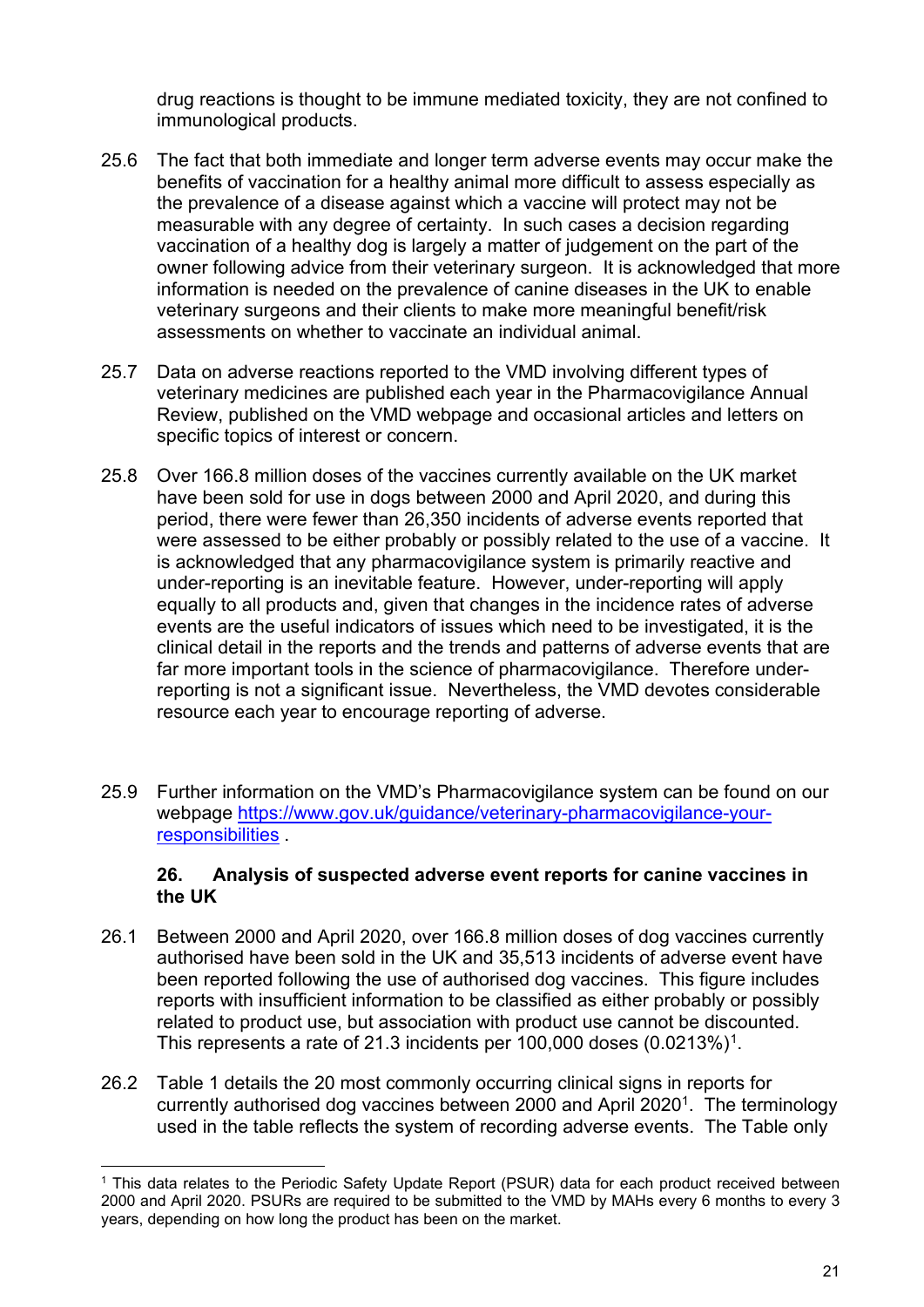includes information from the 26,305 cases where there was assessed to be a probable or possible association with the product and it should be noted that each report may be associated with more than one animal and more than one disorder may be attributed to each animal.

- 26.3 Figure 1 shows the distribution of the types of symptoms reported in relation to the use of vaccines in dogs. Systemic disorders represent the most frequently reported clinical signs.
- 26.4 There are a number of vaccinations authorised in the UK containing either two (L2) or four (L4) strains of Leptospira. Based on periodic safety update report data received for these products until April 2020, the VMD has received approximately two adverse reactions for L2, and fewer than six for L4, for every 10,000 doses sold. This includes every suspected adverse event reported, even cases that were considered unclassifiable or were later found to be unrelated to the vaccine. Therefore, the overall incidence of suspected adverse reactions for both L2 and L4 vaccine products is considered rare. The veterinary surgeons and the client should discuss and agree a vaccination programme for an individual animal. This should be based on the local epidemiological situation and risk of leptospirosis, balanced with the potential risks as outlined in the SPC.
- 26.5 The purpose of pharmacovigilance is to protect animal health and to ensure the balance of benefits and risk remains favourable. Adverse reactions to canine vaccines are rare with less than 22 reports per 100,000 doses. Whilst acknowledging a level of under reporting that is unquantifiable, the benefits of vaccination are considered significantly greater than the risks of infection by the ever present canine infectious diseases in the UK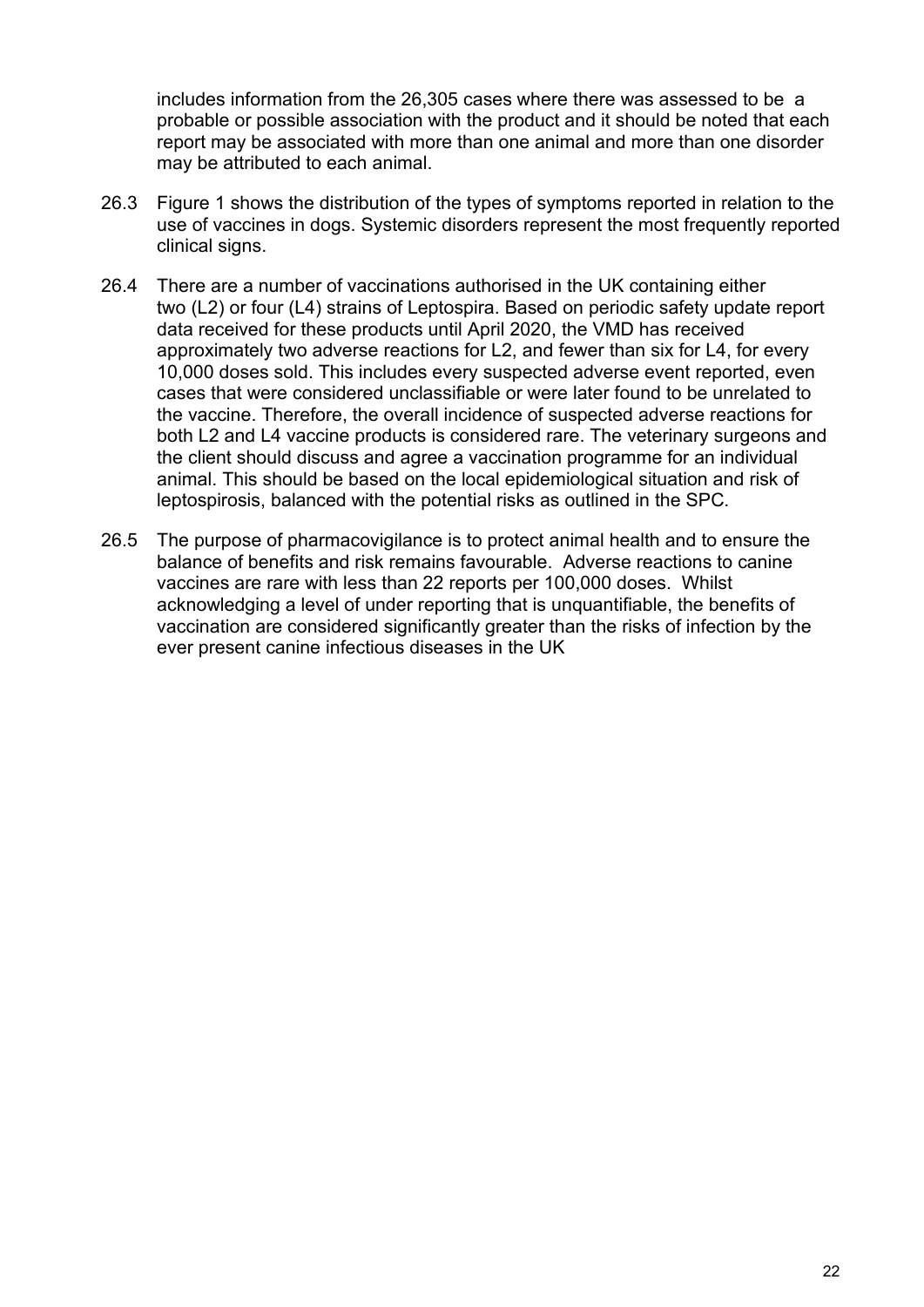**Table 1**. Adverse events recorded between 2000 and April 2020 for UK authorised dog vaccines. The Table includes the 20 most frequently reported clinical signs (symptoms)<sup>1</sup>.

| <b>Clinical Sign</b>         | Disorder type     | Incidence Rate per<br>100,000 doses<br>sold |
|------------------------------|-------------------|---------------------------------------------|
| Lethargy                     | Systemic          | 4.8                                         |
| Emesis                       | Digestive tract   | 3.1                                         |
| Hyperthermia                 | Systemic          | 2.1                                         |
| Allergic oedema              | Immune system     | 2.1                                         |
| Injection site oedema        | Application site  | 1.9                                         |
| Anorexia                     | Systemic          | 1.9                                         |
| Diarrhoea                    | Digestive tract   | 1.5                                         |
| Injection site pain          | Application site  | 1.2                                         |
| Pale mucous membrane         | Systemic          | 1.2                                         |
| Injection site infection     | Application site  | 1.1                                         |
| Anaphylaxis                  | Immune system     | 1.0                                         |
| Malaise                      | Systemic          | 1.0                                         |
| Injection site reaction NOS* | Application site  | 0.9                                         |
| Ataxia                       | Neurological      | 0.7                                         |
| Vocalisation                 | Behavioural       | 0.7                                         |
| Cough                        | Respiratory tract | 0.7                                         |
| Tachypnoea                   | Respiratory tract | 0.6                                         |
| Pruritus                     | <b>Skin</b>       | 0.6                                         |
| Urticaria                    | Immune system     | 0.6                                         |
| Lack of efficacy             | Systemic          | 0.5                                         |

\* NOS – Not otherwise specified – i.e. not fully described



#### **Figure 1. Breakdown of SAEs by disorder type reported after vaccination of dogs**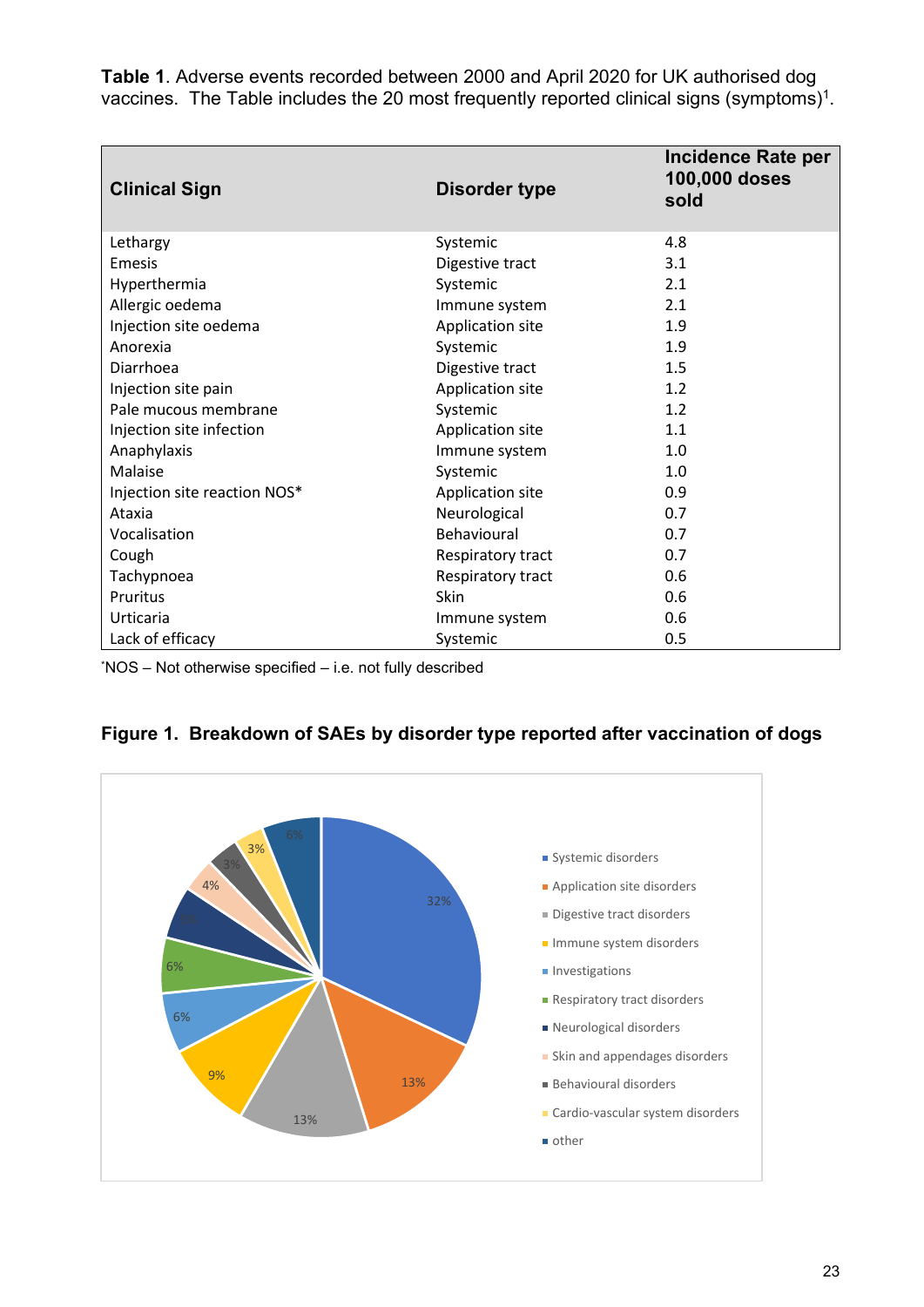#### **27. Veterinary Products Committee (VPC) Working Group on Feline and Canine vaccination 2002**

- 27.1 The Working Group was set up by the Veterinary Products Committee (VPC) in response to concerns in both the public domain and scientific community about possible health risks related to the routine vaccination of dogs and cats. The working group concluded that vaccination plays a very valuable role on the prevention and control of the major infectious diseases in cats and dogs. Although adverse reactions to vaccination occasionally occur, including lack of efficacy, the Working Group concluded that the overall risk/benefit analysis strongly supports their continued use. <https://pubmed.ncbi.nlm.nih.gov/11871665/>
- 27.2 The Working Group also observed that there was evidence to support a longer duration of immunity following vaccination than the one year which, at that time, was typically recommended on the product literature.

#### **28. Practice Overview of Canine Health (POOCH) 2004**

28.1 In 2006, the Animal Health Trust published the results of an epidemiological investigation into whether there was a temporal association between canine vaccination and ill-health. Random selections of dogs were evaluated from a number of veterinary practices in order to evaluate whether there was an increase for ill-health in dogs receiving a recent vaccination. Nearly 4,000 questionnaires were received from 28 veterinary practices. Within three months of vaccination, there was no significant association with ill-health. The study did not attempt to address the health status of vaccinated versus non-vaccinated dogs due to the difficulties in identifying a sufficient number of unvaccinated animals registered with veterinary practices (Practice Overview of Canine Health [POOCH], Edwards *et al* 2004.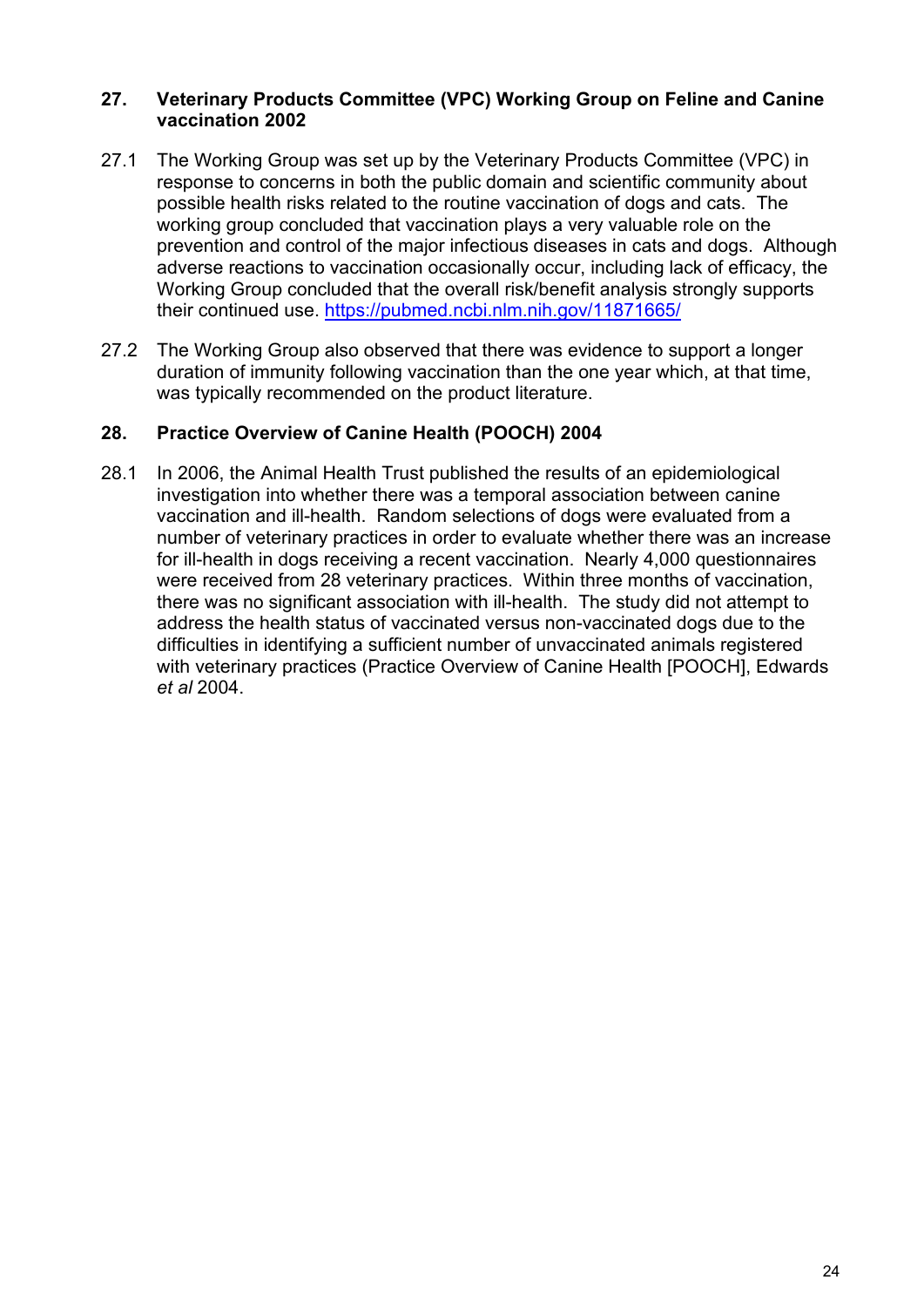## <span id="page-24-0"></span>**Vaccines, immunology and duration of immunity**

## **29. Modified Live Virus (MLV)**

- 29.1 A vaccine is generally defined as a formulation of live attenuated organisms, killed organisms or other antigens designed to elicit an immune response in an animal to protect against infection, clinical signs or mortality from infectious diseases. With the emerging development of live recombinant vaccines the distinction between conventional MLV and killed vaccines is less obvious, with the recombinant vaccines behaving in many respects like MLV vaccines but with few disadvantages. There are currently no live recombinant vaccines authorised for dogs on the UK market.
- 29.2 Conventional MLV vaccines have a number of advantages over killed vaccines and have been mostly produced for viral diseases owing to the relatively ease at producing stable attenuated products. The only live attenuated bacterial vaccines marketed in the UK are for Kennel Cough caused by *Bordetella bronchiseptica*. MLV vaccines, in general, produce a more rapid onset and longer duration of immunity compared to killed products probably because the immune response to MLV vaccines more closely mirrors the response to infection with disease and, therefore, a strong active immunity is produced in the vaccinated animal. Killed vaccines may incorporate an adjuvant to enhance the immune response and usually require a two-dose primary vaccination course to achieve the required level of protection.
- 29.3 The main risk for MLV vaccines is their potential to revert to virulence and cause disease in vaccinated animals. Such vaccines would pose a greater potential risk to pregnant or immunosuppressed animals. MLV vaccines also tend to be less stable if stored incorrectly and pose a greater risk of being contaminated with other undesirable microorganisms.

#### **30. Notes on the immune response to vaccines**

- 30.1 The immune system can be broadly divided into the innate and adaptive immune systems. Interaction between the innate immune system, which responds quickly and non-specifically to a pathogen and the adaptive immune response, which acts in an antigen-specific manner, is essential for the induction of an effective immune response to pathogens (Palm and Medzhitov, 2009).
- 30.2 Most vaccines do not prevent infection but reduce the severity of the illness associated with disease. A live vaccine contains a virus that has been modified to lose its disease-causing ability (attenuated). Killed vaccines are attenuated through a process that results in their death.
- 30.3 In general, the live viruses in MLV vaccines undergo limited cycles of development within the animal. They provide rapid protection and can overcome circulating maternal antibodies more effectively than inactivated vaccines because they are structurally very similar, or in many cases identical, to the disease causing pathogen and undergo a similar development within cells. In addition, they stimulate the correct type of immune response, providing protection for long periods. The main disadvantages of MLV vaccines include the possibility of reverting to a disease causing form and the possibility of producing disease in immunocompromised patients. Killed vaccines have the obvious advantages of being safer in immunocompromised patients and not reverting to virulence.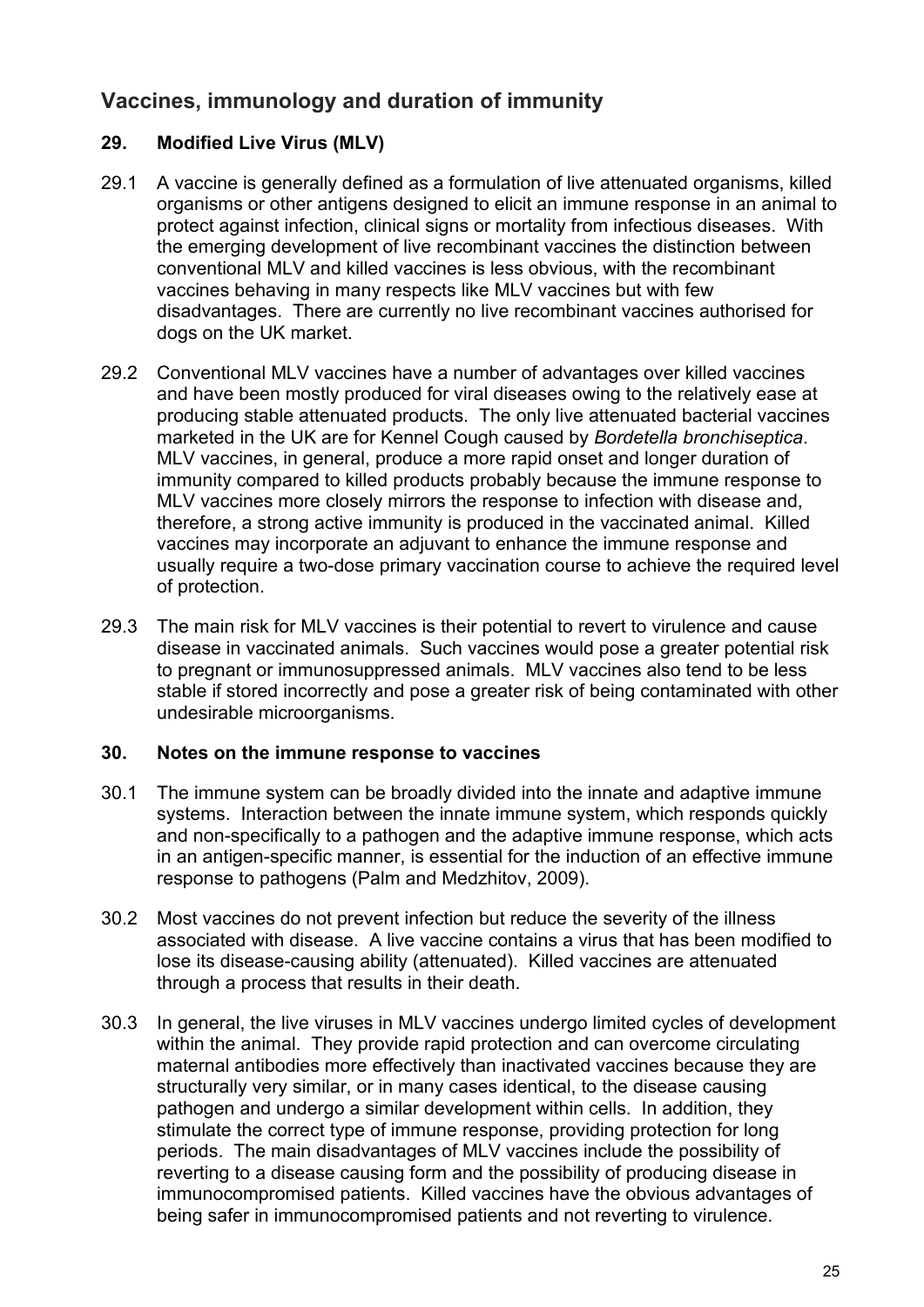However, they are generally not processed by the immune system in the same way as the live organism and, therefore, do not stimulate strong immune responses. As they don't stimulate the complete immune response they require the addition of adjuvants (non-specific immunostimulants) and require frequent revaccination to maintain immunity.

#### **31. Immunological memory**

31.1 Immunological memory is the ability of the adaptive arm of the immune system to recognise and respond more rapidly to an antigen that it has encountered previously (Zinkernagel *et al*, 2006). The protective immunity provided by vaccines is dependent on the magnitude and nature of this response. The response can be best measured by controlled challenge studies, testing the immunity of a vaccinated animal by inoculating live pathogenic organisms. However, the ultimate determination of a vaccine's merits comes from controlled tests conducted under field conditions. Antibodies have a short half-life and continual replenishment is required to maintain stable long-term protective immunity characterised by high levels of neutralizing antibodies (Wrammert and Ahmed, 2008). Despite the importance of long-lived antibody responses, relatively little is known about how the response is maintained. The mechanisms by which longlived immunity is maintained are currently active fields of research.

### **32. Serology as an alternative to vaccination**

- 32.1 Serology is the qualitative or quantitative diagnosis of antibodies to a particular disease organism or antigen in serum. Serological tests are used to diagnose infection or determine the immunological response to a vaccine. Serological surveys may be used in epidemiological investigations to determine the prevalence of a particular disease in the field.
- 32.2 Serological tests can be used to measure the antibody-mediated immune response to many disease organisms or vaccines and are becoming increasingly used to determine whether a vaccinated animal is protected to reduce the frequency of re-vaccination as a result of perceived associated risks. Interpreting the serological titre to determine protection to a particular disease is dependent on the ability to correlate the results derived from a particular test with protection. For CDV, CPV and CAV there appear to be a relatively strong correlation between neutralising antibody titre and protection (VPC Working Group, 2002). Yet perversely, animals with high levels of circulating antibody may still be susceptible to infection, whilst some animals may be protected even in the absence of antibodies.
- 32.3 Serology is used extensively in human medicines to assess DOI of some vaccines where protective levels of antibody are known, as it is not possible for ethical reasons to conduct challenge studies. Thus standardised and validated *in vitro* serological tests that correlate with protection are available to determine the immunological status of a patient. In the veterinary field DOI is usually established by challenge; the "gold standard" for demonstrating protection from infectious disease. Unfortunately, there are no international standards or prescribed serological tests for most of the canine diseases. Tests vary considerably between laboratories and are difficult to standardise. Diagnostic laboratories must validate their own in-house tests and establish thresholds for re-vaccination based on their expertise and scientific opinion. In the absence of clearly defined protective titres,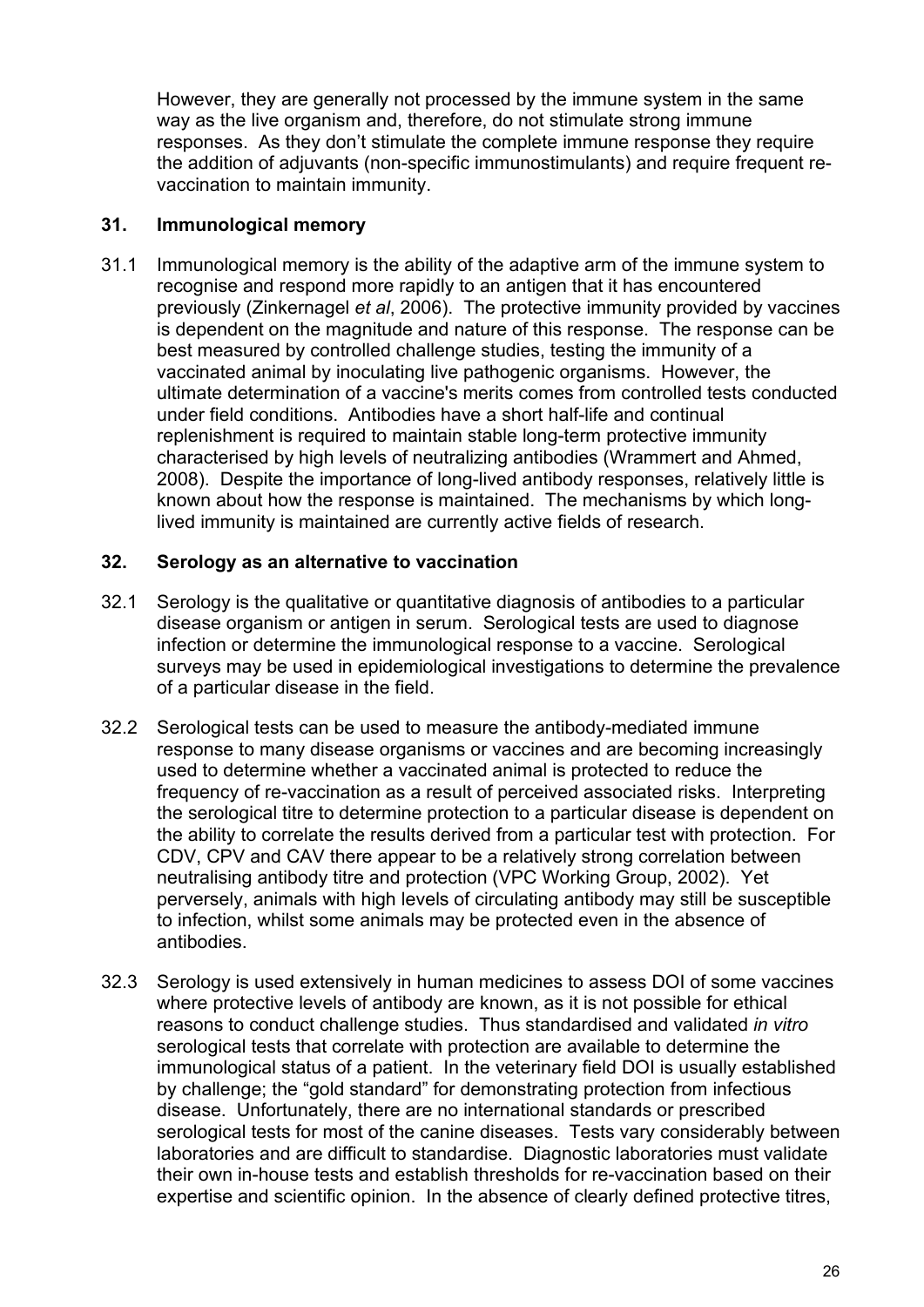interpretation of serological tests must be treated with care and advice sought on equivocal results. Whilst the WSAVA Guidelines suggest any measurable titre in an actively immune vaccinated animal is correlated with protection, the evidence to support such conclusions appears weak.

- 32.4 Serological testing as an alternative to vaccination has been reviewed by several notable experts in the field of veterinary diagnostics (Burr, 2006; Tizzard and Yawei, 1998; Twark and Todds, 2001; Ottiger et al., 2006; Dodds et al., 1999). *In vitro* tests, such as virus neutralisation tests (VNT) and haemagglutination inhibition tests (HIT), are preferred techniques as they measure functional aspects related to virus infection. Enzyme-linked immunoabsorbent assays (ELISAs) have a number of advantages over VNT and HIT but do not necessarily measure titres of neutralising antibodies. Thus, the basis of a test can be an important consideration before interpreting the results.
- 32.5 The conclusion has to be that serology provides useful additional information on the immune status of an animal but should not be treated in isolation to other determinants for deciding upon re-vaccination. The fact that a particular titre may be well correlated with protection does not ensure the animal is protected. The application of statistical correlations to the individual will, by the very nature of statistics, expose some to the risks of disease. The risks of over-vaccination are arguably relatively small compared to the risks of exposing susceptible animals to life-threatening infections.

#### **33. Vaccine-induced auto-immune disease**

- 33.1 Immune mediated diseases and the association with vaccine reactions have been reviewed by Day (1999, 2006), Pedersen (1999) and the VPC Working Group (2002). Vaccine reactions are generally classified into one of four recognised categories: Type I-IV. The immunological theories behind such reactions would suggest that such adverse events should only occur following an immunological reaction to a previously exposed vaccine antigen, adjuvant, excipient or other production remnants such as bovine serum. However, immune mediated reactions can also follow the administration of a primary dose of vaccine and the exact mechanisms for such a reaction are unknown.
- 33.2 Type I hypersensitivity reactions involve an immune mediated reaction that releases potent inflammatory mediators and other chemicals that trigger an anaphylactic reaction in the affected animal. The reactions are usually acute, with the clinical signs appearing within minutes or hours of vaccination. Typical signs reported are facial oedema, shock, lethargy, respiratory distress and diarrhoea. Severe anaphylactic reactions may result in death. Urticaria (hives), facial oedema and anaphylactic shock are specific clinical manifestations of Type I hypersensitivities.
- 33.3 Type II hypersensitivity reactions involve the binding of the animal's own antibodies to cells or a cell matrix. The formation of auto-immune antibodies is thought to involve a number of complex immunological mechanisms. Secondary immune mediated haemolytic anaemia (IMHA) has been associated with vaccination but may also occur following infection, neoplasia or administration of medications. In this condition, auto-antibodies are produced against the animal's own red blood cells but the immunological mechanism by which vaccines may produce such a response is not yet established. Confirmation of IMHA is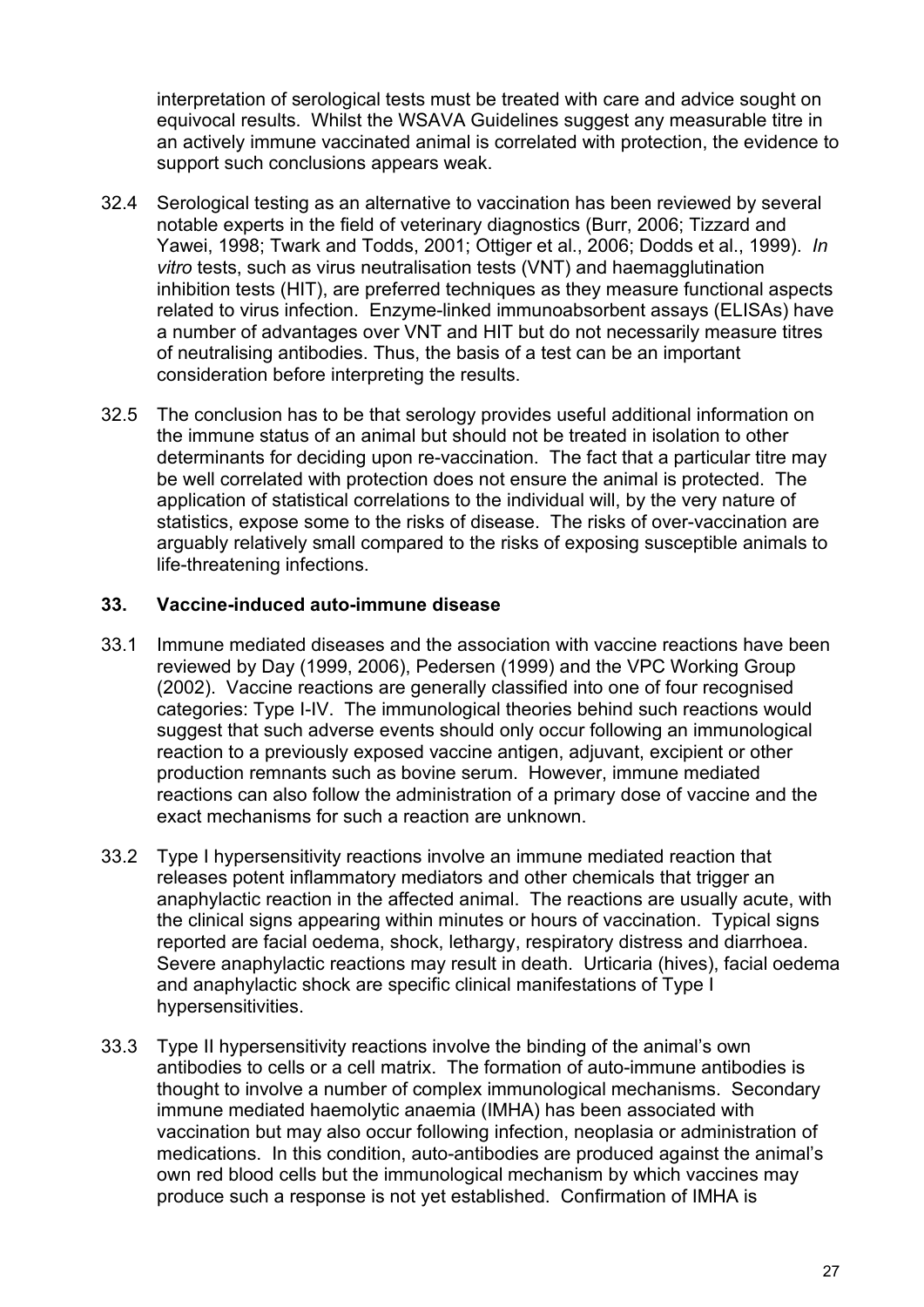dependent on the demonstration of auto-antibodies and, therefore, not all reports of such adverse events can be recorded accurately if confirmatory diagnostic tests have not been performed. For the period 2005-2010, 57 suspect adverse reaction reports of immune mediated reactions were submitted to the VMD. Subsequently only 25 of these reports were attributed to immune mediated reactions. Other clinical manifestations of Type II disease include immune mediated thrombocytopenia (IMTP) (autoantibodies to blood platelets) myasthenia gravis (autoantibodies to muscle nerve receptors) and pemphigus (foliaceous & vulgaris) (auto-antibodies to epidermal proteins).

- 33.4 Type III hypersensitivity reactions result from the formation of circulating complexes of antigen and antibody that deposit in certain organs or tissues in the body leading to inflammatory reactions and destruction of cells and associated matrix. The deposition of immune complexes usually results in inflammation of the blood vessels. The reaction is dependent on the continued presence of both antibody and antigen with the latter being derived from infection, vaccination, medication or exposure of 'self-antigens' through disease. Infections will inevitably result in the formation of immune-complexes as the body aims to rid itself of a foreign invader. Some examples of well-known immune-complexes provide clinical signs such as:
	- (i) 'Blue Eye' is a well-documented manifestation of a Type III reaction following infection with CAV-1 or administration of some of the early CAV-1 vaccines. Replacement of CAV-1 by CAV-2 vaccines have minimised the risk of such adverse events with just twelve reports of 'blue eye' reported to the VMD since 2005.
	- (ii) Reactions involving type III immune mediated mechanisms have also been demonstrated following rabies virus vaccination.
	- (iii) Systemic lupus erythematosus (SLE), a disease characterised by the development of antinuclear antibodies (ANAs).
	- (iv) Drug-induced arthritis has been reported as a Type III reaction but the evidence of similar vaccine associated immune-mediated syndrome is sparse. The VMD has received two reports of pemphigus associated with vaccination during the last five years.
- 33.5 Type IV hypersensitivity reactions or "delayed-type hypersensitivity" are cell, rather than antibody, mediated. These diseases are usually relatively slow to develop and are dependent on the cell-mediated arm of the immune system.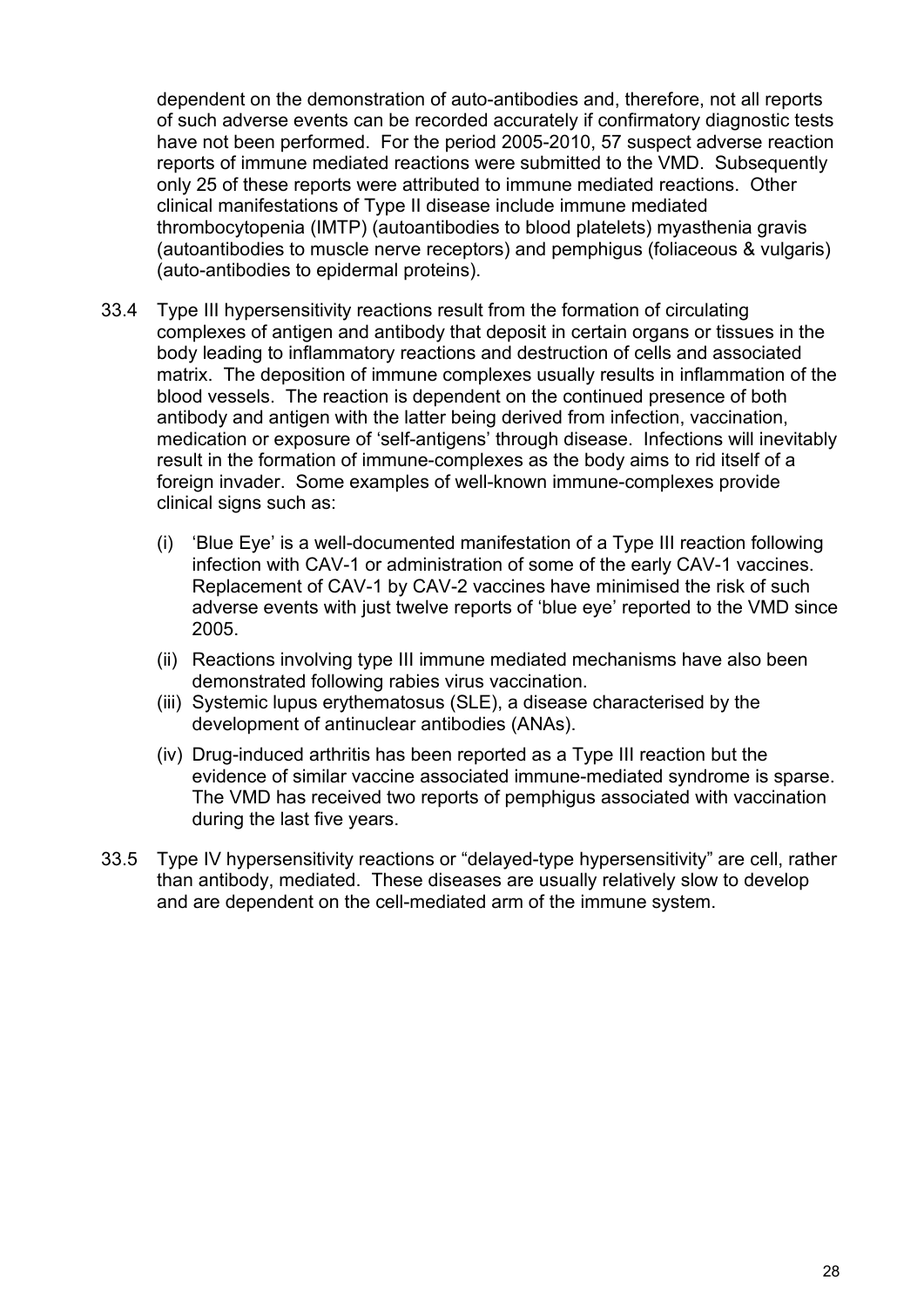## <span id="page-28-0"></span>**Additional points**

### <span id="page-28-1"></span>**34. Position of the British Small Animal Veterinary Association (BSAVA)**

- 34.1 The BSAVA produced a policy statement on companion animal vaccination in 2007 which was updated in 2010, 2012 and 2016.
- 34.2 The BSAVA endorsed the Veterinary Products Committee (VPC) report (2002) and the Committee for Veterinary Medicinal Products (CVMP) statement (2003) on canine and feline vaccination, and advised members that they should consider the recommendations made in these reports when discussing with owners the relative risks and benefits of vaccination policy.
- 34.3 The BSAVA is a member organisation of the WSAVA and supports the vast majority of WSAVA Guidelines for the Vaccination of Dogs and Cats.
- 34.4 The BSAVA strongly supports the use of vaccination in the control of infectious disease in companion animals. It recognises that adverse reactions, including lack of efficacy, may occasionally occur but that the overall benefit/risk analysis strongly supports the continued use of vaccination to control major infectious diseases of cats and dogs.
- 34.5 The BSAVA strongly supports the concept that a thorough benefit/risk assessment on an individual case basis should be discussed with clients when deciding on timing of vaccination and use of particular vaccines for particular animals. The BSAVA strongly supports all scientifically valid research into the epidemiology, control and prevention of canine and feline infectious diseases in the UK and the publication of such research, so as to provide veterinary surgeons with appropriate information on which to base decisions. The BSAVA strongly supports further research into improving efficacy and safety of vaccines.
- 34.6 The BSAVA supports the use of the wide range of high quality, safe and efficacious licensed veterinary vaccines. The BSAVA strongly recommends that all animals should receive the benefit of solid protective immunity from lifethreatening infectious diseases that is conferred by vaccination using licensed veterinary products. The BSAVA endorses the concept that tailored vaccine programmes should be applied to as many animals as possible within a population to maintain the level of protective immunity within that population.
- 34.7 The BSAVA strongly endorses the importance of reporting adverse events and the work of the VMD's Pharmacovigilance Unit.
- 34.8 The BSAVA strongly recommends against the use of nosode vaccines for companion animals and believes that there is no evidence base to support their efficacy.
- 34.9 The BSAVA recommends that, in the UK, consideration be given to vaccinating dogs against the following diseases depending on their individual circumstances and specific risk assessment. Core vaccines should be considered for all animals, non-core vaccines will need to be considered in specific circumstances:

Core vaccines in the UK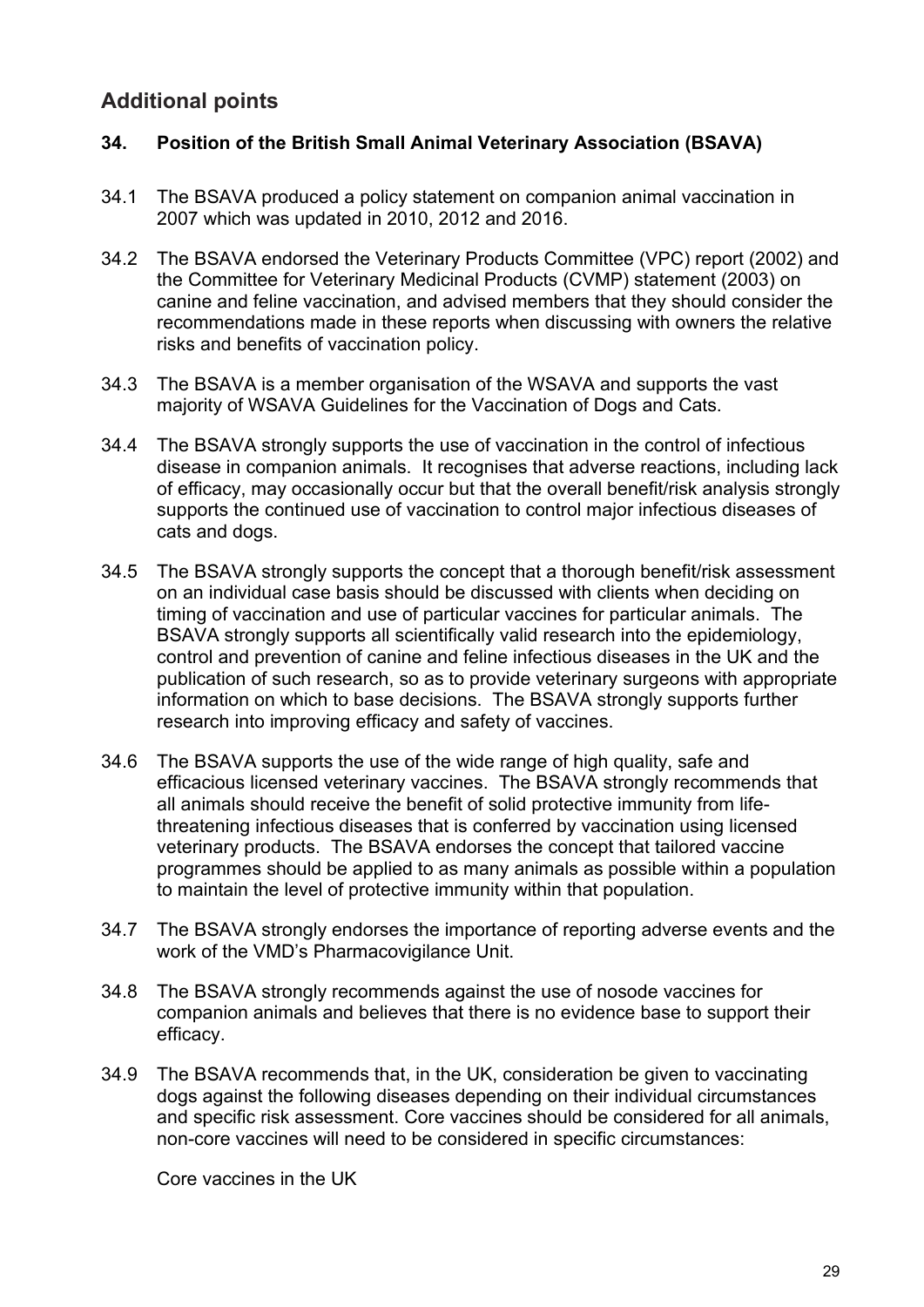• Canine Distemper Virus, Canine Adenovirus/Infectious Canine Hepatitis, Canine Parvovirus, Leptospirosis.

Non-core vaccines in the UK

- Bordetella bronchiseptica +/- Canine parainfluenza virus ("Kennel Cough" vaccine): vaccination should be considered for dogs before kennelling or other situations in which they mix with other dogs (e.g. dog shows, training classes)
- Rabies: legal requirement for dogs travelling abroad / returning to the UK under the Pet Travel Scheme
- Canine Herpes Virus: for breeding bitches
- Leishmaniasis: before travelling to endemic areas
- Borrelia burgodorferi (Lyme disease) for dogs at high risk of exposure
- 34.9 The current BSAVA position statement on companion animal vaccination is available on the BSAVA website: [https://www.bsava.com/Resources/Veterinary](https://www.bsava.com/Resources/Veterinary-resources/Position-statements/Vaccination)[resources/Position-statements/Vaccination](https://www.bsava.com/Resources/Veterinary-resources/Position-statements/Vaccination)

#### <span id="page-29-0"></span>**35. Animal Boarding Establishments and vaccination requirements**

- 35.1 The VMD does not regulate the vaccination requirements laid down by animal boarding establishments. Local Authorities issue licences to proprietors of boarding kennels and catteries under the provisions of The Animal Welfare (Licensing of Activities Involving Animals) (England) Regulations 2018 in England.
- 35.2 The 2018 Regulations do not specify specific vaccination requirements for animals to be admitted to boarding establishments. The vaccination related conditions are introduced under Schedule 2 9. (4) where it is stated that "All reasonable precautions must be taken to prevent and control the spread among the animals and people of infectious diseases, pathogens and parasites…".
- 35.3 In July 2018 Defra published comprehensive guidance to accompany the 2018 regulations, to which local authorities must have regard, so that a consistent approach was maintained in the issuing of licences and the enforcement of the legislation by local authorities.
- 35.4 The guidance, which was drafted by put together by various organisations including representatives from local authorities, veterinary associations and the pet industry, provides comprehensive advice to local authorities and licencees on what needs to be done to meet the minimum welfare standards set out in the 2018 Regulations. The aim of the licence conditions is to ensure high standards of animal health and welfare.
- 35.5 The guidance notes for conditions for providing boarding in kennels for dogs relating to The Animal Welfare (Licensing of Activities Involving Animals) (England) Regulations 2018. This guidance is aimed at local authority inspectors in England. Recommendations include:
	- An up-to-date veterinary vaccination record must be seen to ensure that dogs have current vaccinations against canine parvovirus, canine distemper, canine adenovirus/infectious canine hepatitis, leptospirosis and other relevant diseases. Vaccination against diseases such as kennel cough (Bordetella bronchiseptica/Canine parainfluenza virus) may be required by the establishment.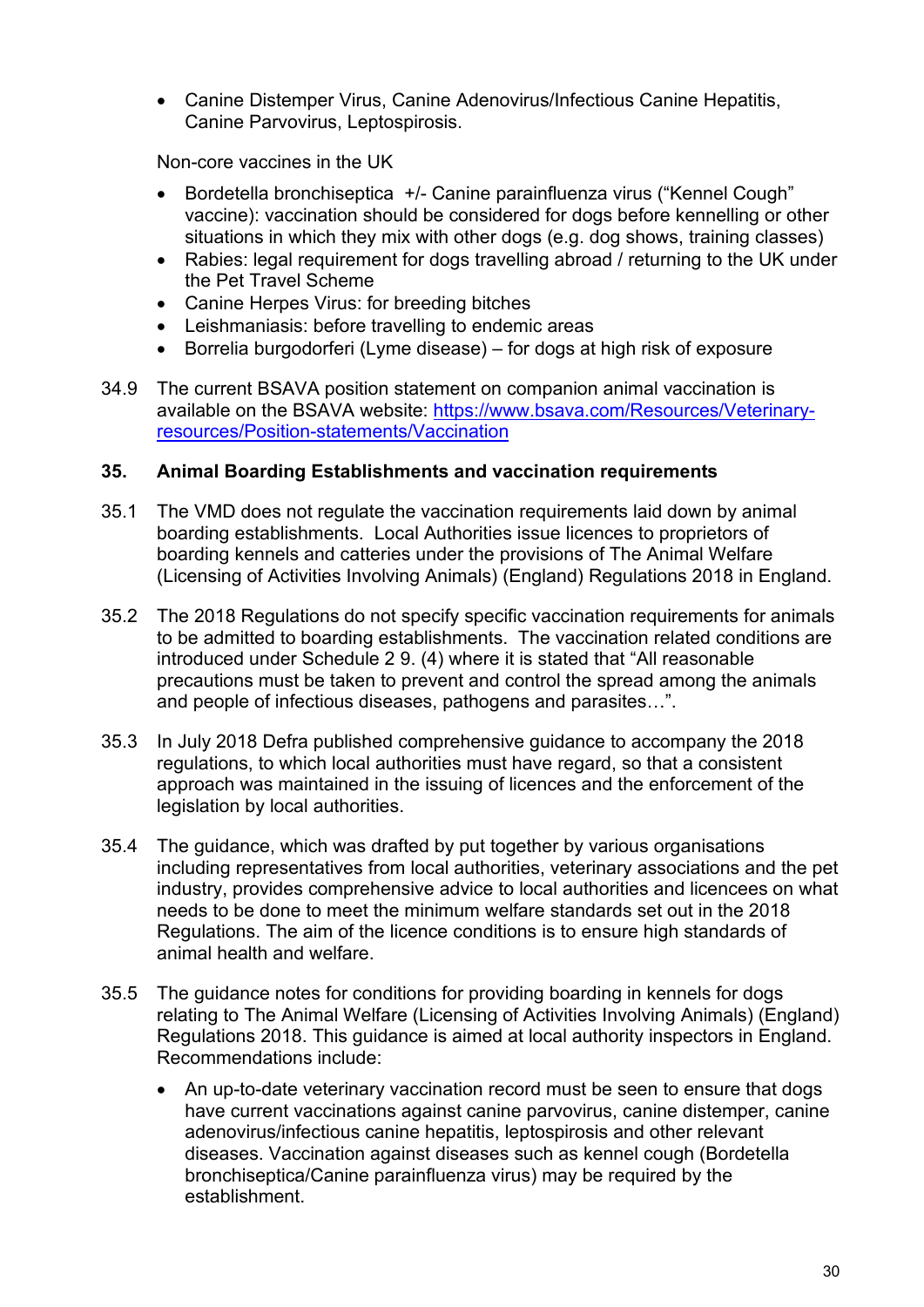- Certification from a veterinarian of a recent protective titre test may be accepted instead of a booster vaccination as required by the establishment. The certificate must state that it is valid for the current period. It is the decision of the kennel proprietor whether to accept such a certificate.
- Primary vaccination courses must be completed at least 2 weeks before boarding.
- Vaccines used must be licenced for use in the UK. Homoeopathic vaccination is not acceptable.

### <span id="page-30-0"></span>**36. Promotion of vaccines**

- 36.1 The VMD does not facilitate or promote any pharmaceutical company's campaign on national vaccination of pets. The VMD regulates the authorisation and supply of veterinary medicinal products and there are very specific controls on certain legal categories of products. All vaccines for dogs are prescription only medicines with a legal category POM-V. A veterinary medicinal product that has been classified as a POM-V may only be supplied once it has been prescribed by a veterinary surgeon following a clinical assessment of an animal or group of animals under the veterinary surgeon's care. Further information on legal categories of veterinary medicines can be found in the Veterinary Medicines Guidance Notes [http://www.vmd.defra.gov.uk/public/vmr\\_vmgn.aspx](http://www.vmd.defra.gov.uk/public/vmr_vmgn.aspx)
- 36.2 This Guidance Notes also include restrictions on advertising POM-V medicines:
	- (i) Advertisements for POM-V products may only feature in publications aimed at veterinary surgeons, pharmacists, veterinary nurses and professional keepers of animals. It is not acceptable to promote specific POM-V products directly to members of the public.
	- (ii) Advertising information aimed at the general public may not include the brand name of a POM-V product in relation to treatment but it may name active substances and contain a small strapline at the top or bottom of the article stating 'this information was provided by [company] makers of [product].
	- (iii) The displaying of a poster for a specific POM-V product in a public place e.g. a veterinary surgeon's waiting room or a shop wall, would be considered as advertising material aimed at the general public and is, therefore, illegal. However, information/educational material that does not contravene the points raised above would be acceptable.
- 36.3 Vaccination reminder cards produced by the manufacturer of a specific product(s) are permitted in certain circumstances. It is acceptable to send a complimentary vaccination reminder card to a client which features a company 'strapline' i.e. 'Brought to you by (company name), makers of (product brand name)'. Any document that features information about a single product is deemed to be advertising. The VMD is not aware of any promotion of the national campaign that has promoted the vaccination of pet animals in an inappropriate way.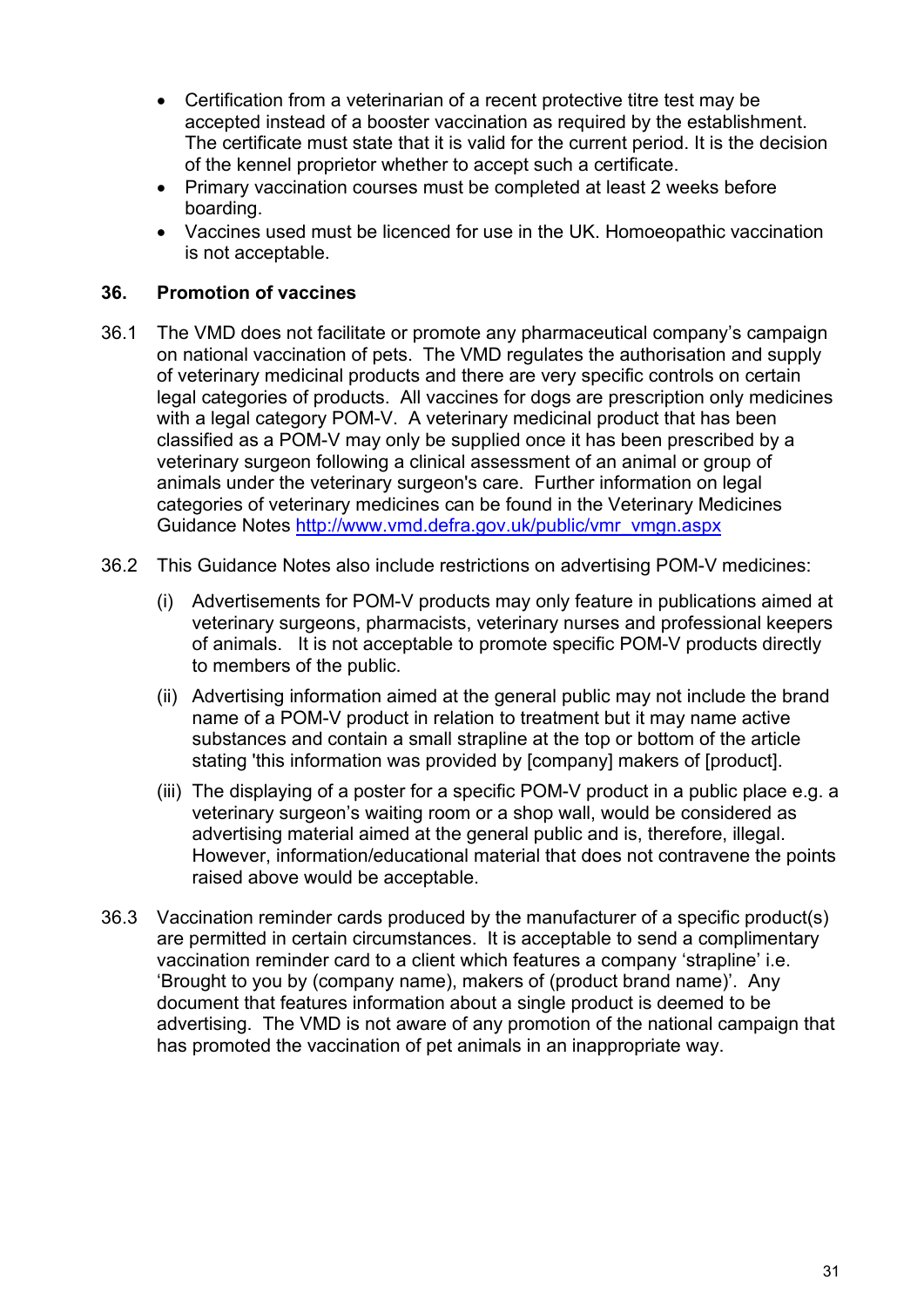## <span id="page-31-0"></span>**Summary**

- 1. The VMD recognises the continuing interest within the veterinary and general pet owning community on the frequency of vaccination and the level of protection afforded by vaccines for companion animals. There is increasing scientific evidence that modified live vaccines (MLVs) for the core-diseases as defined in the WSAVA Guidelines, canine distemper (CDV), canine parvovirus (CPV) and canine adenovirus (CAV) may provide a longer duration of immunity than currently indicated on the SPCs of authorised products. The VMD will continue to work within a regulatory and scientific framework to ensure that re-vaccination intervals are supported by robust data.
- 2. For the majority of UK authorised dog vaccines the re-vaccination interval for the core vaccines canine distemper (CDV), canine parvovirus (CPV) and canine adenovirus (CAV) is at least every three years. These authorised re-vaccination schedules are in accord with the WSAVA Guidelines which state "revaccination (booster) at either 6 months or 1 year of age, then not more often than every 3 years".
- 3. The duration of immunity of some vaccines is relatively short, with re-vaccination schedules of one year or even less. Annual vaccination with some vaccines may, therefore, be required where a particular animal is at risk of infection. For leptospirosis, a serious endemic disease in dogs and a zoonosis, annual vaccination may be recommended by most veterinary surgeons to ensure an adequate level of protection is maintained. Leptospirosis has a number of wildlife reservoirs and is a particular risk to animals and humans exposed to water contaminated with rat urine.
- 4. Within the current EU Regulatory framework, each veterinary vaccine is treated as a unique biological product with specific characteristics that determine the profile for safety and efficacy. Each new application for authorisation must be accompanied by an extensive data package containing specific information relating to quality, safety and efficacy for the specific product.
- 5. The VMD recognises and supports the concerns of the pet owning community and their desire to understand the potential risks to their pets from unnecessary vaccination. In response to these concerns, the Veterinary Products Committee (VPC) established an independent working group on feline and canine vaccination. The full report is available on the VPC's website <https://pubmed.ncbi.nlm.nih.gov/11871665/> . The working group concluded in 2002 that vaccination plays a very valuable role in the prevention and control of the major infections in dogs and cats and, although, adverse reactions occasionally occur, the risk/benefit analysis strongly supports their continued use. The VMD is not aware of any new developments that would affect the previous conclusions of the Working Group.
- 6. It is acknowledged that Pharmacovigilance has a number of limitations that will not adequately address all the issues of adverse events. More information is needed on the prevalence of canine diseases in the UK to enable veterinary surgeons and their clients to make meaningful benefit/risk assessments on whether to vaccinate an individual animal or not.
- 7. A veterinary surgeon is empowered to make a clinical benefit/risk judgement based on the local reports of infection and taking account of the age, health, home environment, travel plans and lifestyle for each individual animal presented for vaccination and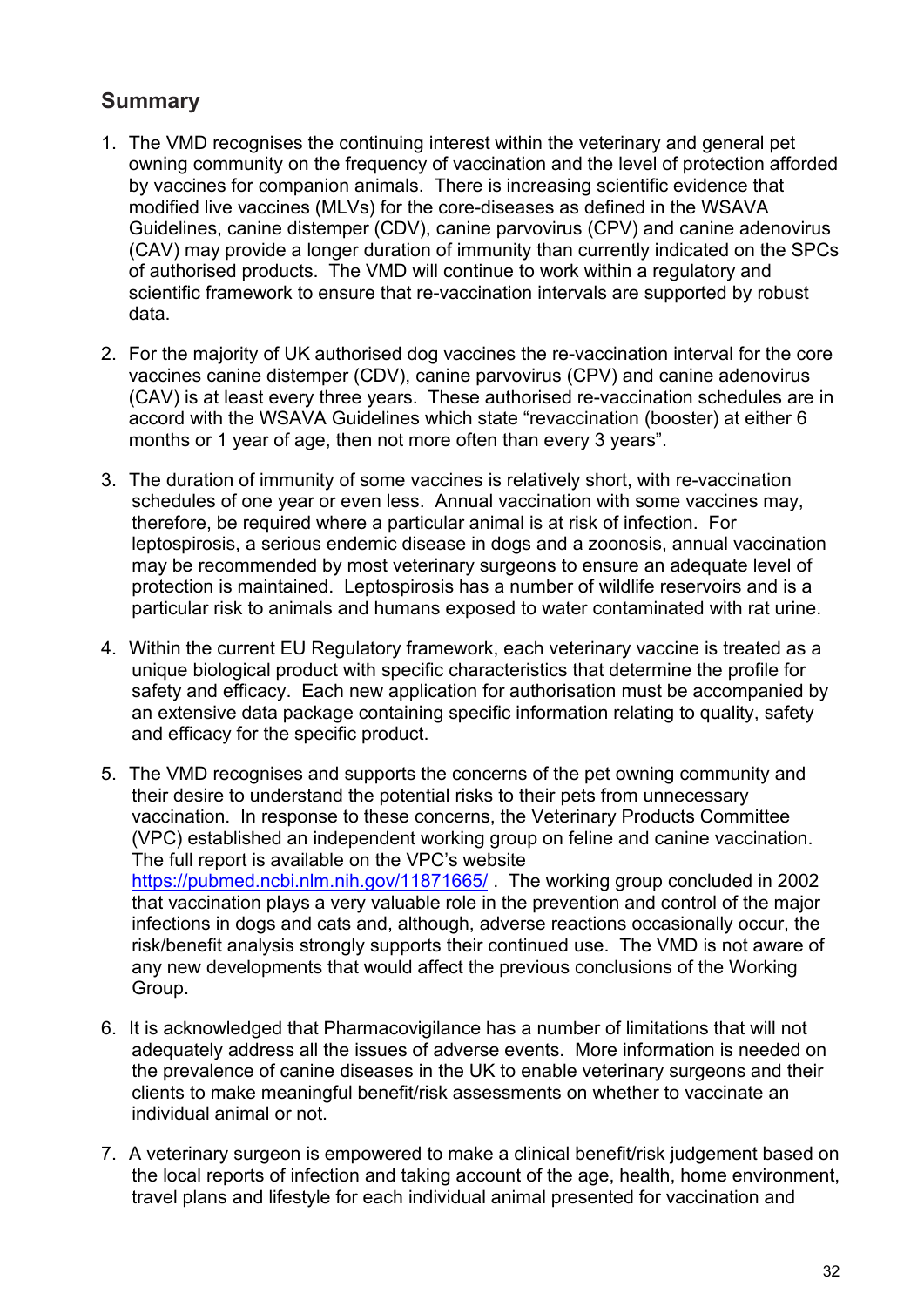discuss recommended vaccine schedules with the owner. Thus the decision to vaccinate the individual patient and the frequency thereof is a matter for the veterinary surgeon and his client to discuss. It is not an issue where the VMD should intervene.

8. The VMD does not regulate the vaccination requirements laid down by animal boarding establishments. Local Authorities issue licences to proprietors of boarding kennels and catteries under the provisions of The Animal Welfare (Licensing of Activities Involving Animals) (England) Regulations 2018. Published guidance has been developed to ensure animal health and welfare. The VMD has no authority or responsibility for the legal and regulatory requirements for boarding establishments.

**Veterinary Medicines Directorate September 2018**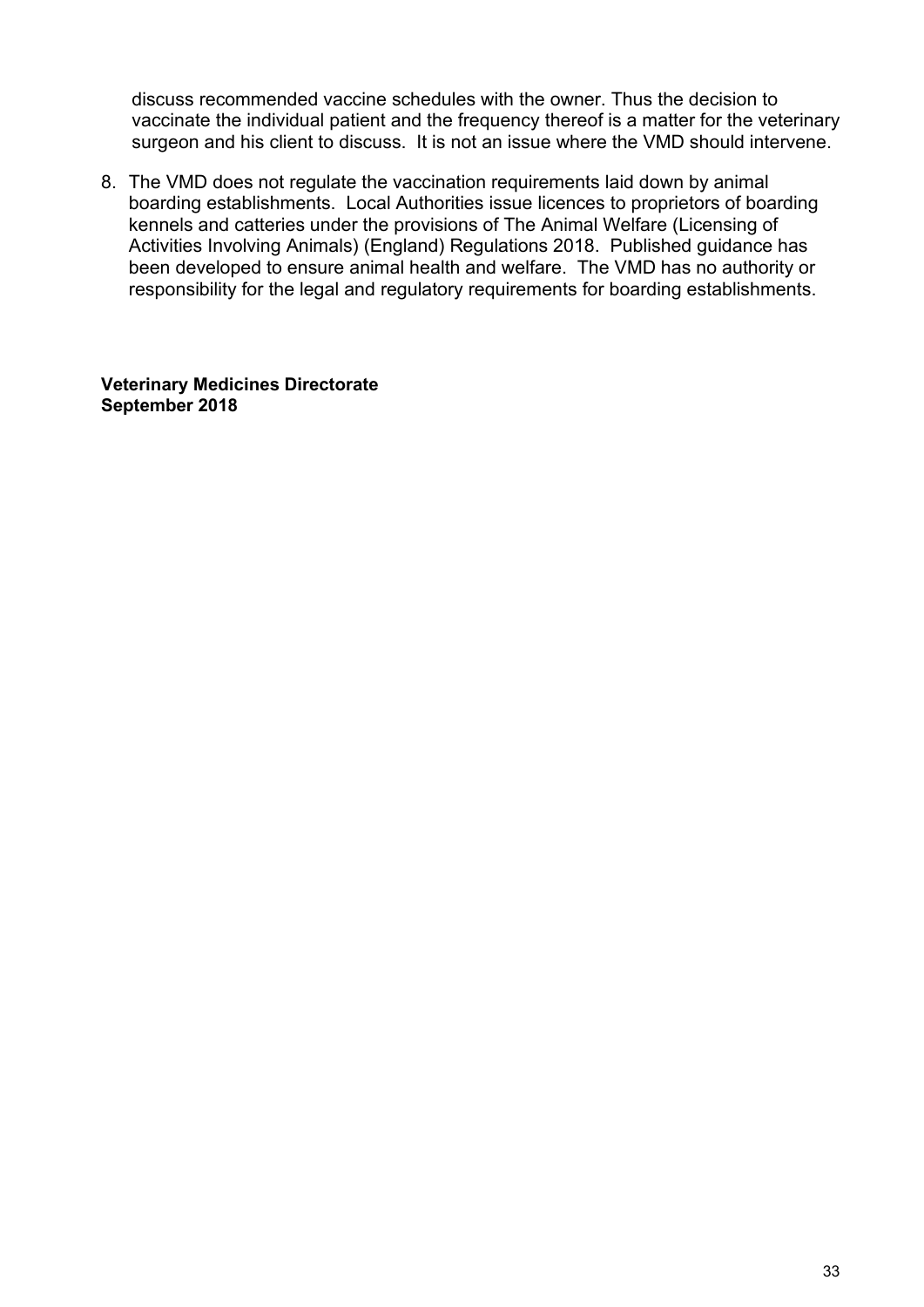## <span id="page-33-0"></span>**References**

Adamantos, S. and Warman, S. (2014). Diagnoses of canine distemper virus in puppies. Vet Rec 10 May 2014 p. 483. doi 10.1136/vr.g3138.

Appel, M.J.G. (1999). Forty years of canine vaccination. In Veterinary Vaccines and diagnostics, Vol 42. Advances in Veterinary Medicine, Edited by Schulz, R.D.

Burr, P. (2006). Serological testing – An alternative to boosters? Veterinary Microbiology, 117, 39-42.

Ball, C., Dawson, S. and Williams, N. (2104). Short communication: Leptospira cases and vaccination habits within UK vet-visiting dogs. Veterinary Record 2014;174:11 278 Published Online First: 25 February 2014 doi:10.1136/vr.102085.

Bovens, C. (2014). Leptospirosis: an update. Vet Times No 22 02/06/2014 pp14-16).

British Small Animals Veterinary Association (BSAVA). Vaccination. https://www.bsava.com/Resources/Veterinary-resources/Position-statements/Vaccination

Carmichael, L.E. (1997). Vaccines for dogs. In Veterinary Vaccinology, edited by Pastoret, P.P., Blancou, J., Vannier, P., Verschueren. C., Elsevier Science. ISBN 0-444- 81968-1.

Chalker, V.J., Toomey, C., Opperman, S., Brooks, H.W., Ibuoye, M.A., Brownlie, J., Rycroft, A.N., (2003), Respiratory Disease in Kennelled Dogs: Serological Responses to Bordetella bronchiseptica Lipopolysaccharide Do Not Correlate with Bacterial Isolation or Clinical Respiratory Symptoms. Clinical and Diagnostic Laboratory Immunology, 10:3, 352-356.

**Cavalli** A, Martella V, Desario C, Camero M, Bellacicco AL, De Palo P, Decaro N, Elia G, Buonavoglia C. (2008). [Evaluation of the antigenic relationships among canine](http://www.ncbi.nlm.nih.gov/pubmed/18160619)  **parvovirus** [type 2 variants.](http://www.ncbi.nlm.nih.gov/pubmed/18160619) Clin Vaccine Immunol. 2008 Mar;15(3):534-9. Epub 2007 Dec 26.

Davies, M. (2014). Risk of re-emergence of canine distemper. Vet Rec 26 March 2014 p. 178. Doi: 10.1136/vr.g1493.

Day, MJ. (1999). Antigen specificity in canine autoimmune haemolytic anaemia. Veterinary Immunology & Immunopathology 69, 215-224.

Day, M.J. (2006). Vaccine side effects: fact and fiction. Veterinary Microbiology, 117, 51- 58.

Day, M.J., Horzinek, M.C., Schulz, R.D. Guidelines For the Vaccination of Dogs And Cats. Compiled by the vaccination guidelines group (VGG) of the World Small Animal Veterinary Association (WSAVA). Journal of Small Animal Practice. Volume 51 2010

Decaro, N., Buonavoglia, C. (2008). An update on canine coronaviruses: Viral evolution and pathobiology., Veterinary Microbiology, 132, 221-234.

Decaro, N., Desario, D., Billi, M., Mari, V., Elia, G., Cavalli, A., Martella,V., Buonavoglia, C. (2011). Western epidemiological survey for parvovirus and coronavirus infections in dogs. [Vet J.](http://www.ncbi.nlm.nih.gov/pubmed/19932978) 2011 Feb;187(2):195-9. doi: 10.1016/j.tvjl.2009.10.027. Epub 2009 Nov 25..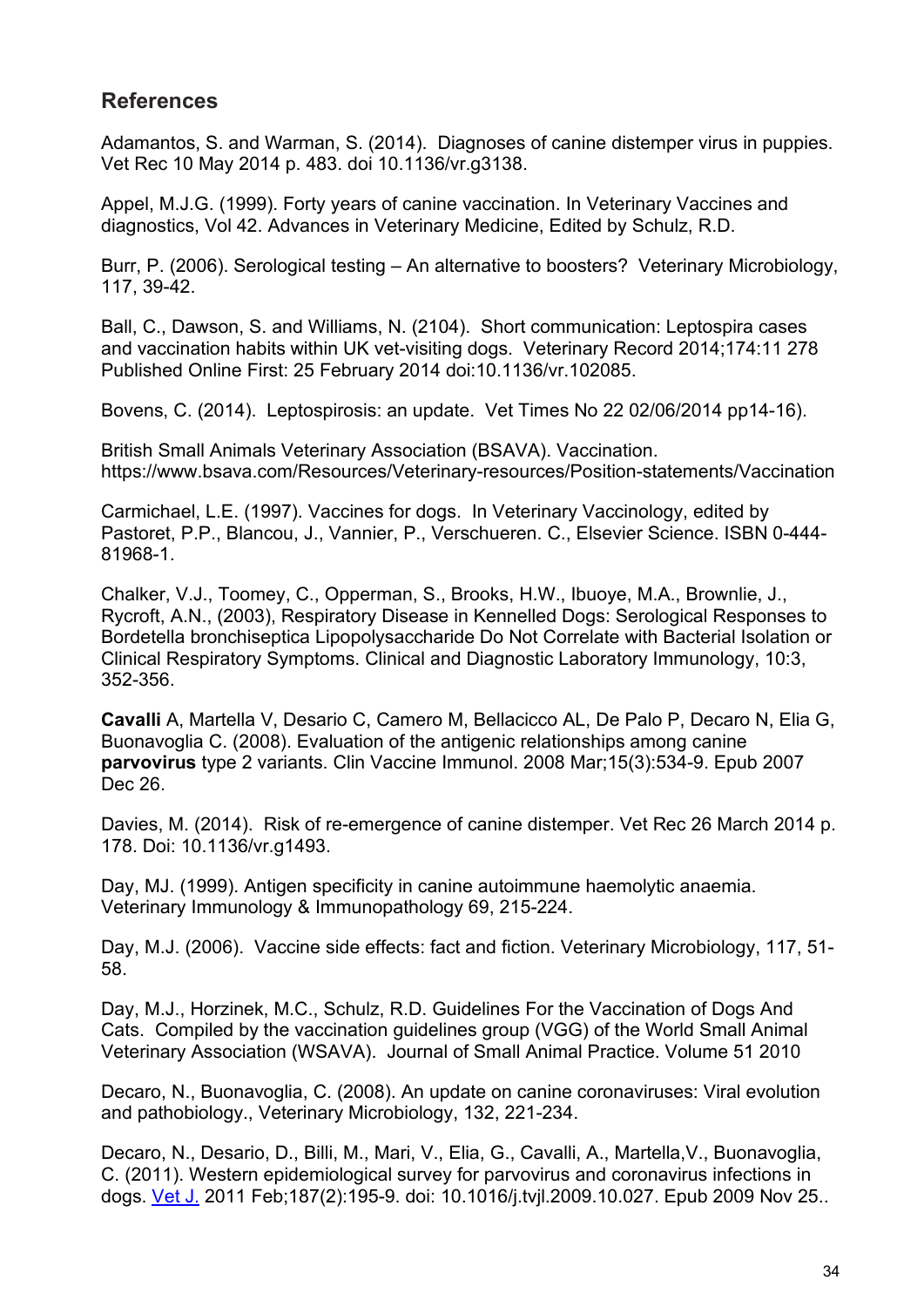Decaro, N. and Buonavoglia, C. (2012). [Canine parvovirus--a review of epidemiological](http://www.ncbi.nlm.nih.gov/pubmed/21962408)  [and diagnostic aspects, with emphasis on type 2c.](http://www.ncbi.nlm.nih.gov/pubmed/21962408) Vet Microbiol. 2012 Feb 24;155(1):1- 12. doi: 10.1016/j.vetmic.2011.09.007. Epub 2011 Sep 12.

Edwards, D.S., Henley, W.E., Ely, E.R., Wood, J.L.N. (2004). Vaccination and ill-health in dogs: a lack of temporal association and evidence of equivalence. Vaccine, 22, 3270- 3273.

Erles, K., Dubovi, E.J., Brooks, H.W., Brownlie, J., (2004). Longitudinal Study of Viruses Associated with Canine Infectious Respiratory Disease. Journal of Clinical Microbiology 42:10, 4524-4529

Erles, K., Toomey, C., Brooks, H.W., Brownlie, J. (2003), Detection of a group 2 coronavirus in dogs with canine infectious respiratory disease*.* Virology, 310, 216-223.

Fenner F. Pastoret P.-P. Blancou J. Terré (1997) Historical Introduction. In Veterinary Vaccinology, edited by Pastoret, P.P., Blancou, J., Vannier, P., Verschueren. C. Elsevier Science. ISBN 0-444-81968-1.

Hoelzer, K, Parrish, C. R. (2010). The emergence of parvovirus of carnivores. Vet res 41:39

Klaasen, H.L.B.M., Molkenboer, M.J.C.H., Vrijenhoek, M.P., Kaashoek, M.J. (2003). Duration of immunity in dogs vaccinated against leptospirosis with a bivalent inactivated vaccine. Veterinary Microbiology, 95, 121-132.

Minke, J.M., Bey, R., Tronel, J.P., Latour, S., Colombet, G., Yvorel, J., Cariou, C., Guiot, A.L., Cozette, V., Guigal, P.M. (2009). Onset and duration of protective immunity against clinical disease and renal carriage in dogs provided by a bi-valent inactivated leptospirosis vaccine. Veterinary Microbiology, 137, 137-145.

Model Licence Conditions and Guidance for Dog Boarding Establishments 2016. The Chartered Institute of Environmental Health.

Ottiger, H-P., Neimeier-Förster, M., Stärk, K.D.C., Duchow, K., Bruckner, L. (2006). Serological responses of adult dogs to revaccination against distemper, parvovirus and rabies. Veterinary Record, 159, 7-12.

Palm, N. W. & Medzhitov, R. (2009) Pattern recognition receptors and control of adaptive immunity. Immunological reviews, 227, 221-233.

Pedersen, N.C. A review of immunological diseases in the dog (1999). Veterinary Immunology and Immunopathology, 69, 251-342.

Roth, J.A. (1999). Mechanistic Bases for Adverse Vaccine Reactions and Vaccine Failures. Advance in Veterinary Medicine 41, 681-700.

Schulz, R.D. (2010). Duration of Immunity for canine and feline vaccines: A review. Veterinary Microbiology 117, 75-79.

Schulz, R.D., Thiel, B., Mukhtar, E., Sharp, P., Larson, L.J. (2010). Age and Long-term Protective Immunity in Dogs and Cats. J. Comp. Path, 142, S102-S108.

Schulz, R. D (2006). Duration of immunity for canine and feline vaccines: A review. Veterinary Microbiology, 117, 75-79.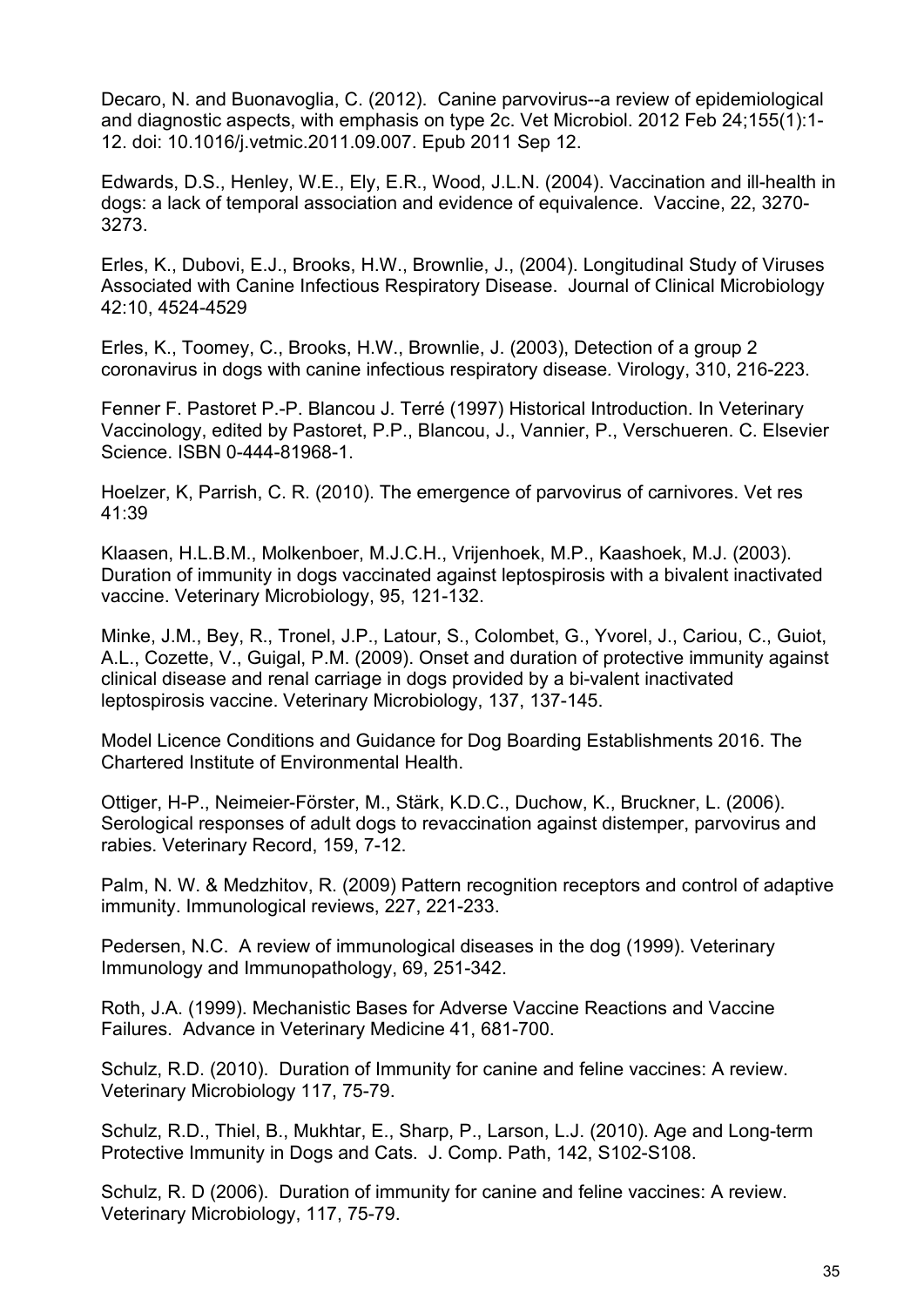[Siedek EM,](http://www.ncbi.nlm.nih.gov/pubmed?term=Siedek%20EM%5BAuthor%5D&cauthor=true&cauthor_uid=21306055) [Schmidt H,](http://www.ncbi.nlm.nih.gov/pubmed?term=Schmidt%20H%5BAuthor%5D&cauthor=true&cauthor_uid=21306055) [Sture GH,](http://www.ncbi.nlm.nih.gov/pubmed?term=Sture%20GH%5BAuthor%5D&cauthor=true&cauthor_uid=21306055) [Raue R.](http://www.ncbi.nlm.nih.gov/pubmed?term=Raue%20R%5BAuthor%5D&cauthor=true&cauthor_uid=21306055) (2011). Vaccination with canine parvovirus type 2 (CPV-2) protects against challenge with virulent CPV-2b and CPV-2c. [Berl Munch](http://www.ncbi.nlm.nih.gov/pubmed?term=(Siedek%5BAuthor%5D)%20AND%20parvovirus%5BTitle%2FAbstract%5D)  [Tierarztl Wochenschr.](http://www.ncbi.nlm.nih.gov/pubmed?term=(Siedek%5BAuthor%5D)%20AND%20parvovirus%5BTitle%2FAbstract%5D) 2011 Jan-Feb;124(1-2):58-64.

Spibey N, Greenwood NM, Sutton D, Chalmers WS, Tarpey I. (2008). [Canine parvovirus](http://www.ncbi.nlm.nih.gov/pubmed/18006253) [type 2 vaccine protects against virulent challenge with type 2c virus.](http://www.ncbi.nlm.nih.gov/pubmed/18006253) Vet Microbiol. 2008 Apr 1;128(1-2):48-55. Epub 2007 Oct 2.

[Stavisky, J.](http://www.ncbi.nlm.nih.gov/pubmed?term=%22Stavisky%20J%22%5BAuthor%5D), [Pinchbeck, G.L.](http://www.ncbi.nlm.nih.gov/pubmed?term=%22Pinchbeck%20GL%22%5BAuthor%5D), [German, A.J.](http://www.ncbi.nlm.nih.gov/pubmed?term=%22German%20AJ%22%5BAuthor%5D), Dawson, S., [Gaskell, R.M.](http://www.ncbi.nlm.nih.gov/pubmed?term=%22Gaskell%20RM%22%5BAuthor%5D), [Ryvar, R.](http://www.ncbi.nlm.nih.gov/pubmed?term=%22Ryvar%20R%22%5BAuthor%5D), [Radford, A.D.](http://www.ncbi.nlm.nih.gov/pubmed?term=%22Radford%20AD%22%5BAuthor%5D) (2009). Prevalence of canine enteric coronavirus in a cross-sectional survey of dogs presenting at veterinary practices. Vet Microbiol, 6, 140(1-2),18-24. Epub 2009 Jul 10.

Thompson, H., O'Keeffe, A.M., Lewis, J.C.M., Stocker, L.R., Laurenson, M.K., and Philbey, A.W., (2010). Infectious canine hepatitis in red foxes (*Vulpes vulpes*) in the United Kingdom. Veterinary Record, 166, 111-114.

Tizzard, I. & Yawei, N. (1998). Use of serologic testing to assess immune status of companion animals. JAVMA, 213, 54-60.

Truyen, U. (2006). Evolution of canine parvovirus – A need for new vaccines? Veterinary Microbiology, 117, 9-13.

Twark, L. & Dodds, J.W. (2000). Clinical use of serum parvovirus and distemper virus antibody titers for determining revaccination strategies in healthy dogs. JAVMA, 217, 1021-1024.

[van de Maele I,](http://www.ncbi.nlm.nih.gov/pubmed?term=van%20de%20Maele%20I%5BAuthor%5D&cauthor=true&cauthor_uid=18836154) [Claus A,](http://www.ncbi.nlm.nih.gov/pubmed?term=Claus%20A%5BAuthor%5D&cauthor=true&cauthor_uid=18836154) [Haesebrouck F,](http://www.ncbi.nlm.nih.gov/pubmed?term=Haesebrouck%20F%5BAuthor%5D&cauthor=true&cauthor_uid=18836154) [Daminet S.](http://www.ncbi.nlm.nih.gov/pubmed?term=Daminet%20S%5BAuthor%5D&cauthor=true&cauthor_uid=18836154) (2008) Leptospirosis in dogs: a review with emphasis on clinical aspects. [Vet Rec.](http://www.ncbi.nlm.nih.gov/pubmed/18836154) 2008 Oct 4;163(14):409-13.

Veterinary Products Committee (VPC) Working Group on Feline and Canine Vaccination. Final report to the VPC. Department for Environment, Food & Rural Affairs, May 2001. Published 2002.

http://www.vpc.gov.uk/Working/catfogvetsurv.pdf

Wrammert, J. & Ahmed, R. (2008). Maintenance of serological memory. Biological Chemistry, 389, 537-539.

[Wilson S,](http://www.ncbi.nlm.nih.gov/pubmed?term=Wilson%20S%5BAuthor%5D&cauthor=true&cauthor_uid=23748583) [Stirling C,](http://www.ncbi.nlm.nih.gov/pubmed?term=Stirling%20C%5BAuthor%5D&cauthor=true&cauthor_uid=23748583) [Borowski S,](http://www.ncbi.nlm.nih.gov/pubmed?term=Borowski%20S%5BAuthor%5D&cauthor=true&cauthor_uid=23748583) [Thomas A,](http://www.ncbi.nlm.nih.gov/pubmed?term=Thomas%20A%5BAuthor%5D&cauthor=true&cauthor_uid=23748583) [King V,](http://www.ncbi.nlm.nih.gov/pubmed?term=King%20V%5BAuthor%5D&cauthor=true&cauthor_uid=23748583) [Salt J.](http://www.ncbi.nlm.nih.gov/pubmed?term=Salt%20J%5BAuthor%5D&cauthor=true&cauthor_uid=23748583) (2013). Vaccination of dogs with Duramune DAPPi+LC protects against pathogenic canine parvovirus type 2c challenge. [Vet Rec.](http://www.ncbi.nlm.nih.gov/pubmed?term=(parvovirus%5BTitle%2FAbstract%5D)%20AND%20duramune) 2013 Jun 22;172(25):662. doi: 10.1136/vr.101509. Epub 2013 Jun 8.

Wilson, H., Bovens, C. and Murphy, K (2015). Increase in canine leptospirosis cases. Vet Rec 2015 176: 235 (doi: 10.1136/vr.h929).

Zinkernagel, R.M., Hengartner, H. (2006). Protective 'immunity' by pre-existent neutralizing antibody titers and preactivated T cells but not by so-called 'immunological memory'. Immunological Reviews, 211, 310-9.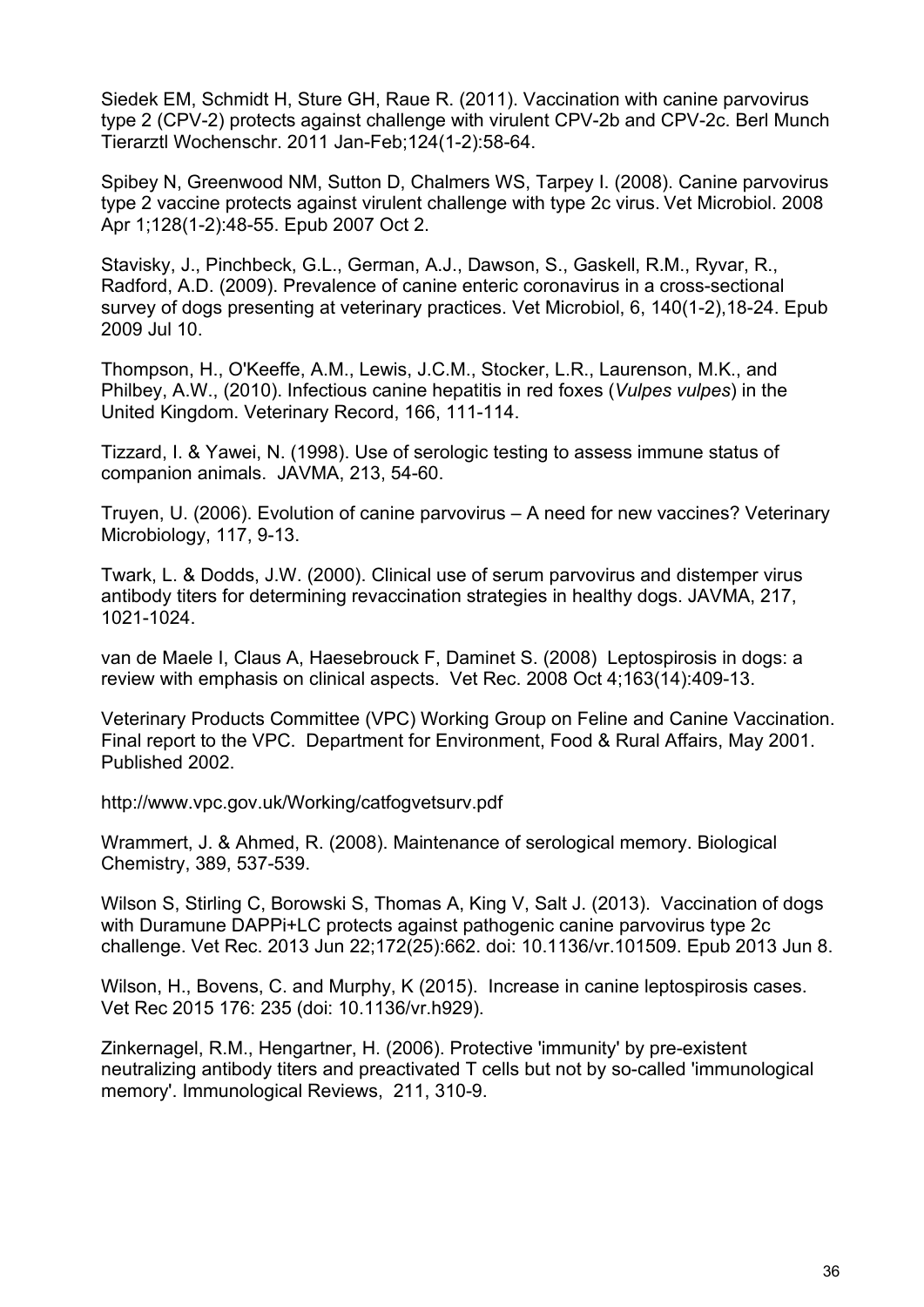## <span id="page-36-0"></span>**Glossary**

**Adjuvant**. A vaccine substance administered with an antigen that enhances the immunological response of the animal.

**Antigen**. The active substance of a vaccine that stimulates an immune reaction in an animal and binds to an antibody or immune cell.

**Attenuated vaccine**. A vaccine that contains a live microorganism with reduced virulence for the species of animal to be vaccinated. The microorganism is attenuated using a number of techniques that enable the vaccine to stimulate a protective immune response in the animal without causing overt signs of disease.

**Blue eye**. An immune-mediated reaction in the eye of dogs that may occur following infection with CAV-1 (ICH), rarely with vaccination with CAV-1 and extremely rarely following administration of CAV-2 vaccines. Antibody induced by the vaccine combines with antigen from the vaccine or disease organism to form immune-complexes. The immune-complexes in the eye cause inflammation and swelling which result in a blue discolouration.

**Challenge study**. A laboratory study in which vaccinated animals and control animals are infected with the virulent disease organism to demonstrate the level of protection afforded by the immune response induced by the vaccine. Vaccinated animals may be protected from infection, clinical signs or death, whilst the control animals should show signs of disease.

**Endemic (enzootic) disease**. A disease that is continuously present in a particular population. Endemic is often used with reference to human disease and is a more commonly used term than enzootic that refers to disease in animal populations.

**Epizootic (epidemic)**. A disease spreading rapidly and extensively in an unusually high number of animals (epizootic) or humans (epidemic) in a particular geographical area or region.

**European Medicines Agency (EMA)** formerly the EMEA. The European Medicines Agency is a decentralised body of the European Union with headquarters in London. Its main responsibility is the protection and promotion of public and animal health, through the evaluation and supervision of medicines for human and veterinary use. The Agency is responsible for the scientific evaluation of applications for European marketing authorisation for medicinal products (centralised procedure). Under the centralised procedure, companies submit a single marketing authorisation application to the Agency. Once granted by the European Commission, a centralised (or 'Community') marketing authorisation is valid in all European Union (EU) and EEA-EFTA states (Iceland, Liechtenstein and Norway). [https://www.ema.europa.eu/en.](https://www.ema.europa.eu/en)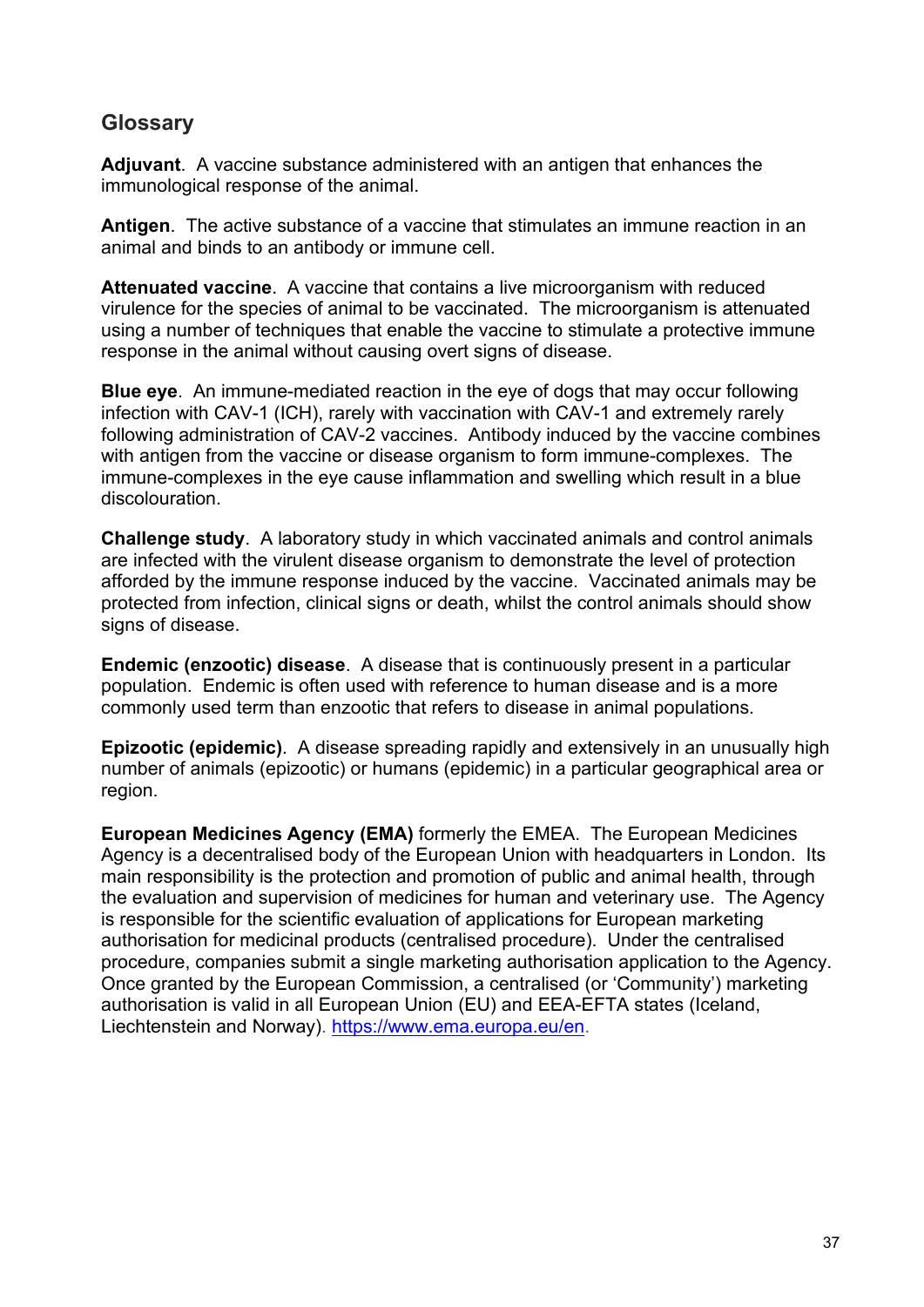**European Public Assessment Report (EPAR)** reflects the scientific conclusion reached by the Committee for Medicinal Products for Veterinary Use (CVMP) at the end of the centralised evaluation process. The legal basis for its creation and availability is contained in Article 38(3) of Regulation (EC) No 726/2004. It is made available by the EMA for information to the public after deletion of commercially confidential information. The EPAR provides a summary of the grounds for the CVMP opinion in favour of granting a marketing authorisation for a specific medicinal product. It results from the Committee's review of the documentation submitted by the applicant and from subsequent discussions held during CVMP meetings. The EPAR is updated throughout the authorisation period as changes to the original terms and conditions of the authorisation (e.g. variations, pharmacovigilance issues, specific obligations) are made. EPARs also contain a summary written in a manner that is understandable to the public. [https://www.ema.europa.eu/en/medicines/veterinary/.](https://www.ema.europa.eu/en/medicines/veterinary/)

**Immunogenicity.** The ability of a vaccine to stimulate an immune response in an animal. Immunogenicity studies demonstrate the ability of a vaccine to protect an animal against challenge with the virulent disease microorganism.

**Inactivated or killed vaccine** is a live pathogenic vaccine organism or toxin treated with physical or chemical agents so that it is no longer infectious or toxic to the vaccinated animal. Inactivated vaccine organisms cannot replicate in the animal. Many inactivated vaccines contain an adjuvant (an agent to enhance the immune response) in order to achieve an acceptable level of immunity.

**Marketing Authorisation**. The UK Veterinary Medicines Regulations require that any person who places a veterinary medicinal product on the UK market does so in accordance with a Marketing Authorisation granted by the Secretary of State or by the European Medicines Agency, subject to certain specific exemptions (for further information [https://www.gov.uk/guidance/marketing-authorisations-for-veterinary](https://www.gov.uk/guidance/marketing-authorisations-for-veterinary-medicines)[medicines\)](https://www.gov.uk/guidance/marketing-authorisations-for-veterinary-medicines). For a Marketing Authorisation to be granted, an applicant must submit a scientific data package containing quality, safety and efficacy information and studies in accordance with the requirements of the Directive 2004/28/EC amending 2001/82/EC and Technical Annex 20009/9/EC. An authorised product will have an authorisation number, preceded by the symbol **Vm**, on its product literature, e.g. labels; this offers users a clear guarantee that the medicine has been assessed and approved in accordance with the instructions on the product literature. Please note, products authorised via the centralised route will not have a Vm number on their product literature.

**Modified Live Virus (MLV) vaccine.** A live vaccine prepared from attenuated (reduced virulence for producing clinical signs in the vaccinated animal) pathogenic strains to protect against challenge with the fully virulent wild-type organism.

**Mucosal immunity**. Immunity provided at the surface membranes that provides protection from infection with virulent microorganisms.

**Multivalent vaccine** is a combination of several vaccine organisms or antigens in a single formulation. The advantage of multivalent vaccine is a single administration to the animal which will lead to protection against a number of diseases.

**Peracute.** A very rapid and severe form of a disease.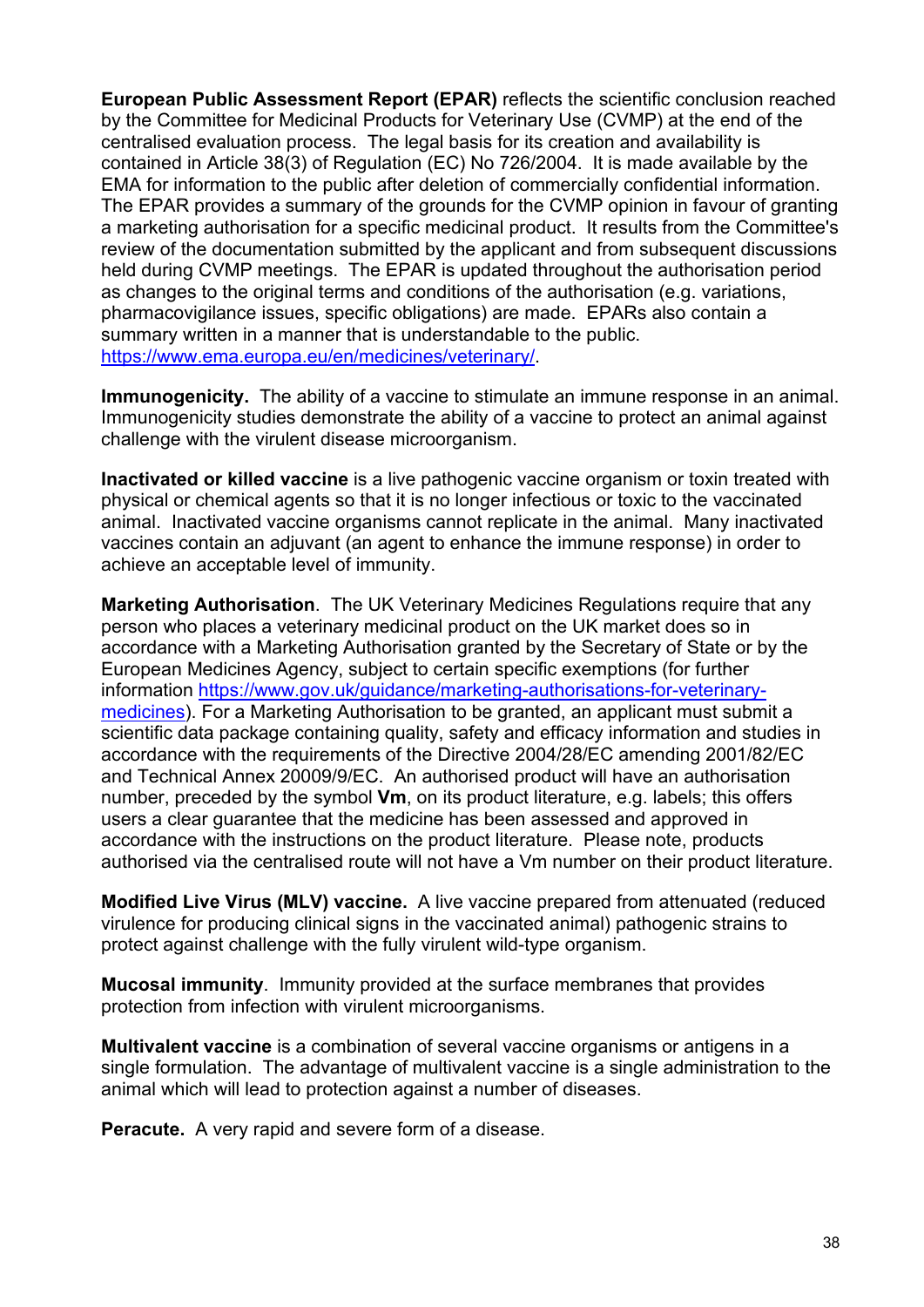**Potency.** A quality measurement of the immunological activity of a batch of vaccine to protect vaccinated animals against challenge with the disease organism or induce an immune response.

**Recombinant vaccine**. A vaccine antigen or active part of the vaccine that is expressed in another microorganism such as a bacteria, virus or yeast cell. Some recent recombinant vaccines include antigens incorporated into harmless virus vectors. Recombinant vaccines may be live or killed vaccines and contain only a small part of the infectious agent, therefore eliminating the risk or the vaccine reverting to virulence. Live recombinant vaccines can stimulate both antibody and cell mediated immunity.

**Reversion to virulence**. A process in which a live vaccine microorganism regains its virulence in an animal. This may occur after several passages in the species of vaccinated animal.

**Serovar** is a group of closely related microorganisms distinguished by a characteristic set of antigens.

**Sub-unit vaccine**. A type of vaccine consisting of specific protein units of the pathogen rather than the whole organism, for example, specific proteins from a virus or bacteria.

**Summary of Product Characteristics (SPC)**. A Summary of Product Characteristics (SPC) contains information about a product that is supported by the scientific data submitted during the application for a Marketing Authorisation.

For example, the SPC gives:

- the name, potency/antigen content and pharmaceutical form of the product.
- the name and potency/antigen content of each active substance.
- the animal species it can be administered to.
- the level of protection against infection, clinical signs or mortality.
- the shelf life..

It also gives safety warnings, which may include:

- warnings about the product's use, for both the person administering the product and for the animal(s) the product is being administered to. Mineral Oil adjuvanted vaccines are a particular risk if a self-injection injury is inflicted on the person administering the vaccine.
- warnings about the product's use in various categories of animals such as pregnant animals or in very young animals.
- information about the safe disposal of the product and its packaging, to ensure safety to protect the environment.

The SPC forms part of a product's MA and it cannot be changed without prior approval from the VMD. Some products also have datasheets, which are different to the SPC. The VMD does not assess or approve datasheets because they are not a requirement under legislation, however, the information in the datasheet should be the same as the information contained in the approved SPC.